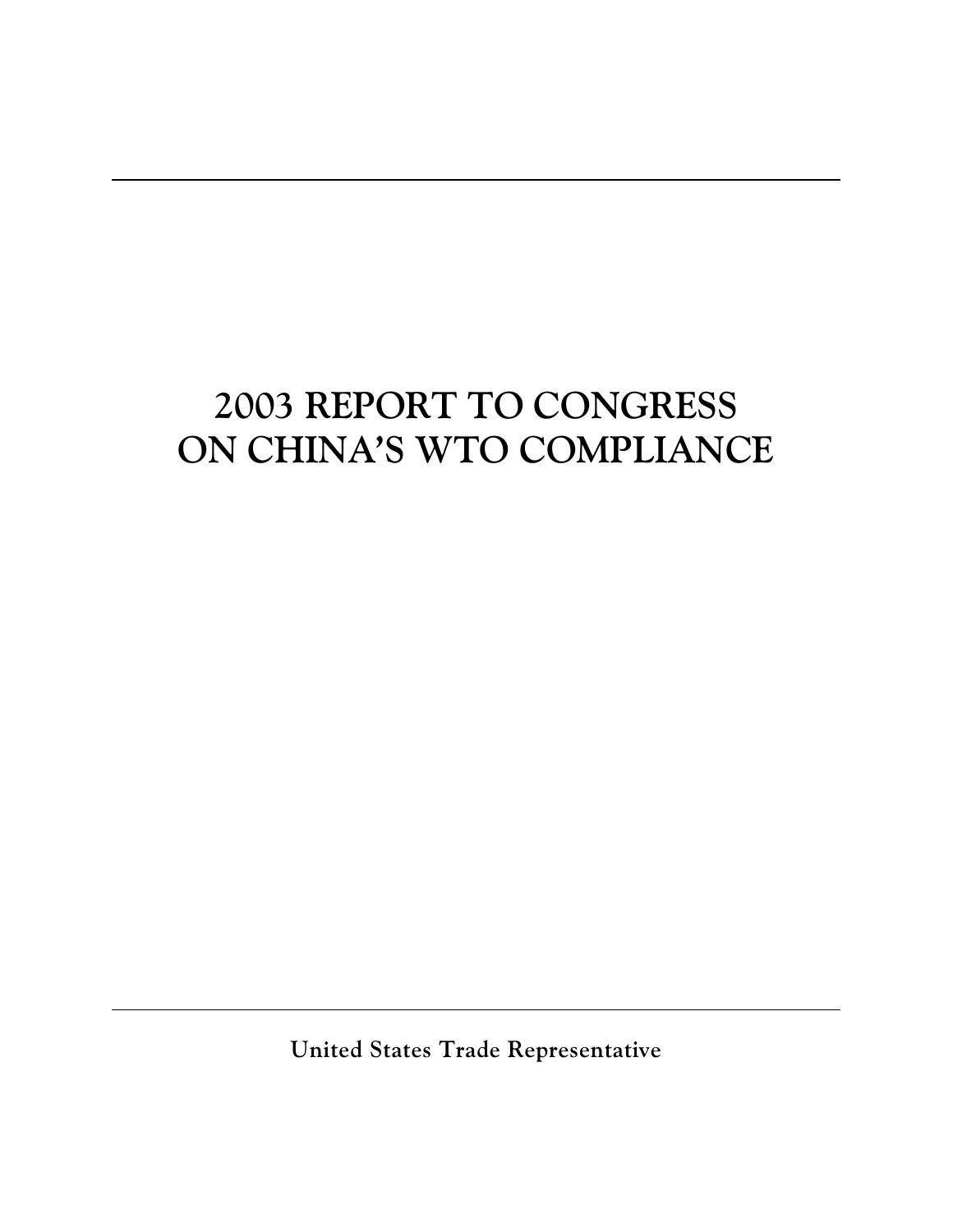# **2003 REPORT TO CONGRESS ON CHINA'S WTO COMPLIANCE**

**December 11, 2003**

**United States Trade Representative**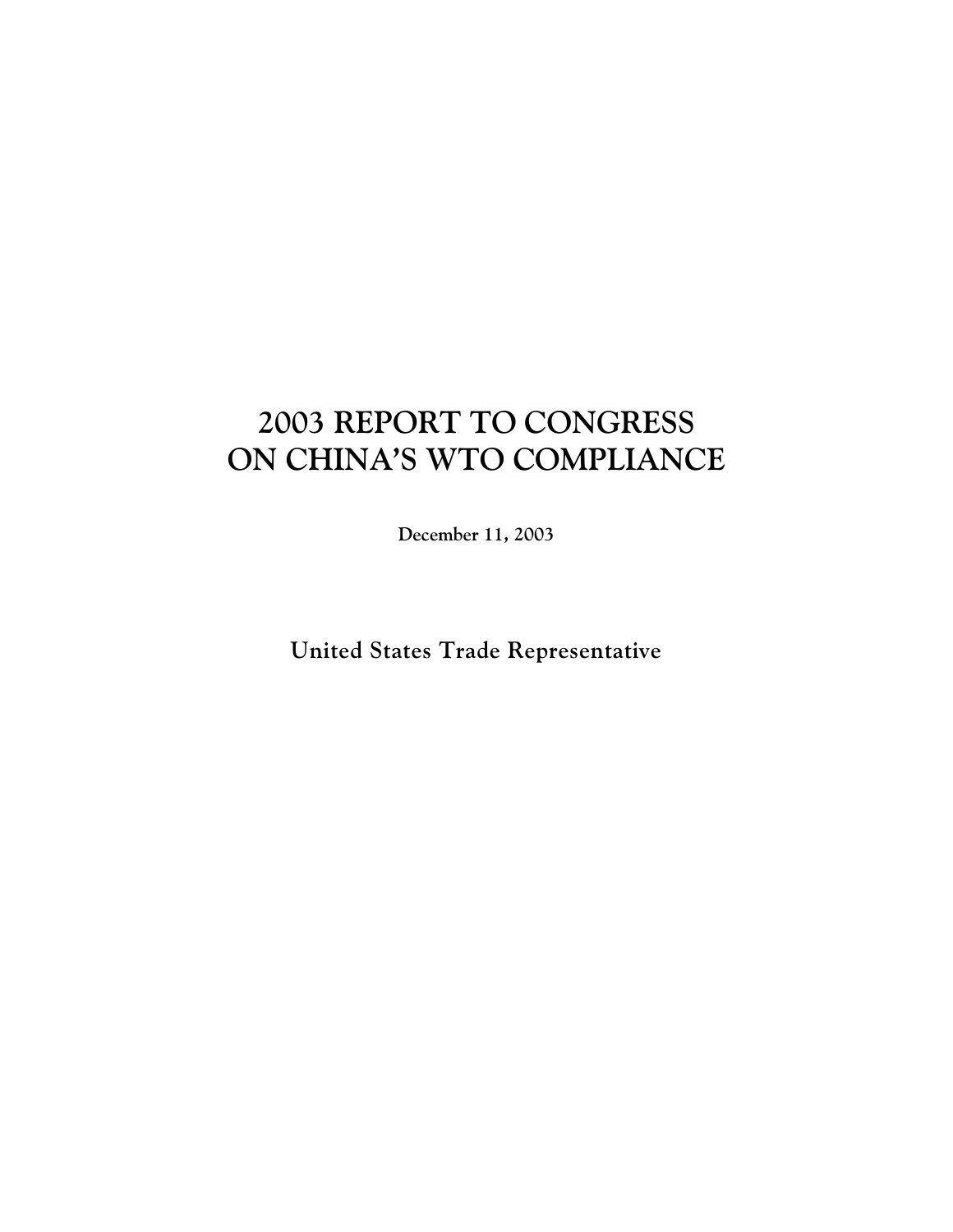# **TABLE OF CONTENTS**

|                                                     | <b>Page</b>    |
|-----------------------------------------------------|----------------|
| FOREWORD                                            | $\mathbf{1}$   |
|                                                     | $\mathfrak{Z}$ |
|                                                     | 9              |
| China's WTO Accession Negotiations                  | 9              |
| Overview of China's WTO Commitments                 | 9              |
| STATUS OF CHINA'S WTO COMPLIANCE EFFORTS            | 11             |
| Trading Rights and Distribution Services            | 11             |
|                                                     | 18             |
|                                                     | 18             |
| Customs and Trade Administration                    | 20             |
|                                                     | 23             |
| Tariff-rate Quotas on Industrial Products           | 24             |
|                                                     | 25             |
|                                                     | 29             |
|                                                     | 30             |
|                                                     | 30             |
|                                                     | 32             |
|                                                     | 33             |
|                                                     | 34             |
| Standards, Technical Regulations and Conformity     |                |
| Assessment Procedures                               | 35             |
|                                                     | 38             |
|                                                     | 40             |
|                                                     | 41             |
|                                                     | 43             |
|                                                     | 44             |
| Tariff-rate Quotas on Bulk Agricultural Commodities | 45             |
| Sanitary and Phytosanitary Issues                   | 46             |
| Inspection-related Requirements                     | 48             |
|                                                     | 48             |
|                                                     | 48             |
|                                                     | 49             |
|                                                     | 50             |
|                                                     | 54             |
|                                                     | 55             |
|                                                     | 59             |
|                                                     | 60             |
| Express Delivery Services                           | 62             |
| Construction and Related Engineering Services       | 63             |
|                                                     | 64             |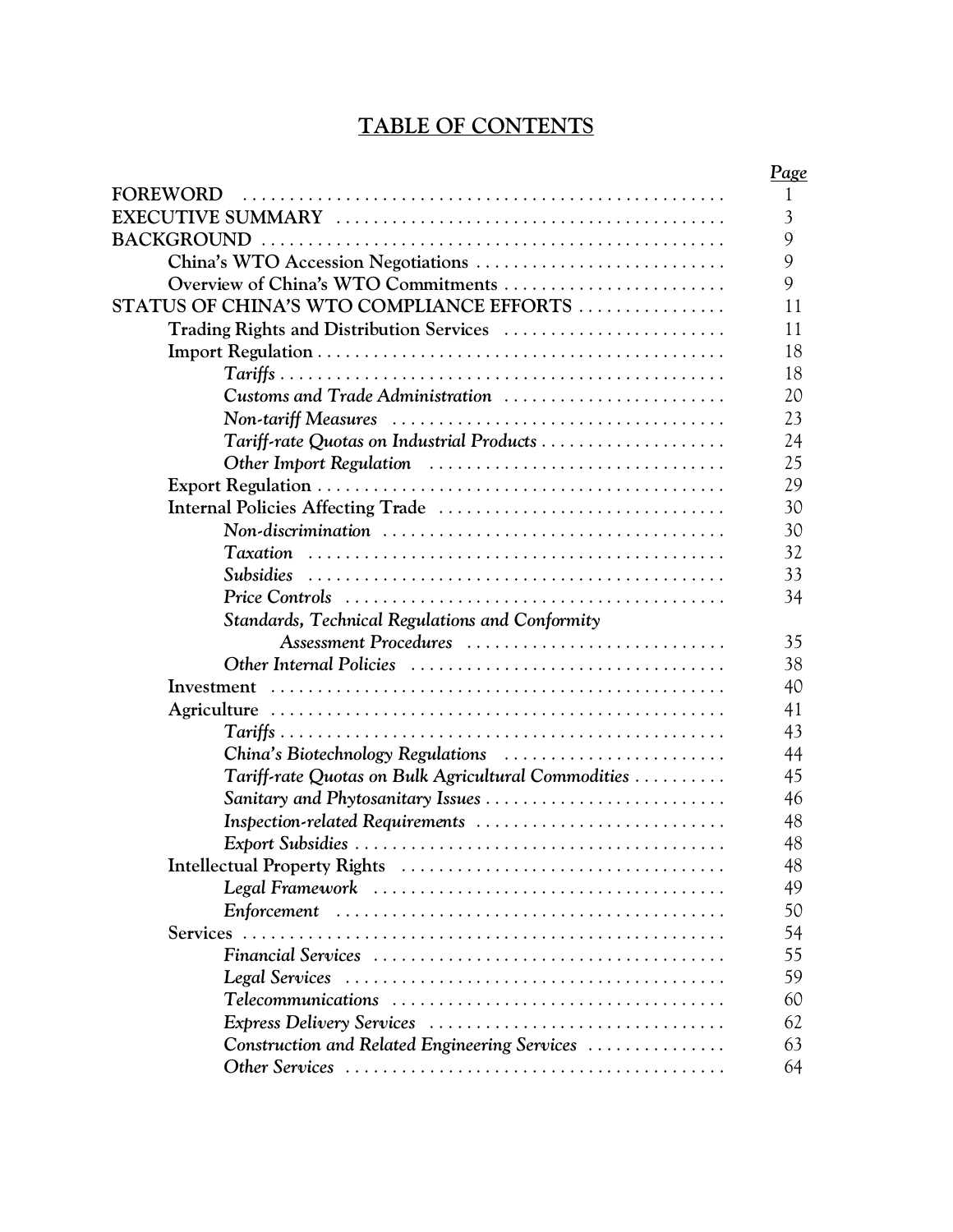# **TABLE OF CONTENTS** (cont'd)

| Page |
|------|
| 64   |
| 64   |
| 66   |
| 67   |

**APPENDIX 1** (List of Written Submissions) **APPENDIX 2** (List of Witnesses)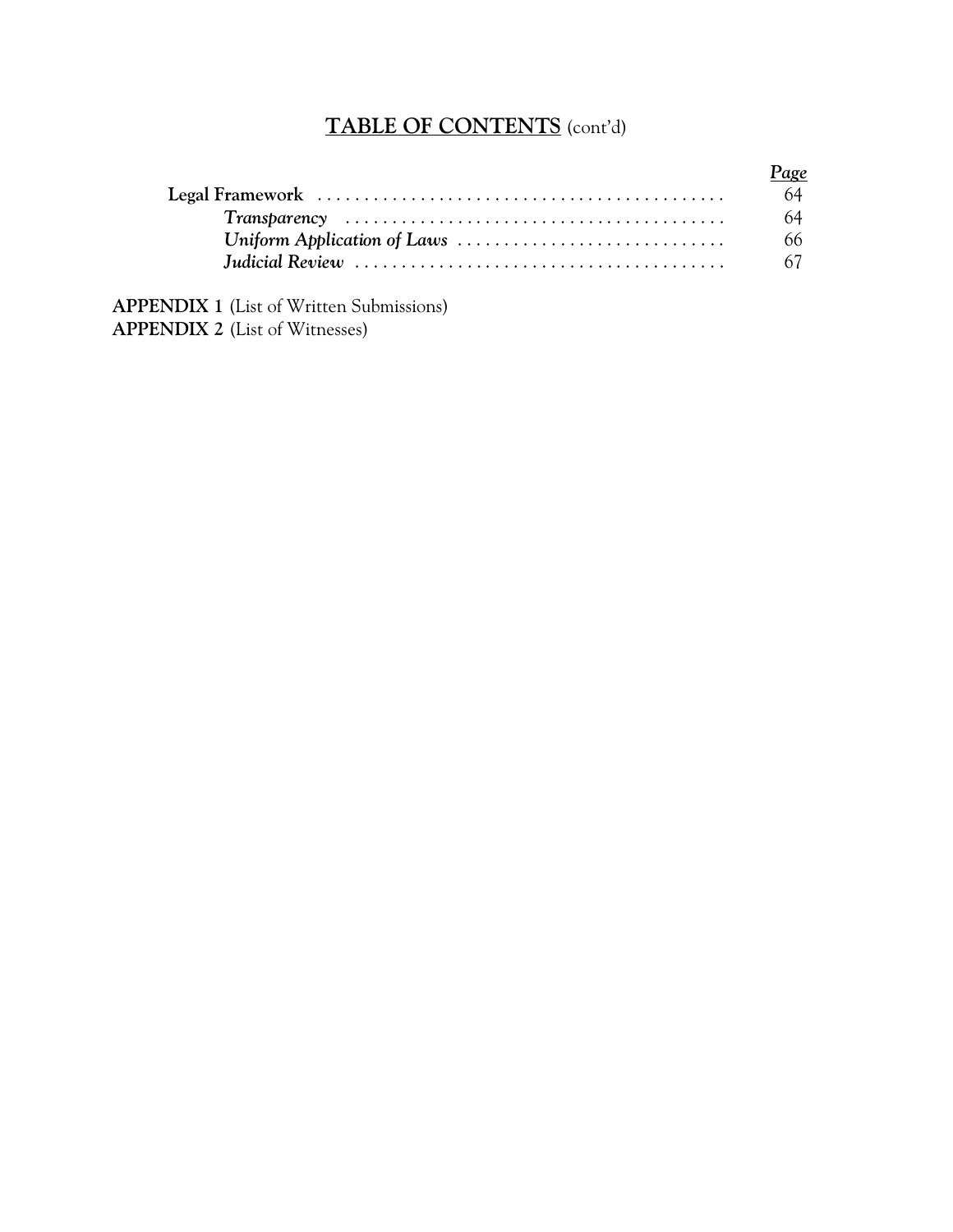# **FOREWORD**

This report is the second report prepared pursuant to section 421 of the U.S.-China Relations Act of 2000 (P.L. 106-286), 22 U.S.C. § 6951 (the Act), which requires the United States Trade Representative (USTR) to report annually to Congress on compliance by the People's Republic of China (China) with commitments made in connection with its accession to the World Trade Organization (WTO), including both multilateral commitments and any bilateral commitments made to the United States. The report also incorporates the findings of the Overseas Compliance Program, as required by section  $413(b)(2)$  of the Act, 22 U.S.C. § 6943(b)(2).

Like the inaugural 2002 report, this report is structured as an examination of the nine broad categories of WTO commitments undertaken by China. Throughout the report, USTR has attempted to provide as complete a picture of China's WTO compliance as possible, subject to the inherent constraints presented by the sheer volume and complexity of the required changes to China's trade regime and transparency obstacles. USTR notes areas where progress has been achieved and underscores shortcomings as appropriate, not only with regard to the commitments that became effective upon China's accession, but also the commitments scheduled to be phased in during this past year.

In preparing this report, USTR drew on its experience in overseeing the U.S. Government's monitoring of China's WTO compliance efforts. USTR chairs the Trade Policy Staff Committee (TPSC) Subcommittee on China WTO Compliance, an inter-agency body whose mandate is devoted to China and the extent to which it is complying with its WTO commitments. This TPSC subcommittee is composed of experts from USTR, the Departments of Commerce, State, Agriculture and Treasury, and the U.S. Patent and Trademark Office, among other agencies. It works closely with State Department economic officers, Foreign Commercial Service officers and Market Access and Compliance officers from the Commerce Department, Foreign Agricultural Service officers and Customs attaches at the U.S. Embassy and Consulates General in China, who are active in gathering and analyzing information, maintaining regular contacts with U.S. industries operating in China and maintaining a regular dialogue with Chinese government officials at key ministries and agencies. The subcommittee meets on a monthly basis in order to evaluate, coordinate and prioritize the monitoring activities being undertaken and to review the steps that China has taken to implement its commitments.

To aid in its preparation of this report, USTR also published a notice in the Federal Register on July 21, 2003, asking for written comments and testimony from the public and scheduling a public hearing before the TPSC, which took place on October 3, 2003. A list of the written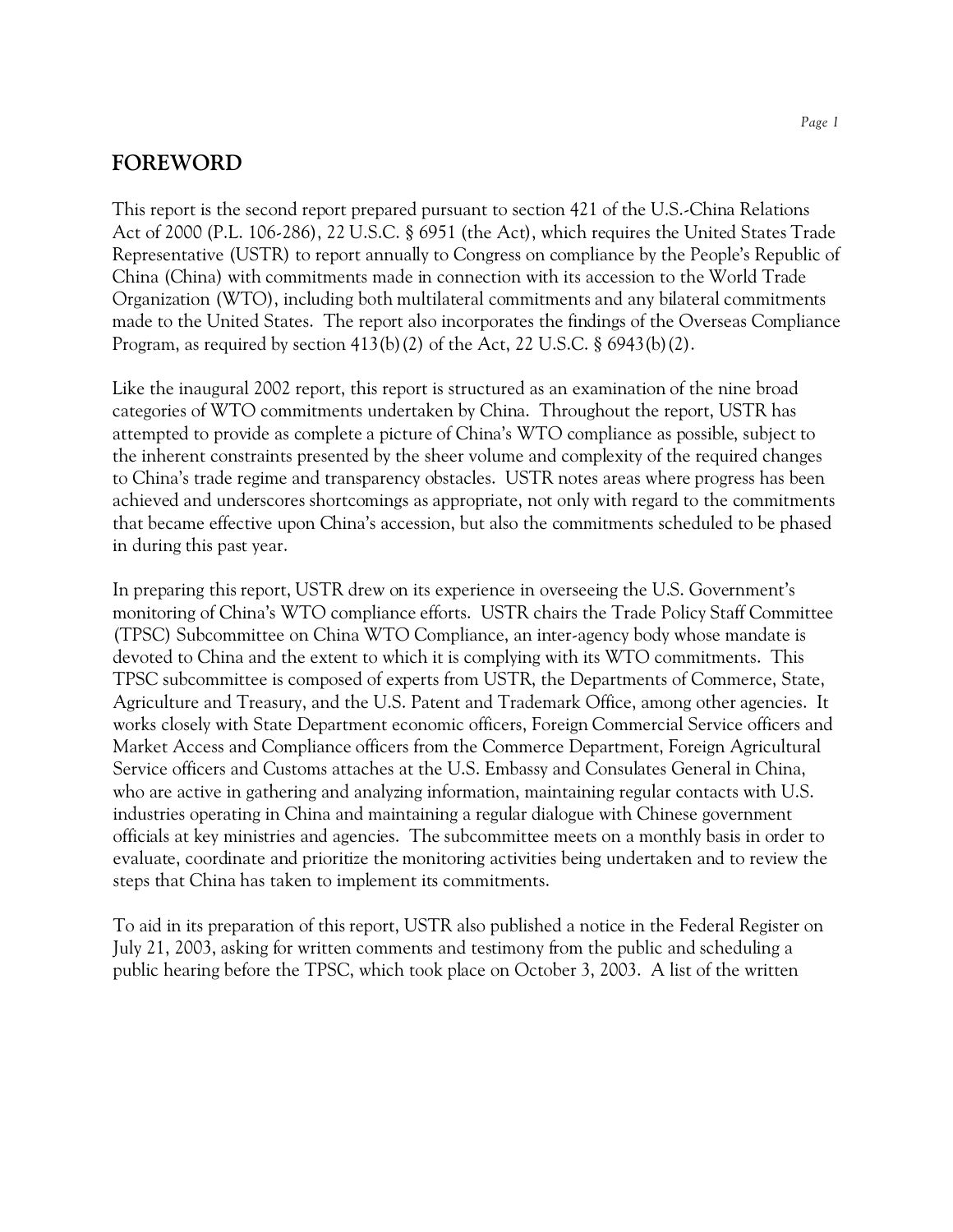submissions received from interested parties is set forth in Appendix 1, and the persons who testified before the TPSC are identified in Appendix 2.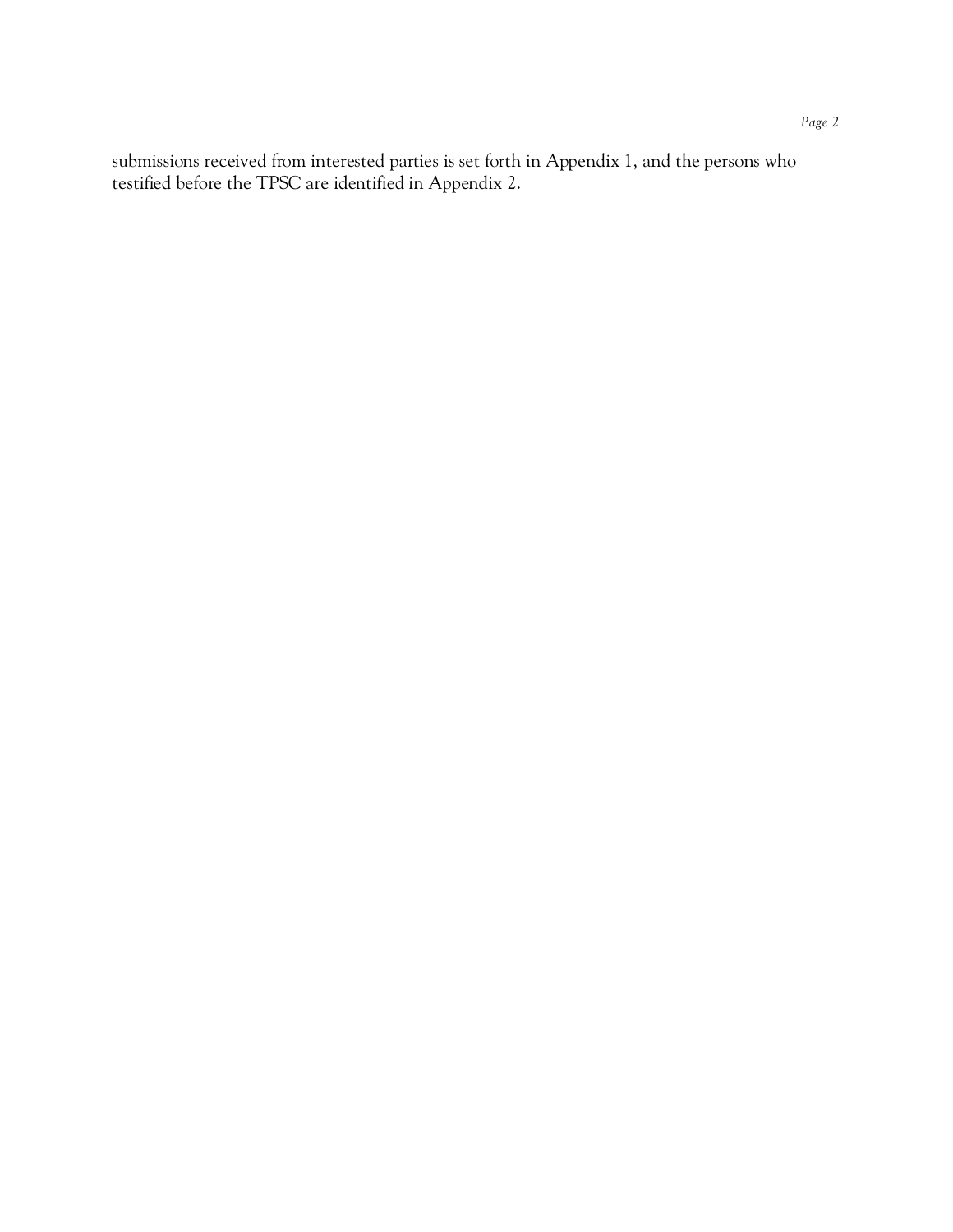# **EXECUTIVE SUMMARY**

Much has changed in the U.S.-China economic and trade relationship since China began negotiations to join the predecessor to the WTO, the General Agreement on Tariffs and Trade (GATT), 17 years ago. In 1986, total U.S.-China trade was only \$7.9 billion, and imports from China outpaced U.S. exports to China by \$1.7 billion. In contrast, in 2003, total U.S.-China trade is projected to top \$170 billion, with imports from China exceeding U.S. exports to China by more than \$125 billion.

Two years after acceding to the WTO, China has become the United States' third largest trading partner and the sixth largest market for U.S. exports. Indeed, over the last three years, while U.S. exports to the rest of the world have decreased by 10 percent, U.S. exports to China have increased by 66 percent. China has become a major consumer of U.S. manufactured exports, such as electrical machinery and numerous types of components and equipment, among other goods. Growth in U.S. exports to China of agricultural products has also been robust, and the market share of U.S. service providers in China has been increasing rapidly in many sectors. One witness at the October 3, 2003, USTR-chaired public hearing on China's implementation of its WTO commitments, testifying on behalf of an association representing many U.S. businesses operating in China, emphasized this aspect of U.S.-China trade:

Business is good. And, if you ask many American companies, if not most American companies, even the ones who are most exercised about apparent WTO lapses on the part of the Chinese whether 2003 is going to be better than 2002, most will say "yes." They [also] expect 2004 to be better than 2003.

The focus of this Report is on China's progress in implementing its WTO commitments. In that sense, U.S. business success in China is not necessarily a demonstration of WTO implementation progress, nor does it necessarily signal that expectations are being fully met. Rather, China's WTO implementation progress must be measured by the degree to which China has begun to institutionalize market mechanisms and to make its trade regime more predictable and transparent. By that score, the shortcomings in China's WTO implementation are noteworthy. Unlike last year, China's uneven and incomplete WTO compliance record can no longer be attributed to start-up problems.

China acceded to the WTO on December 11, 2001, after 15 years of negotiations with the United States and other WTO members. Under the terms of its accession, China committed to implement a set of sweeping reforms designed to implement the WTO's market access, national treatment and transparency standards, to protect intellectual property rights (IPR), to limit the use of trade-distorting domestic subsidies and to make other changes to bring its legal and regulatory system in line with those of other WTO members. For China's leadership, these commitments were primarily intended to consolidate and accelerate the market-oriented reforms responsible for lifting 300 million Chinese citizens out of poverty over the past 25 years. China also viewed joining the WTO as a means to ensure its continued access to export markets. In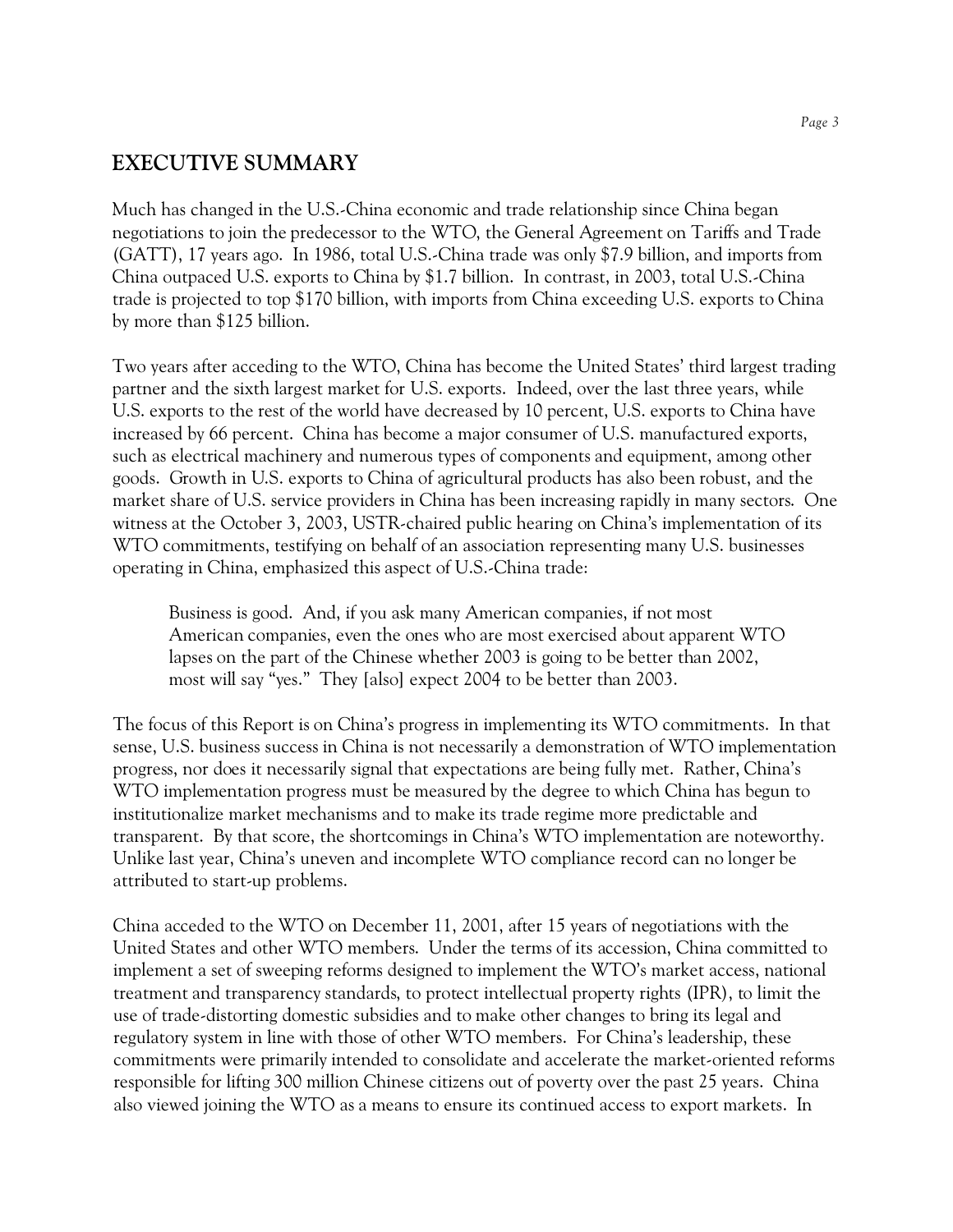turn, other WTO members envisioned that faithful WTO implementation by China would reduce the ability of non-market forces, including government policies and officials, to intervene in the market to direct or restrain trade flows.

In its WTO accession agreement, China also agreed to two separate safeguard mechanisms designed to allow WTO members to cope with market disruptions caused by increasing economic integration with China. The first mechanism permits a China-specific safeguard and can be applied to any product being imported from China. The second mechanism applies specifically to textiles and apparel products. At the end of 2003, the Administration took action under the textile safeguard mechanism for three categories of products being imported from China.

Meanwhile, as China continued to pursue the implementation of its WTO commitments in 2003, China's second year of WTO membership, a number of positive developments occurred. China began to take steps to correct systemic problems in its administration of the tariff-rate quota (TRQ) system for bulk agricultural commodities, largely in response to high-level engagement by the Administration. It relaxed certain barriers to soybean trade that allowed U.S. exporters to achieve record sales. It reduced capitalization requirements in certain financial services sectors. It opened up the motor vehicle financing sector. It solved outstanding concerns that had prevented China's membership in the WTO's Committee of Participants in the Expansion of Trade in Information Technology Products.

Despite these gains, 2003 also proved to be a year in which China's WTO implementation efforts lost a significant amount of momentum. In a number of different sectors, including some key sectors of economic importance to the United States, China fell far short of implementing its WTO commitments, offsetting many of the gains made in other areas. Indeed, institutionalization of market mechanisms still remains incomplete, and intervention by Chinese government officials in the market is common. In many instances, China has sought to deflect attention from its inadequate implementation of required systemic changes by managing trade in such a way as to temporarily increase affected imports from vocal trading partners, such as the United States.

China's WTO implementation efforts, it should be noted, have taken place against a challenging political and social backdrop. In 2003, China underwent a major leadership change, passed through a harrowing national SARS epidemic, undertook a sizeable restructuring of the government's economic and trade functions, and confronted a host of dislocations inherent in its transition from a planned economy to a more market-oriented economy. These factors may have presented substantial challenges, but China still needs to fulfill its WTO commitments.

As highlighted in the 2002 Report, which covered China's first year of WTO membership, China's efforts were most problematic in the areas of agriculture, services, enforcement of intellectual property rights and transparency. Although we have seen progress in some of these areas in 2003 as a result of high-level engagement, they still remain areas of serious concern.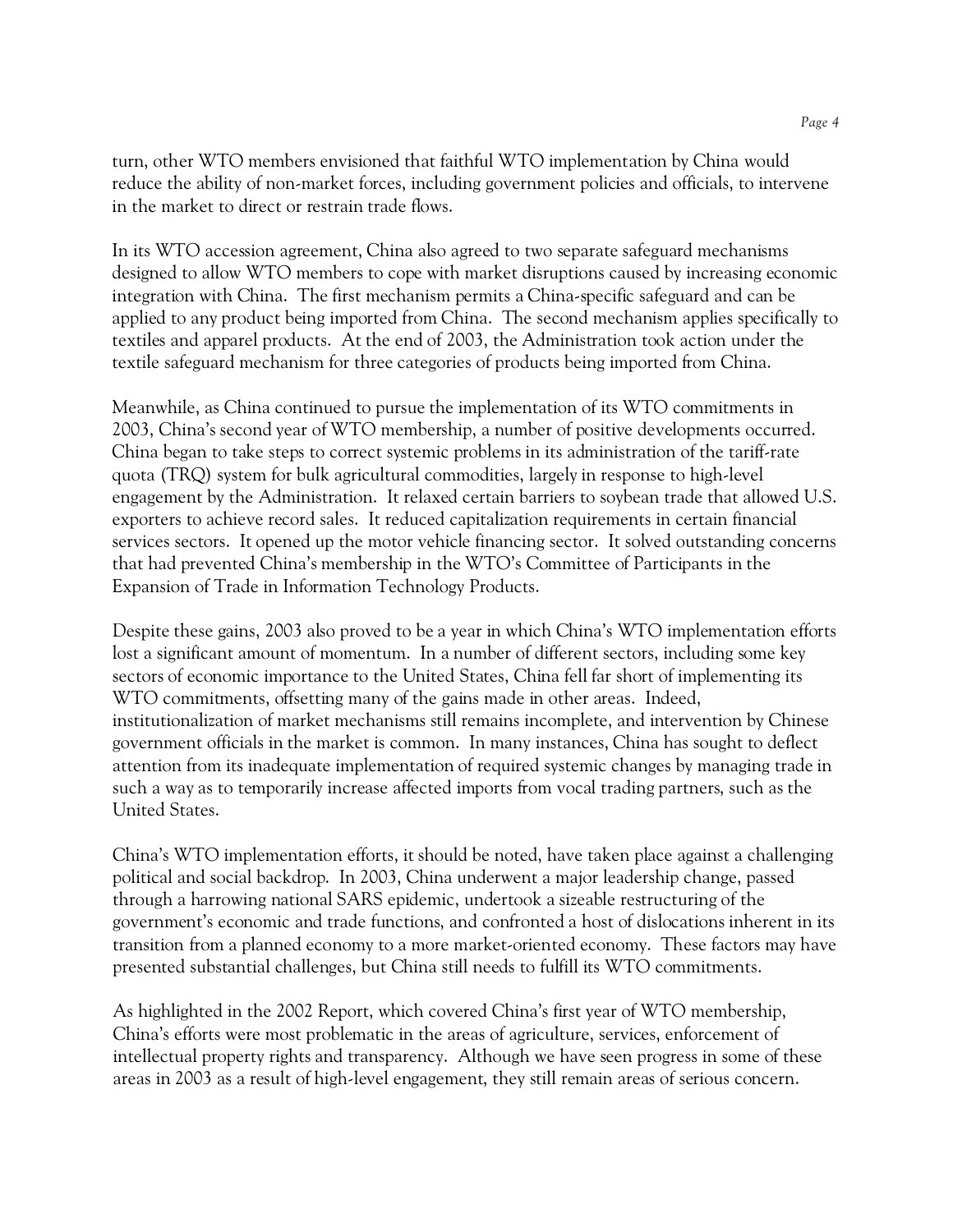At the same time, other areas of concern have developed, such as China's questionable use of certain tax policies to favor domestic production. This year has also seen an increasing use of industrial policies to encourage domestic industries at the expense of imports from abroad or foreign businesses operating in China. This latter phenomenon is particularly apparent in the automotive sector, where a proposed industrial policy threatens to undercut many U.S. industry gains in China's market. In addition, there are a number of important commitments that will face implementation deadlines in 2004, with those involving trading rights and distribution services being the most critical. It will require vigilance by the United States and other WTO members to ensure China fulfills these commitments.

As the slowdown in China's WTO implementation efforts became evident in 2003, the Administration stepped up its efforts to engage senior Chinese leaders. Over the course of the past year, President Bush emphasized the importance of China's WTO obligations in meetings with his counterpart, Hu Jintao, and with China's Premier, Wen Jiabao. United States Trade Representative Zoellick made two separate visits to China for talks on WTO implementation matters with Premier Wen and with Vice Premier Wu Yi. He also raised U.S. concerns throughout the year with his Ministry of Commerce (MOFCOM) counterpart, including most recently at the October 2003 APEC meetings in Thailand. The Secretaries of Commerce and Treasury made their own trips to China, again carrying the message that China's WTO implementation was a matter of the highest priority. Sub-cabinet officials from various U.S. economic and trade agencies also met with their Chinese counterparts in China, Washington and Geneva to work through areas of concern, including WTO implementation issues, on numerous other occasions.

In 2003, the Administration also utilized the newly established sub-cabinet dialogue on WTO compliance and other trade matters (the Trade Dialogue), which brings together U.S. economic and trade agencies and various Chinese ministries and agencies with a role in China's WTO implementation. Trade Dialogue meetings were convened twice in 2003, once in February, led by then Deputy United States Trade Representative Huntsman, and later in November, led by Deputy United States Trade Representative Shiner. The Trade Dialogue meetings have proven to be effective in communicating specific trade concerns and in serving as an early warning mechanism for emerging trade disputes.

This year's report details China's WTO compliance efforts regarding the entire range of accession commitments made by China. A summary of the areas of the most concern to the United States follows.

# **Agriculture**

China's potential as a market for U.S. agricultural exports was a key factor in U.S. support for China's WTO accession and the grant of permanent normal trade relations status to China. While China's attempts to restrict certain agricultural imports have been an ongoing theme of the first two years of China's WTO membership, high-level interventions by Administration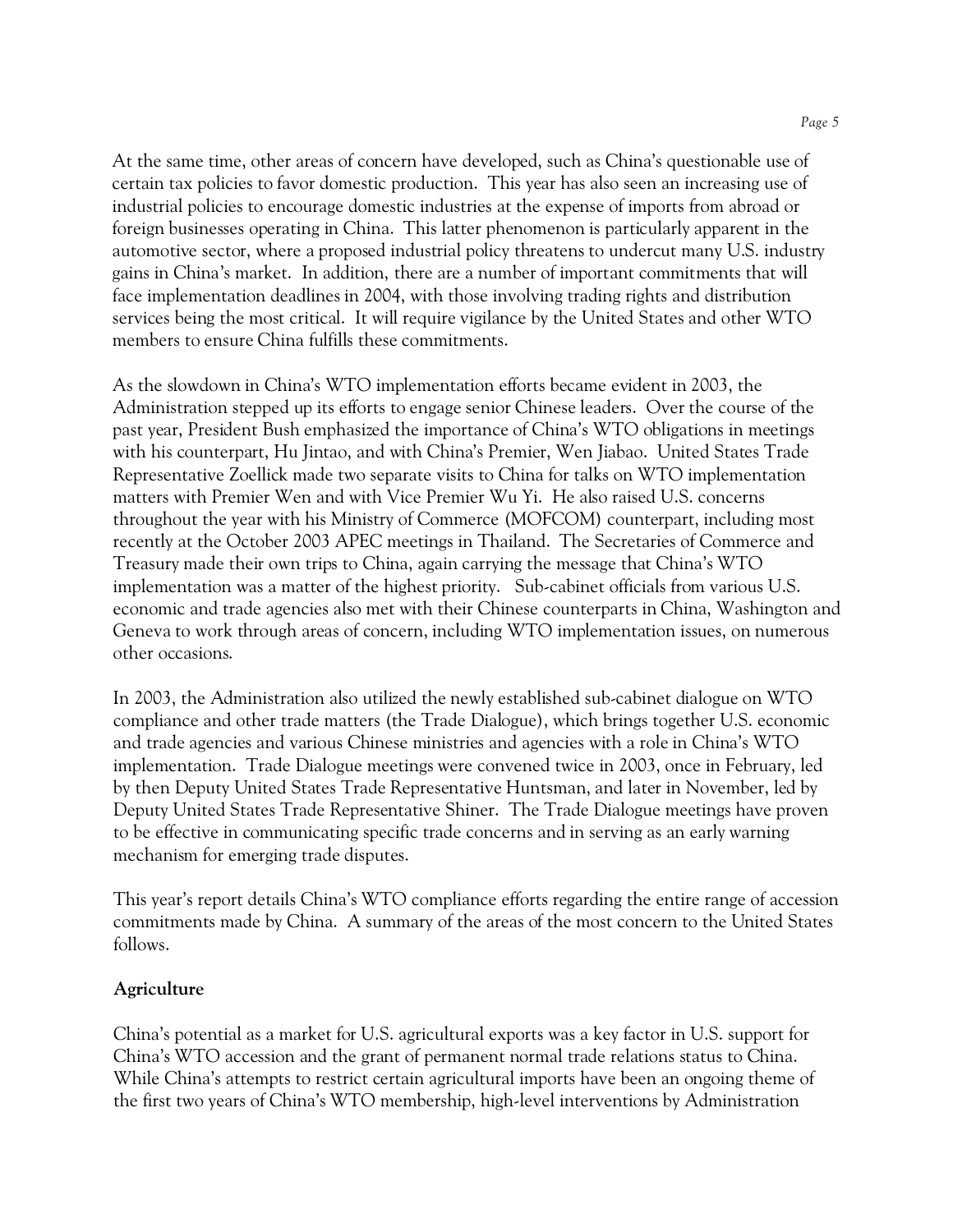officials have been able to contain much of the commercial impact of these barriers, particularly in 2003. Indeed, from January through September 2003, U.S. exports of soybeans climbed above  $$1.2$  billion – a record – and cotton exports, at \$337 million, were 478 percent greater than during the same period in 2002. Many other agricultural products also fared well, as U.S. exports to China totaled \$2.9 billion from January through September 2003, representing a 102 percent increase over the same period in 2002.

Again, however, increased sales alone are not indicative of full WTO implementation. China committed to make systemic changes designed to create fairness, predictability and transparency in agricultural trade.

In 2003, China's actual and threatened use of unreasonable rules on biotechnology, most notably in the case of soybeans, and questionable sanitary and phytosanitary (SPS) measures have continued to frustrate efforts of U.S. agricultural traders to develop a consistent market for their exports to China. While many affected U.S. exports increased this year, in part because of highlevel interventions by Administration officials, systemic problems with the biotechnology rules and China's SPS administration continue to cloud market access. These and other emerging concerns, such as China's apparent use of subsidies to promote certain agricultural exports, will require continued engagement by the Administration in order to prevent trade disruptions and ensure that China plays by the rules.

China's administration of TRQs for bulk agricultural commodities is another area that has caused serious concern. Since China's WTO accession, the setting of sub-quotas, use of Catch-22 import licensing procedures, allocation of TRQs in commercially unviable quantities and lack of transparency in TRQ allocation and management have combined to limit what should be an expanding market for U.S. exporters, particularly in the case of cotton. In June 2003, however, China agreed to address the United States' most pressing systemic concerns with China's TRQ system. Although the results of this settlement will not be clear until shipments begin to flow in early 2004, China has since taken steps to eliminate separate allocations for general trade and processing trade, eliminate certain unnecessary licensing requirements, and create a new mechanism for identifying allocation recipients. Due to these developments, the United States decided not to initiate WTO dispute resolution on this issue in 2003.

# **Intellectual Property Rights**

In the year leading up to its WTO accession, China did make significant improvements to its framework of laws and regulations covering intellectual property rights. However, the lack of effective IPR enforcement in China is a major obstacle toward a meaningful system of IPR protection. IPR problems are pervasive, covering the widespread production, distribution and end-use of counterfeit and pirated products, brands and technologies. Violations include the rampant piracy of film, music, publishing and software products, infringement of pharmaceutical, chemical, information technology and other patents, and counterfeiting of consumer goods, electrical equipment, automotive parts and industrial products. IPR infringements not only have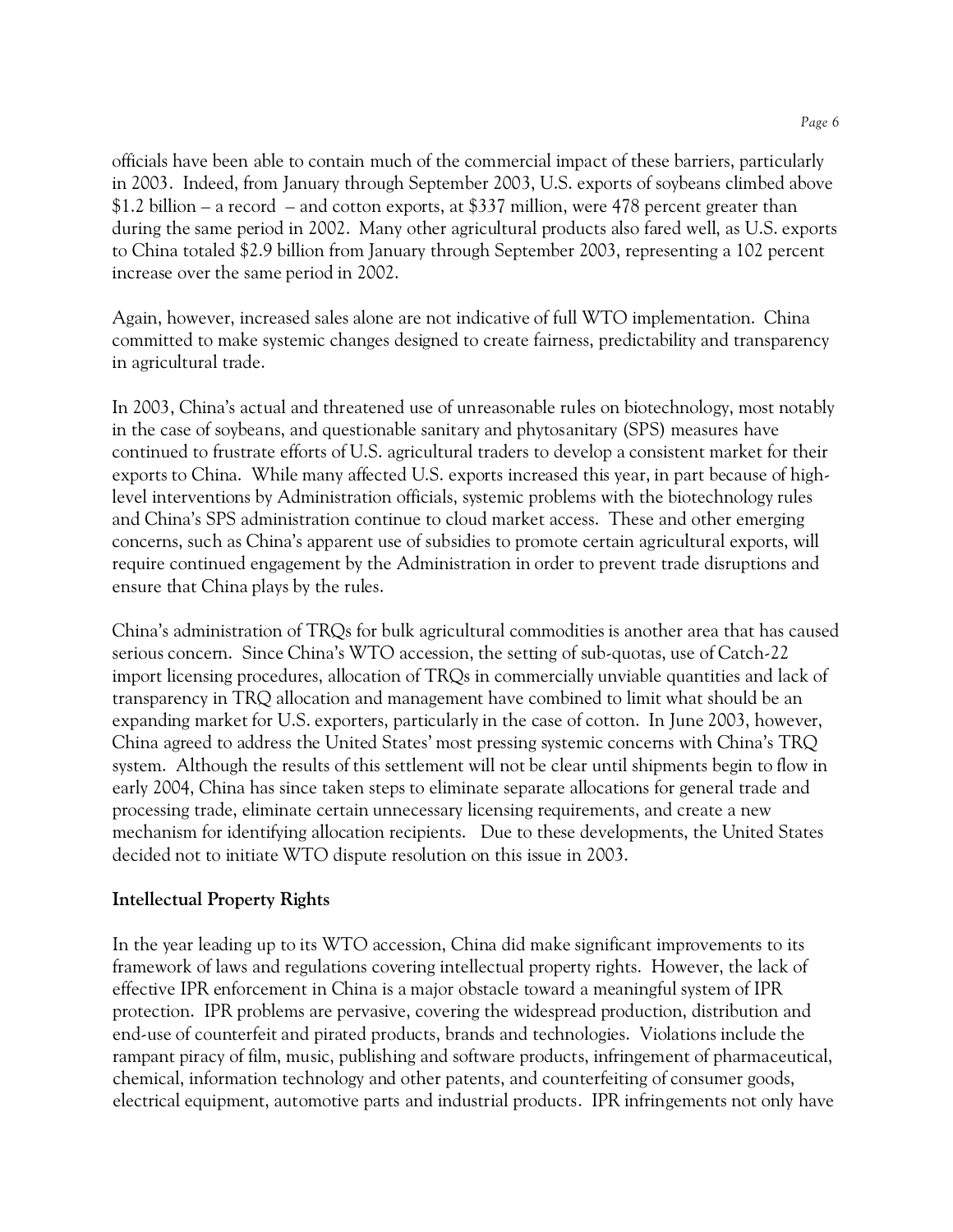an economic toll, but also present a direct challenge to China's ability to regulate products that could have health and safety implications for China's population and international consumers. While a domestic Chinese business constituency is increasingly active in promoting IPR enforcement, piracy and counterfeiting remain pervasive. If significant improvements are to be achieved on this front, China will have to close legal and enforcement loopholes and devote considerable resources, political will and high-level attention to this problem.

The United States has had an ongoing dialogue with China on IPR matters for a number of years. In the Administration's view, keys to achieving effective IPR enforcement will be for China to lower thresholds for criminal prosecution, increase criminal penalties for IPR violators to deterrent levels, demonstrate a willingness to increase prosecution and punishment of IPR offenders, increase resources and devote more training for enforcement throughout China, and establish more effective communication procedures among relevant officials of China's courts and investigative units, the Supreme People's Procuratorate and China's lawmaking bodies.

In recent months, the Chinese leadership has signaled a new resolve to address IPR enforcement issues. In October 2003, Vice Premier Wu was appointed to head a Leading Group on IPR issues, which should help to reduce bureaucratic resistance and confusion on IPR enforcement among the numerous Chinese government entities with responsibilities in this area. In remarks following her appointment, she acknowledged China's IPR enforcement problem and explained that China was paying increasing attention to IPR enforcement, not just to implement its WTO commitments but also to attract more foreign investment as it opened up its market and to accelerate China's economic and social progress. She pledged that China would intensify its IPR enforcement efforts and penalize those who commit IPR infringement.

# **Services**

Concerns continued to arise in many service sectors, principally due to transparency problems and China's use of capitalization and other requirements that exceed international norms. The United States and China have cooperated to resolve some of these concerns, but progress has been slow and uneven. Following bilateral discussions, China did begin to take steps to substantially reduce capitalization requirements in the insurance sector. In some cases, such as express delivery services, much progress was made toward resolving regulatory concerns in 2002, but problematic measures have re-surfaced in 2003 and remain under consideration. In other cases, such as China's implementation of its commitments on branching by insurance companies, the United States and China remain at odds despite a longstanding cooperative and otherwise productive dialogue with China's regulators.

# **Value-Added Tax Policies**

China uses value-added tax (VAT) policies to encourage domestic production in a number of industrial and agricultural sectors. In the case of semiconductors, China's policy of providing VAT rebates to domestic semiconductor producers disadvantages U.S. exports and raises serious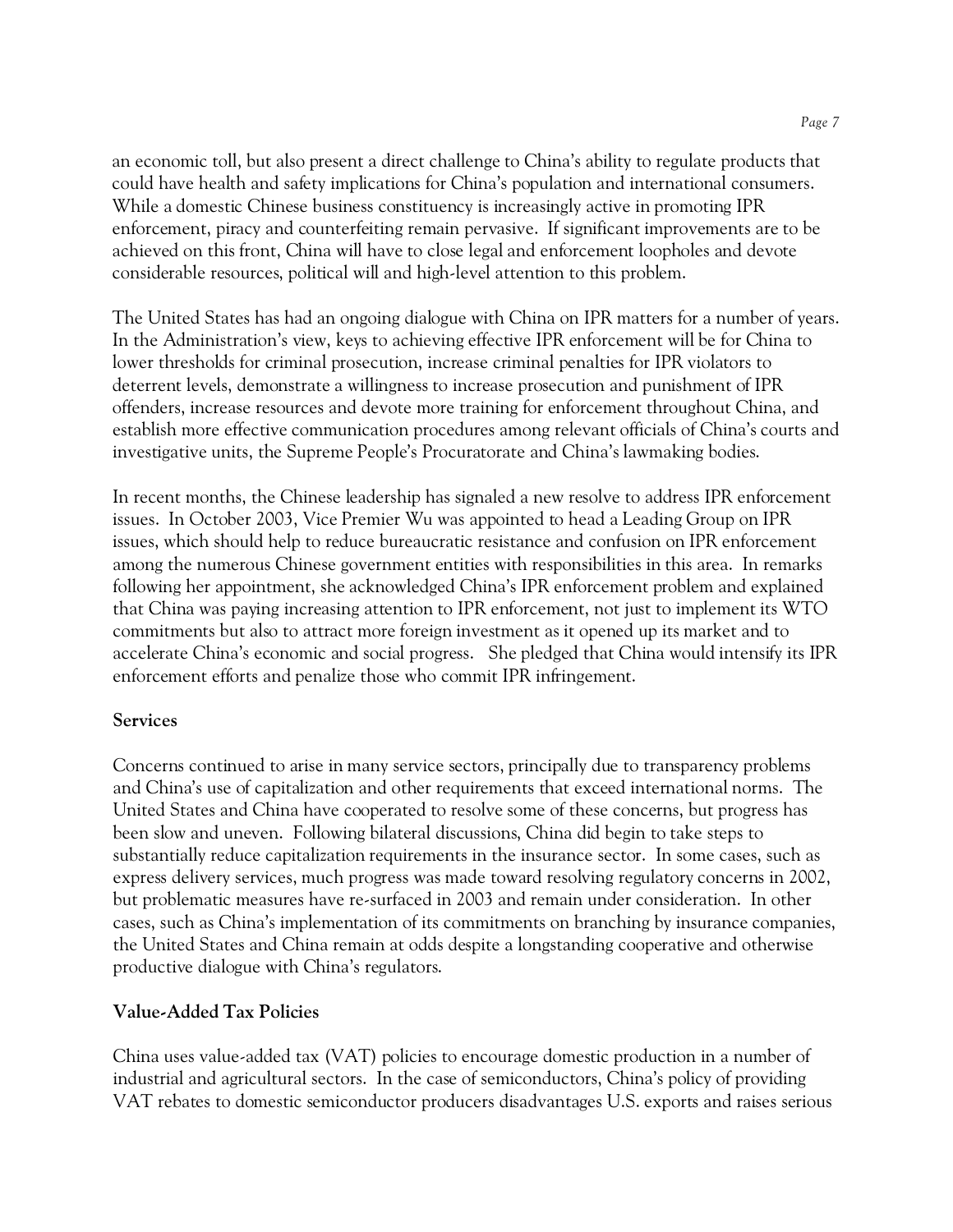WTO concerns. In the case of fertilizer, China exempts from the VAT fertilizer that is primarily produced domestically and that competes directly with the principal U.S. fertilizer export, another practice that raises serious WTO concerns. The Administration will continue to press China on these issues and will take further appropriate actions seeking elimination of China's differential tax treatment, including dispute resolution at the WTO, if necessary.

#### **Transparency**

An area of cross-cutting concern continues to be transparency. While some Chinese ministries and agencies have taken steps to improve opportunities for public comment on draft laws and regulations, and to provide appropriate WTO enquiry points, China's overall effort is plagued by uncertainty and a lack of uniformity. Some of China's ministries and agencies seek selective comment on proposed regulations and implementing rules from domestic Chinese interests, while excluding participation from foreign businesses active in the China market. The Administration is committed to seeking improvements in this area.

#### **Trading Rights and Distribution Services**

Ensuring the unrestricted rights of all Chinese and foreign businesses to engage in importing and exporting was a key WTO accession commitment obtained by the United States and other WTO members, as was China's commitment to fully liberalize the distribution services sector. To date, however, China has fallen behind in its implementation of these commitments, which are required to be phased in over the first three years of China's WTO membership. Foreign businesses, in particular, continue to be beset by a variety of restrictions, which are undercutting market access for the entire range of U.S. businesses active in the China market. With full liberalization in these important areas required by December 11, 2004, Administration officials are actively engaged with their Chinese counterparts in an effort to obtain China's full compliance.

#### **Conclusion**

As this year's Report reveals, while the U.S.-China economic and trade relationship is growing rapidly, there are a number of systemic concerns that remain, making further improvements in that relationship problematic. The Administration remains committed to resolving the United States' concerns through all available means. The Administration's preference is to resolve those concerns through bilateral consultations in a timely and effective manner. If bilateral efforts are not successful, however, the Administration is fully prepared to enforce U.S. rights through other means, including dispute resolution at the WTO.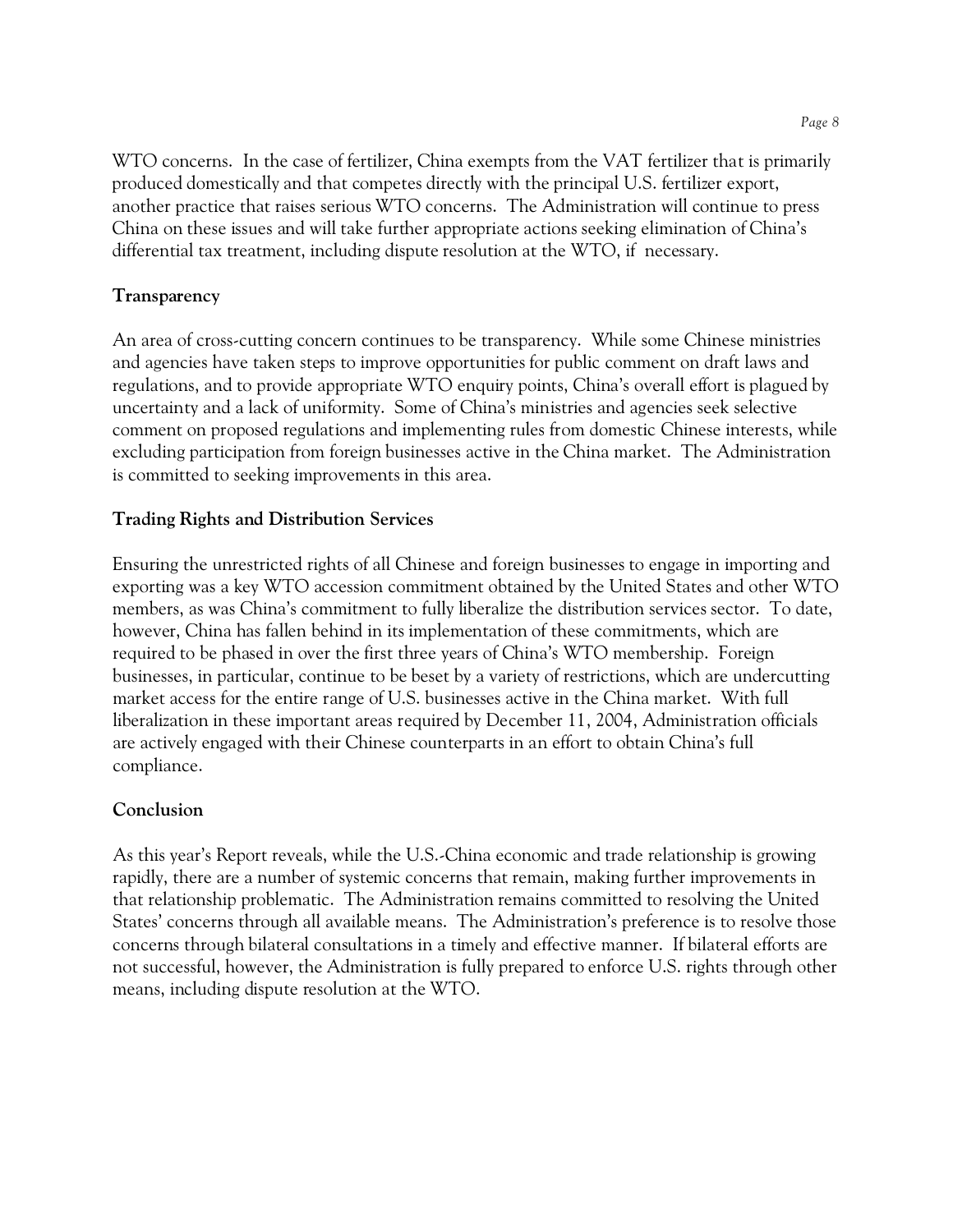# **BACKGROUND**

# **China's WTO Accession Negotiations**

In July of 1986, China applied for admission to the WTO's predecessor, the General Agreement on Tariffs and Trade. The GATT formed a Working Party in March of 1987, composed of all interested GATT contracting parties, to examine China's application and negotiate terms for China's accession. For the next eight years, negotiations were conducted under the auspices of the GATT Working Party. Following the formation of the WTO on January 1, 1995, a successor WTO Working Party, composed of all interested WTO members, took over the negotiations.

Like all WTO accession negotiations, the negotiations with China had three basic aspects. First, China provided information to the Working Party regarding its trade regime. China also updated this information periodically during the 15 years of negotiations to reflect changes in its trade regime. Second, each interested WTO member negotiated bilaterally with China regarding market access concessions and commitments in the goods and services areas, including, for example, the tariffs that would apply on industrial and agricultural goods and the commitments that China would make to open up its market to foreign services suppliers. The most trade liberalizing of the concessions and commitments obtained through these bilateral negotiations were consolidated into China's Goods and Services Schedules and apply to all WTO members. Third, overlapping in time with these bilateral negotiations, China engaged in multilateral negotiations with Working Party members on the rules that would govern trade with China. Throughout these multilateral negotiations, U.S. leadership in working with China was critical to removing obstacles to China's WTO accession and achieving a consensus on appropriate rules commitments. These commitments are set forth in China's Protocol of Accession and an accompanying Report of the Working Party.

WTO members formally approved an agreement on the terms of accession for China on November 10, 2001, at the WTO's Fourth Ministerial Conference, held in Doha, Qatar. One day later, China signed the agreement and deposited its instrument of ratification with the Director-General of the WTO. China became the 143rd member of the WTO on December 11, 2001.

China's Protocol of Accession, accompanying Working Party Report and Goods and Services Schedules are available on the WTO's website (www.wto.org).

# **Overview of China's WTO Commitments**

In order to accede to the WTO, China had to agree to take concrete steps to remove trade barriers and open its markets to foreign companies and their exports from the first day of accession in virtually every product sector and for a wide range of services. Supporting these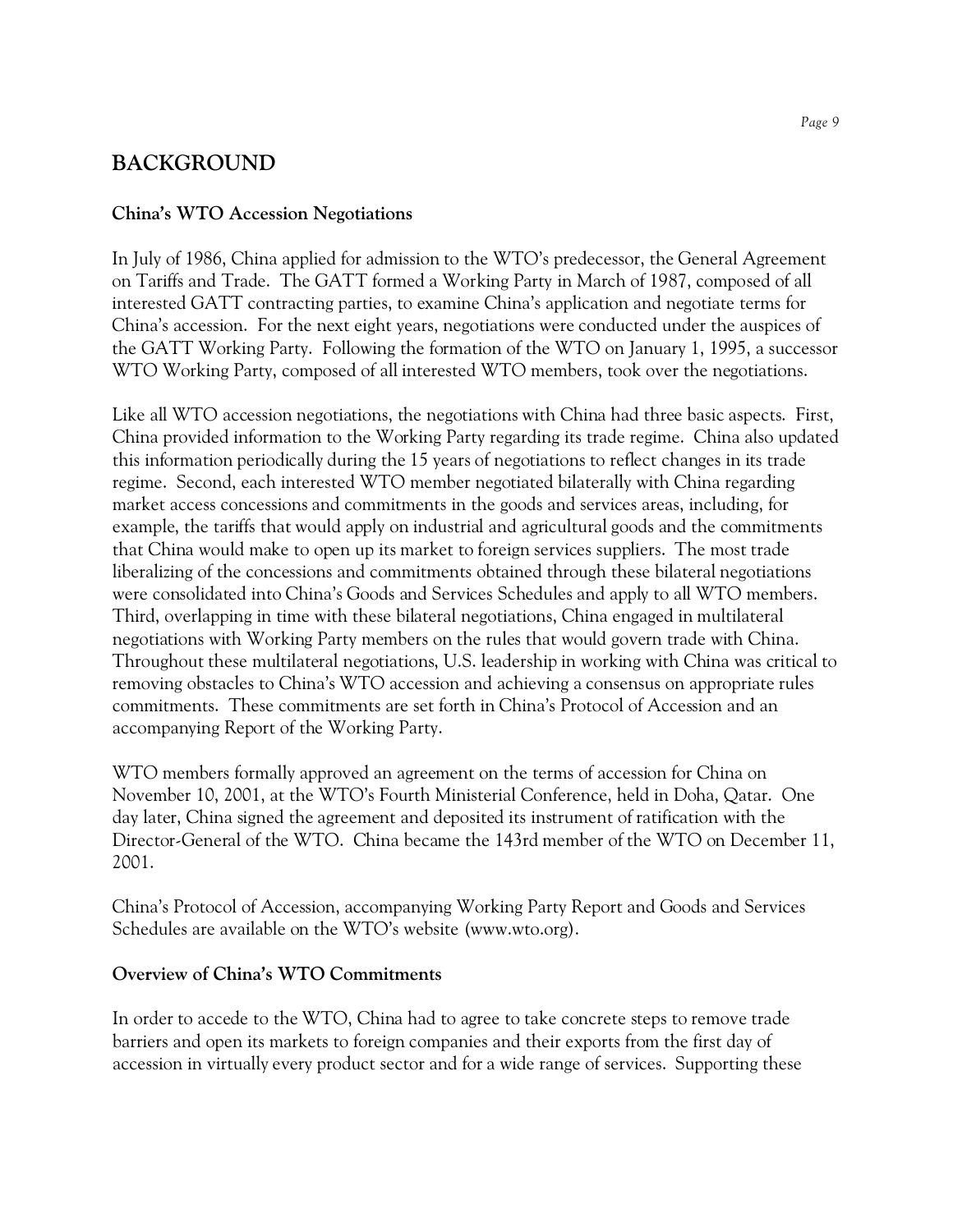steps, China also agreed to undertake important changes to its legal framework, designed to add transparency and predictability to business dealings.

Like all acceding WTO members, China also agreed to assume the obligations of more than 20 existing multilateral WTO agreements, covering all areas of trade. Areas of principal concern to the United States and China's other trading partners, as evidenced by the accession negotiations, included the core principles of the WTO, including most-favored nation treatment, national treatment, transparency and the availability of independent review of administrative decisions. Other key concerns could be found in the areas of agriculture, sanitary and phytosanitary measures, technical barriers to trade, trade-related investment measures, customs valuation, rules of origin, import licensing, antidumping, subsidies and countervailing measures, trade-related aspects of intellectual property rights and services. For some of its obligations in these areas, China was allowed minimal transition periods, where it was considered necessary.

Even though the terms of China's accession agreement are directed at the opening of China's market to WTO members, China's accession agreement also includes several mechanisms designed to prevent or remedy injury that U.S. or other WTO members' industries and workers might experience based on import surges or unfair trade practices. These include a unique, China-specific safeguard provision allowing a WTO member to restrain increasing Chinese imports that disrupt its market (available for 12 years), a special textile safeguard (available for 7 years) and the continued ability to utilize a special non-market economy methodology for measuring dumping in anti-dumping cases against Chinese companies (available for 15 years). The Administration is committed to maintaining the effectiveness of these mechanisms for the benefit of affected U.S. businesses, workers and farmers.

With China's consent, the WTO also created a special multilateral mechanism for reviewing China's compliance on an annual basis. Known as the Transitional Review Mechanism, this mechanism operates annually for 8 years after China's accession, with a final review by year 10.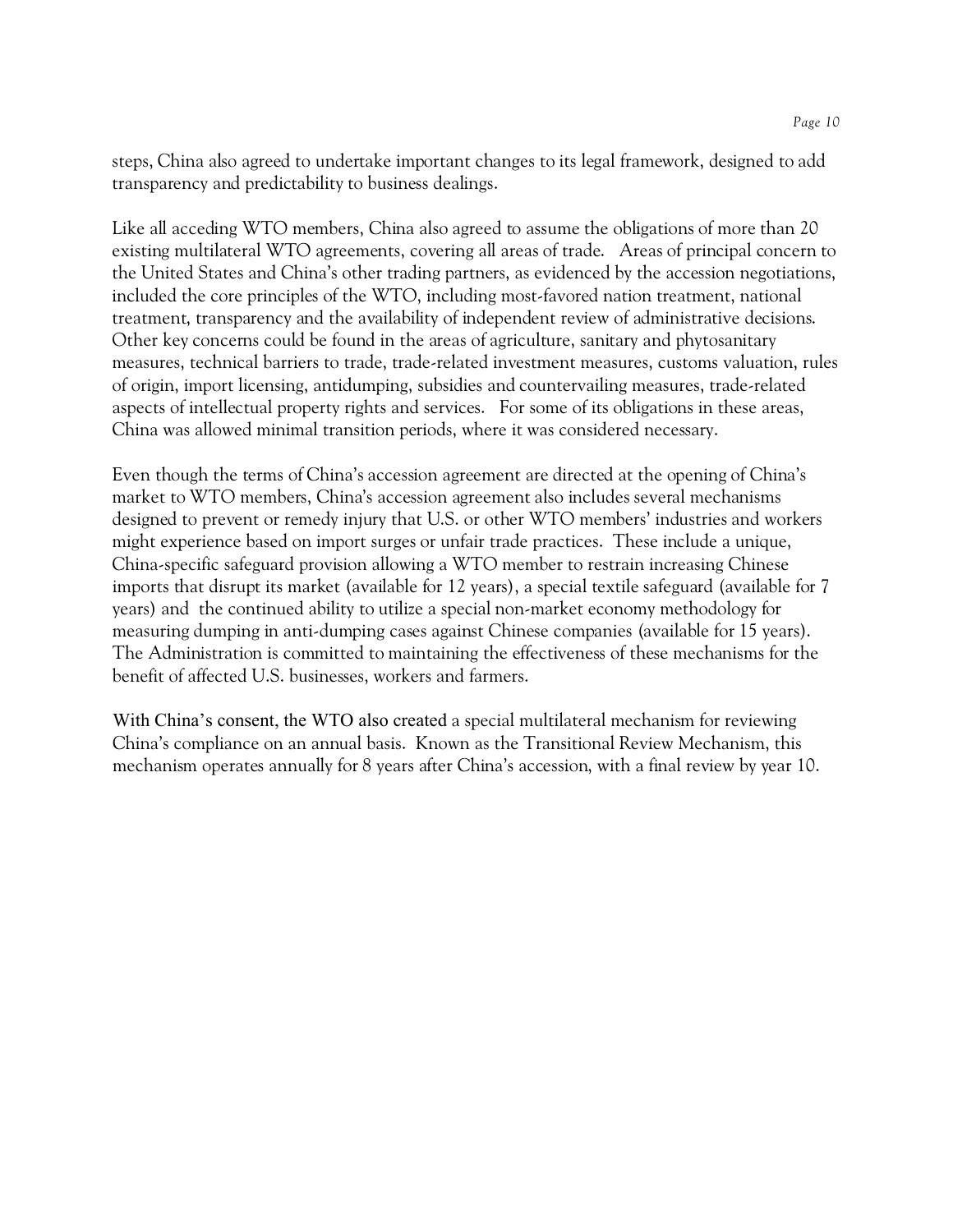# **STATUS OF CHINA'S WTO COMPLIANCE EFFORTS**

# **Trading Rights and Distribution Services**

# *Trading Rights*

Within the context of China's WTO commitments, the concept of "trading rights" includes two elements, i.e., the right to import goods (into China) and the right to export goods (from China). It does not include the right to sell goods within China, as that right is governed by separate commitments principally relating to "distribution services" set forth in China's Services Schedule (see the Distribution Services section below). In the business world, of course, trading rights and distribution services are fundamentally interrelated, and often an enterprise will need both of them to carry out its business plan.

China's commitments on trading rights and distribution services are critically important. They offer the potential to enormously expand the scope of business opportunities available to a wide range of U.S. and other foreign industries doing business, or seeking to do business, in China. When these commitments are fully phased in, existing restrictions on companies already invested in China should be removed, and U.S. companies and individuals should be fully able to import and sell goods in China or export goods from China.

In the trading rights area, until shortly before its WTO accession, China severely restricted the number and types of enterprises that could import or export, and it also restricted the products that a particular enterprise could import or export. For the most part, China confined trading rights to certain state-owned trading and manufacturing enterprises, which could import or export goods falling within their approved scopes of business. China also granted limited trading rights to foreign-invested enterprises, which could import inputs for their production purposes and export their finished products.

Members of the WTO working party on China's accession recognized that China's restrictions conflicted with Article XI of the GATT 1994. Working party members also recognized that these restrictions were inconsistent with GATT Article III's prohibition on discriminatory treatment of imported goods versus domestic goods.

In its accession agreement, China committed to substantial liberalization in the area of trading rights. Specifically, China committed to eliminate its system of examination and approval of trading rights and make full trading rights automatically available for all Chinese enterprises, Chinese-foreign joint ventures, wholly foreign-owned enterprises and foreign individuals, including sole proprietorships, within three years of its accession, or by December 11, 2004, which is the same deadline for China to eliminate most restrictions in the area of distribution services. As China confirmed, trading rights will be granted in a non-discriminatory and non-discretionary way, and any requirements for obtaining trading rights will be for customs and fiscal purposes only and will not constitute a barrier to trade.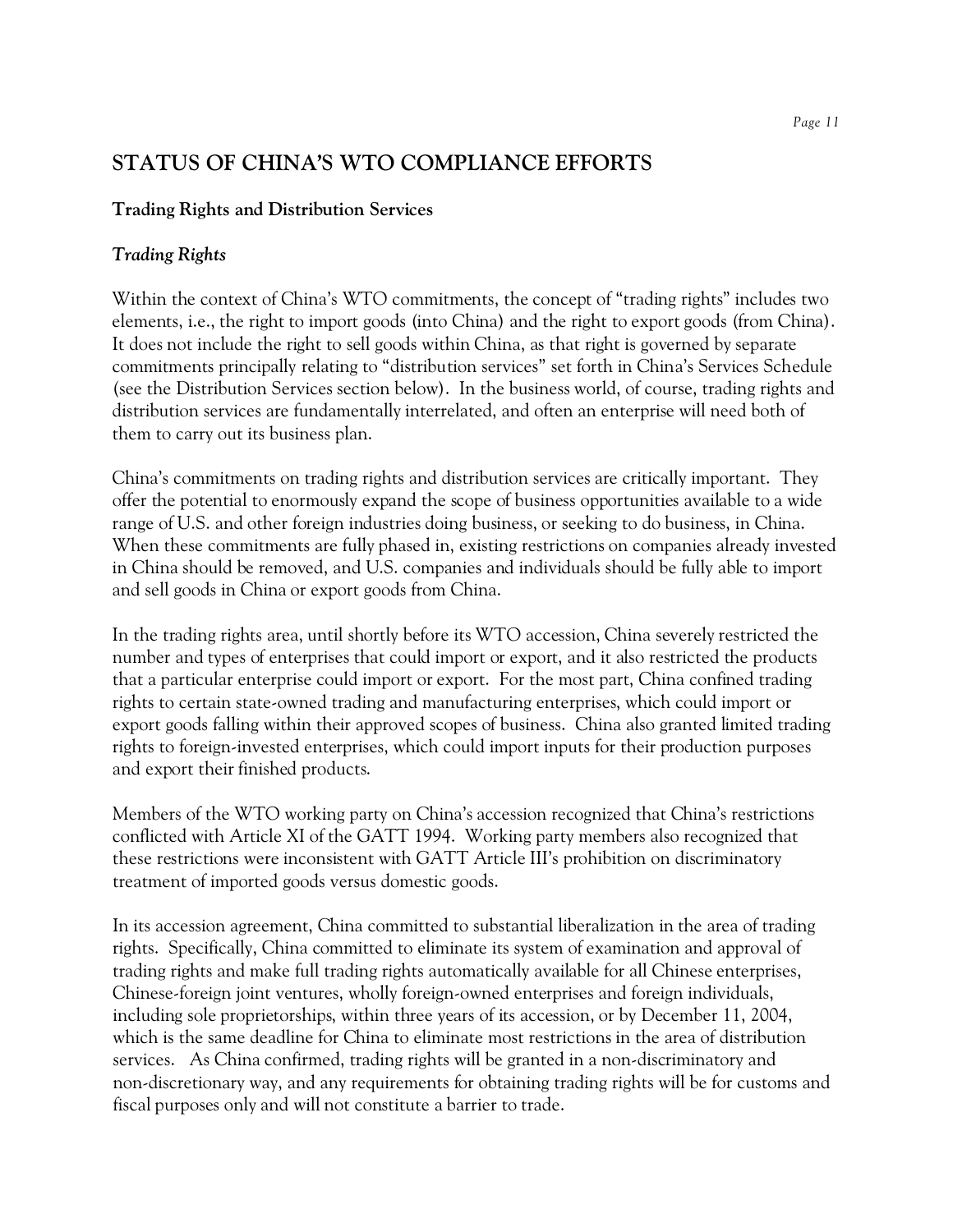Prior to the adoption of an automatic trading rights system, China committed that it would no longer condition eligibility for trading rights on export performance, trade balancing, foreign exchange balancing or prior experience requirements. This commitment took effect immediately upon China's accession (on December 11, 2001). China further committed to expand the availability of trading rights pursuant to an agreed schedule covering the first three years of its WTO membership. First, China committed that it would make trading rights available to Chinese enterprises immediately upon its accession, subject to certain minimum registered capital requirements, to be gradually decreased during the three-year transition period (ending December 11, 2004). The minimum registered capital was to be set at RMB 5 million (\$603,000) on December 11, 2001, and then reduced to RMB 3 million (\$362,000) one year later (December 11, 2002) and to RMB 1 million (\$120,600) two years later (December 11, 2003) before being eliminated three years later (December 11, 2004). Second, China committed that it would make full trading rights available to joint ventures with minority foreign ownership beginning not later than one year after China's accession (or by December 11, 2002), except with regard to those goods still reserved for state trading under China's accession agreement. Third, China committed that it would make these same trading rights available to joint ventures with majority foreign ownership beginning no later than two years after China's accession (or by December 11, 2003).

To date, it appears that China has fully implemented its trading rights commitments insofar as they relate to Chinese enterprises. With the issuance of the *Circular Concerning the Rules on the Administration of Import and Export Rights* in July 2001, and the issuance of the *Notice on the Rectification of Import and Export Qualification Standards and Verification Procedures* in August 2003, China has kept pace with the required reductions in the minimum registered capital requirement for Chinese enterprises to obtain trading rights. Currently, the minimum registered capital for Chinese manufacturing enterprises is RMB 0.5 million (\$60,300), and the minimum registered capital for Chinese trading enterprises is RMB 1 million, except in the central and western regions, where the requirement was RMB 0.5 million.

Meanwhile, it appears that China has fallen behind in implementing its trading rights commitments insofar as they relate to foreign-invested enterprises. China has not made full trading rights available to all joint ventures with minority foreign ownership (as was required by December 11, 2002), nor has China yet even issued provisions allowing for full trading rights to be available to all joint ventures with majority foreign ownership (as is required by December 11, 2003). Instead, China has continued to limit the availability of trading rights by imposing conditions on the eligibility of these enterprises, including requirements related to minimum registered capital, import levels, export levels and prior experience, as a review of China's measures in this area shows.

Since well before China's accession, pursuant to China's *Foreign Trade Law*, foreign-invested manufacturing enterprises have had the right to import inputs for production purposes and the right to export their finished goods, without the need for prior approval. In January 2001, China expanded the import rights of some foreign-invested manufacturing enterprises with the issuance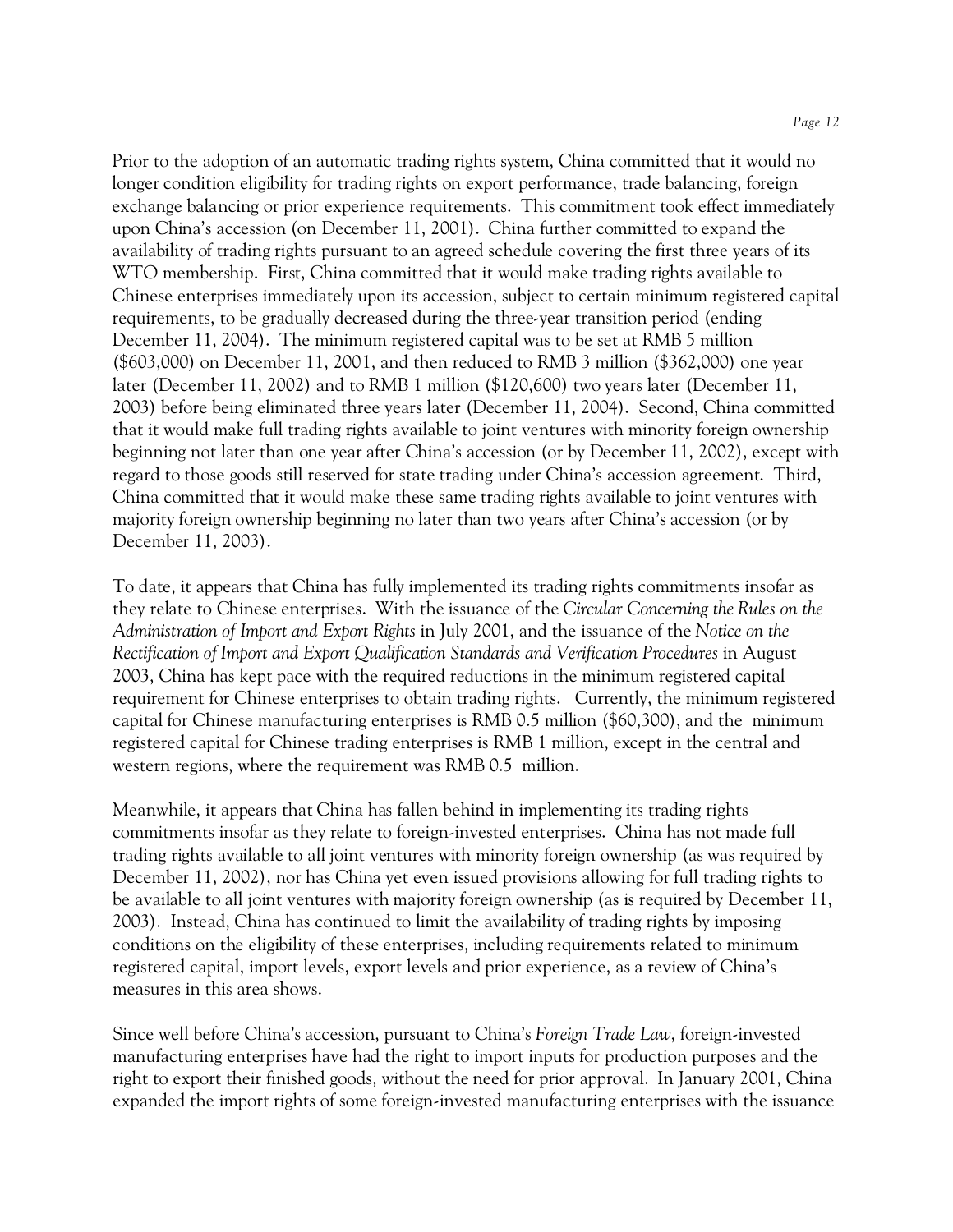of the *Supplementary Provisions (II) to the Provisional Regulations Governing the Establishment of Investment-type Companies by Foreign Business Investment*. In July 2001, shortly before its accession, China granted limited additional export rights to some foreign-invested manufacturing enterprises with the issuance of the *Circular Concerning the Extension of Import and Export Rights for Foreign-Funded Enterprises*. Both of these measures, however, conditioned trading rights eligibility on requirements related to minimum registered capital, import levels, export levels and/or prior experience, among others.

China's treatment of foreign-invested enterprises seeking to operate as trading companies is set forth in the January 2003 *Provisional Rules for the Establishment of Chinese-Foreign Equity Joint Venture Foreign Trade Companies*. The new rules permit the formation of foreign-invested trading enterprises (with minority foreign ownership immediately and majority foreign ownership after December 11, 2003), which may import and export all goods (except goods reserved for state trading), but only if certain stringent requirements are met. For example, the foreign investor must have had an average annual amount of trade with China of at least \$30 million for the preceding three years (or \$20 million if the foreign-invested trading enterprise registers in the central or western regions of China). Similar requirements apply to the Chinese investor. In addition, the foreign-invested trading enterprise must have minimum registered capital of RMB 50 million (\$6.03 million) and personnel experienced in conducting international trade.

The United States raised its concerns with China's restrictive treatment of foreign-invested enterprises in bilateral meetings throughout 2003, beginning with the Trade Dialogue meeting held in Beijing in February and including a series of high-level meetings later in the year and a second Trade Dialogue meeting in November. The United States urged China to take immediate steps to bring its regulations into compliance with its trading rights commitments. The United States and several other WTO members also raised these same concerns during the transitional review held by the WTO's Market Access Committee in October 2003.

During these same meetings, the United States pressed China on the importance of issuing, in a timely manner, final laws and regulations creating an automatic trading rights system for all Chinese enterprises, Chinese-foreign joint ventures, wholly foreign-owned enterprises and foreign individuals, including sole proprietorships. These laws and regulations must be implemented by December 11, 2004, and MOFCOM reported that it is in the process of drafting relevant amendments to the *Foreign Trade Law*. The United States also urged China to adhere to its obligation to provide the opportunity for public comment on drafts of these laws and regulations, and China indicated that it would do so well in advance of the December 11, 2004 deadline.

In a positive development, in November 2003, China announced that it had authorized the granting of trading rights to certain U.S. auto companies, one year ahead of the schedule to which it had committed in its accession agreement. These companies will be able to import sizeable quantities of U.S.-produced motor vehicles into China and, as discussed below in the Distribution Services section, establish their own exclusive networks to sell and service those vehicles in China.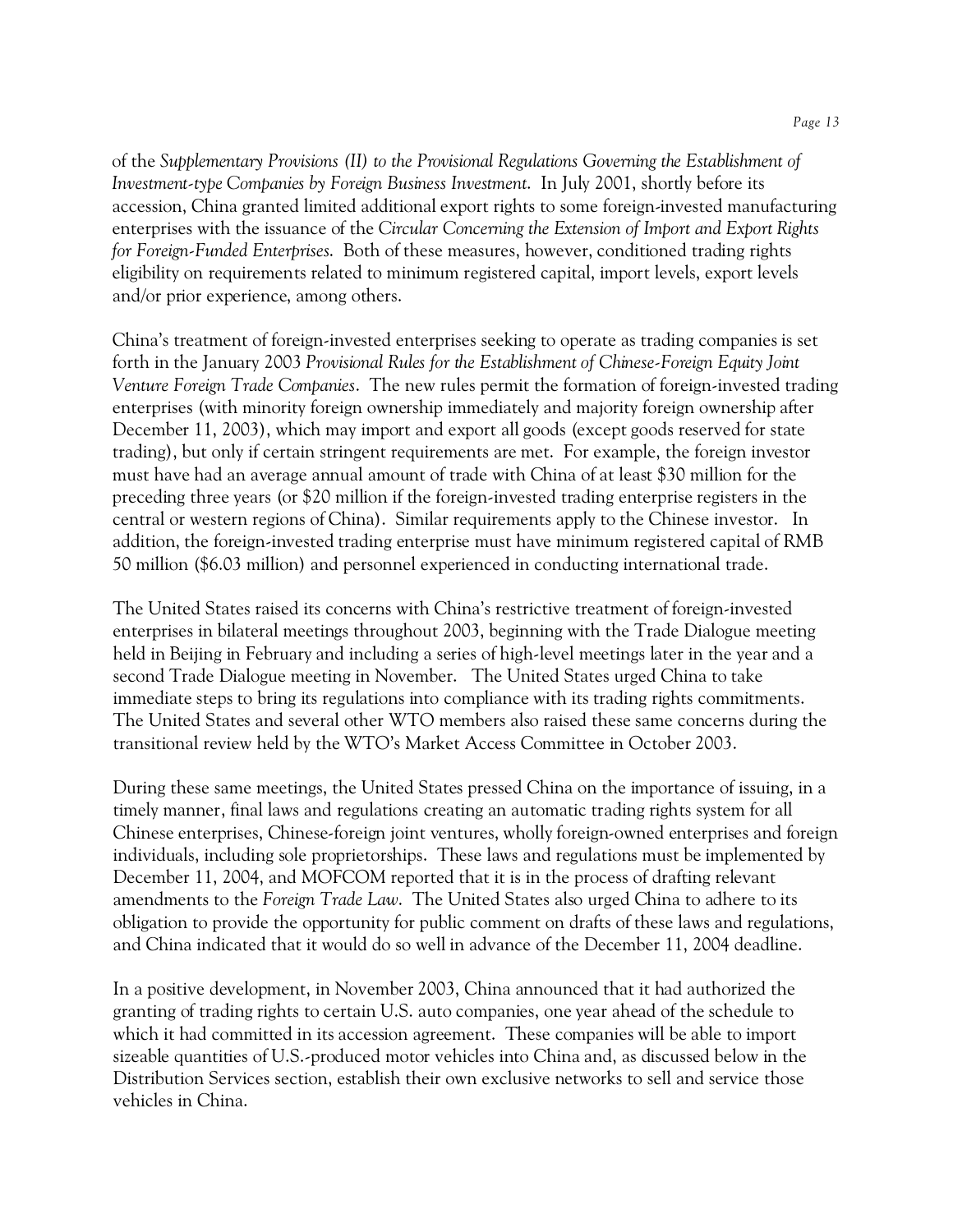#### *Distribution Services*

Prior to its WTO accession, China generally did not permit foreign companies to distribute products in China, i.e., to provide wholesaling, commission agents', retailing or franchising services or to provide related services, such as repair and maintenance services. In its accession agreement, China committed to eliminate national treatment and market access restrictions on foreign enterprises providing these services through a local presence within three years of China's accession (or by December 11, 2004), subject to limited product exceptions. In the meantime, China agreed to progressively liberalize its treatment of wholesaling services, commission agents' services and direct retailing services, as described below.

For the most part, China's implementation efforts have been problematic. In particular, China has fallen behind in its implementation of the required progressive liberalization, as foreign businesses continue to be plagued by a variety of restrictions in the areas of wholesaling services, commission agents' services and direct retailing services.

Meanwhile, while China has not yet issued any measures providing for the full liberalization of distribution services required by December 11, 2004, China did recently announce (as discussed in the Trading Rights section above) that, beginning in 2004, it would permit certain U.S. auto companies to establish their own exclusive networks to sell and service U.S.-produced motor vehicles in China. Thus, these companies will benefit from the full liberalization of distribution services one year ahead of schedule.

# Wholesaling Services and Commission Agents' Services

China committed that, immediately upon accession, it would permit Chinese -foreign joint ventures and wholly foreign-owned enterprises to distribute goods that they make in China, without any market access or national treatment limitations. Within one year after accession (or by December 11, 2002), China agreed to permit foreign service suppliers to supply wholesaling services and commission agents' services for almost all goods, whether made in China or imported, through joint ventures with minority foreign ownership. Excepted goods include salt, tobacco, chemical fertilizers, processed oil and crude oil as well as books, newspapers, magazines, pharmaceutical products, pesticides and mulching films. Within two years after accession (or by December 11, 2003), China agreed to permit foreign service suppliers to supply wholesaling services and commission agents' services through majority foreign-owned joint ventures, subject to the same exceptions. Within three years after accession (or by December 11, 2004), China agreed to permit foreign service suppliers to supply wholesaling services and commission agents' services through wholly foreign-owned enterprises. In addition, by this time, the exceptions for books, newspapers, magazines, pharmaceutical products, pesticides and mulching films are to be eliminated. The exceptions for chemical fertilizers, processed oil and crude oil (but not salt and tobacco) are to be eliminated within five years after accession (or by December 11, 2006).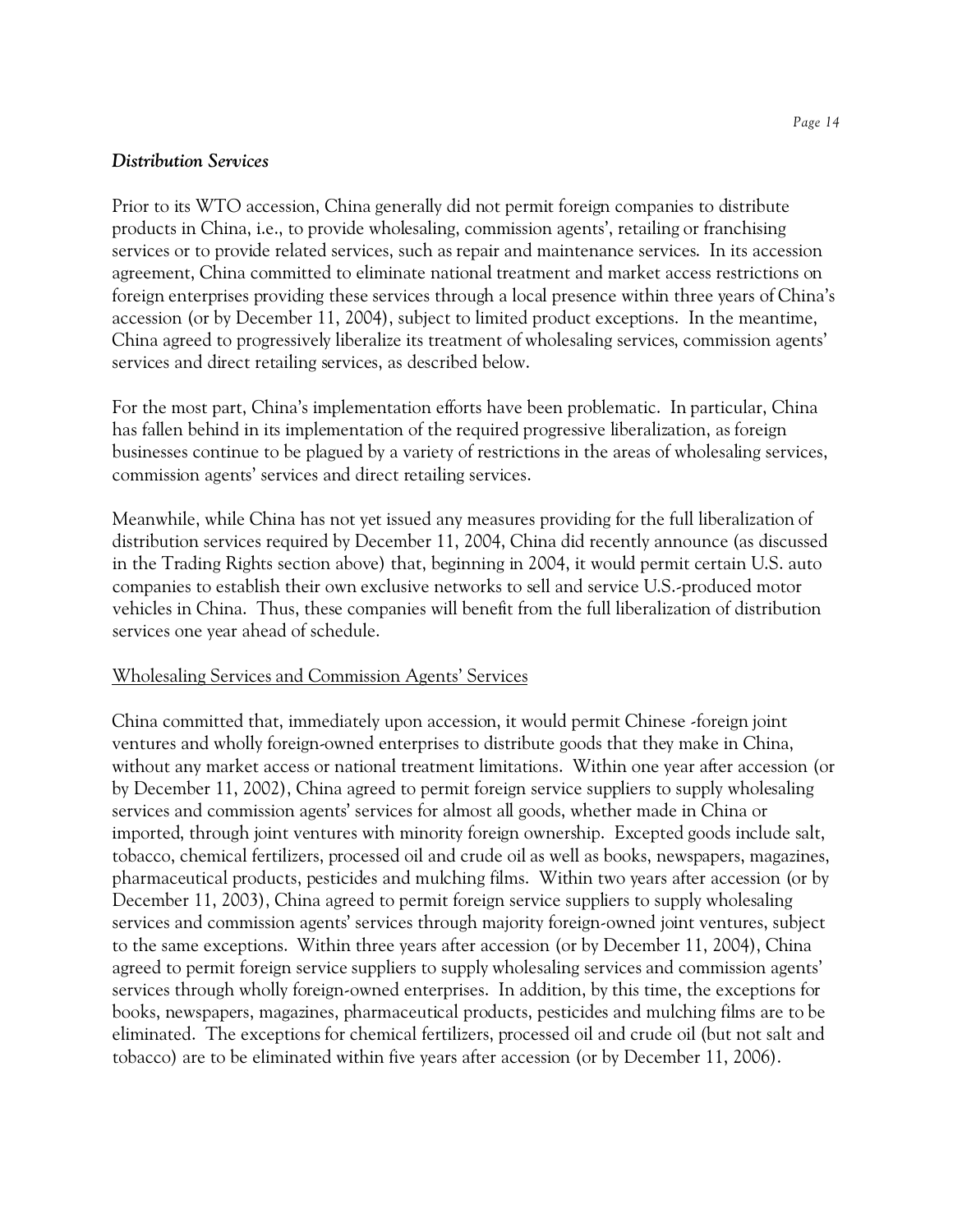China appears to have implemented its commitments regarding wholesaling services and commission agents' services provided by foreign-invested enterprises with respect to goods that they manufacture in China. Joint ventures have had the right to supply wholesaling (and retailing) services for the goods they manufacture in China since the issuance of the *Regulations for the Implementation of the Law on Chinese-Foreign Equity Joint Ventures in December 1987.* Similarly, wholly foreign-owned enterprises have this same right under the *Detailed Rules for the Implementation of the Law on Wholly Foreign-Owned Enterprises*, issued in April 2001.

However, China has fallen behind in implementing its commitments regarding wholesaling services and commission agents' services insofar as they relate to foreign-invested enterprises seeking to distribute goods made by other enterprises in China or imported goods. China was required to begin phasing in these commitments for joint ventures with minority foreign ownership on December 11, 2002. To date, however, China has only opened up wholesaling services and commission agents' services to joint ventures with minority foreign ownership that can satisfy a number of stringent qualification requirements and other restrictions.

One relevant measure, issued in June 1999, is the *Procedures for Pilot Projects for Commercial Enterprises with Foreign Investment*. Under this measure, China permits joint ventures with minority foreign ownership to apply for authority to engage in wholesaling services for domestic merchandise and merchandise imported for its own account in certain pilot areas (provincial capitals, certain municipalities and special economic zones), subject to certain product exceptions and stringent requirements. The foreign investor must have a minimum average annual merchandise wholesale volume of \$2.5 billion during the preceding three years, along with minimum assets of \$300 million during the preceding year. It must also be relatively strong economically, have advanced commercial experience and have an extensive international sales network. The Chinese investor must have minimum assets of RMB 50 million (\$6.03 million) during the preceding year, or RMB 30 million (\$3.62 million) if located in central or western China. In addition, if the Chinese investor is engaged in the wholesaling or retailing business, it must have minimum average annual sales volume of RMB 300 million (\$36.2 million)during the preceding three years, or RMB 200 million (\$24.1 million) if located in central or western China. If the Chinese investor is a trading enterprise, it must have minimum average annual volume of imports and exports for its own account of \$50 million during the preceding three years, with exports accounting for at least \$30 million. The Chinese investor must also be relatively strong economically and have relatively strong business capabilities, and it must submit a feasibility study. The joint venture, meanwhile, must have minimum registered capital of RMB 80 million (\$9.64 million), or RMB 60 million (\$7.23 million) in central or western China. The joint venture must also comply with the commercial development plans of the city in which it is located.

In January 2003, China issued the *Notice on Strengthening the Planning Work for Urban Commercial Networks*. That notice reiterates the June 1999 measure's requirement that wholesaling joint ventures comply with the commercial development plans of the cities in which they are located, and it provides that cities that have not yet formulated urban commercial network plans must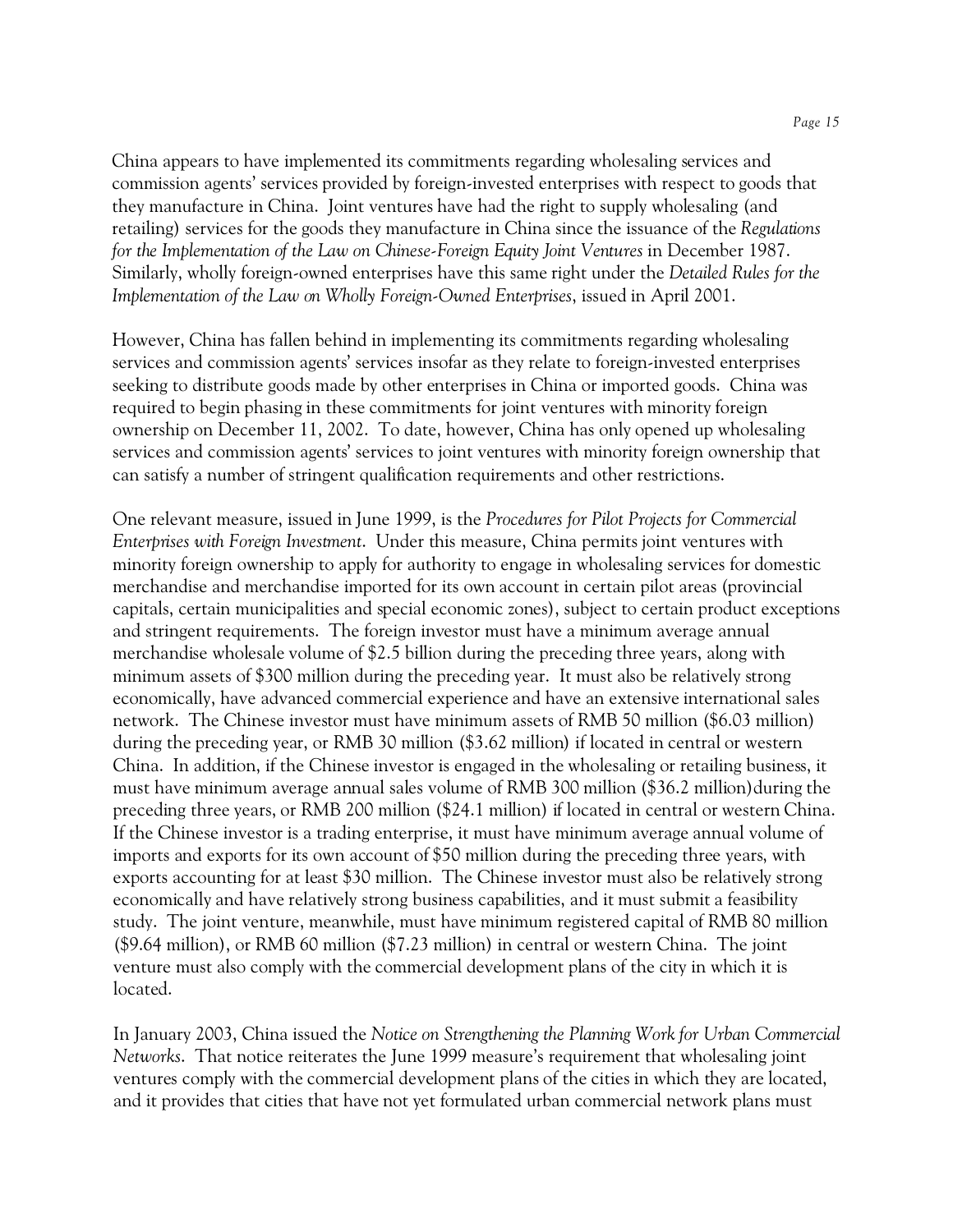complete their work by December 2004 and in the interim cannot submit wholesaling joint venture applications for approval.

One other measure, the January 2003 *Provisional Rules for the Establishment of Chinese-Foreign Equity Joint Venture Foreign Trade Companies* (discussed above in the Trading Rights section), extended the right to engage in wholesaling services to certain foreign-invested trading enterprises. Specifically, joint ventures that qualify for trading rights under this measure's stringent requirements regarding trade volumes, registered capital and prior experience may engage in wholesaling services for the goods that they import.

In 2003, the United States pressed its concerns with China's wholesale regulations at the Trade Dialogue meetings held in Beijing in February and November as well as in several other bilateral meetings during the course of the year. The United States urged China to take immediate steps to bring its regulations into compliance with its commitments. The United States raised these same concerns during the transitional review held by the WTO's Council for Trade in Services in December 2003, and it also urged China to allow ample time for public comment on draft regulations on the important wholesale commitments scheduled to be phased in on December 11, 2004.

#### Retailing Services

In addition to committing to permit Chinese-foreign joint ventures and wholly foreign-owned enterprises to distribute goods that they make in China without any market access or national treatment limitations, effective immediately upon China's WTO accession, China agreed to permit foreign service suppliers to supply retailing services for almost all goods, whether made in China or imported, through joint ventures with minority foreign ownership, subject to geographic restrictions (allowing China to limit market access to five Special Economic Zones and eight cities) and quantitative restrictions (allowing China to limit the number of joint ventures that can operate in six of the eight cities). Excepted goods include tobacco, chemical fertilizers and processed oil, pharmaceutical products, pesticides and mulching films, and books, newspapers and magazines. The exceptions for the retailing of books, newspapers and magazines were to have been removed within one year after accession (or by December 11, 2002). Within two years after accession (or by December 11, 2003), China agreed to permit foreign service suppliers to supply retailing services through majority foreign-owned joint ventures, subject to the product exceptions set forth above. China also reserved the right to continue to impose the geographic and quantitative restrictions set forth above, although the geographic restrictions are to be eased (with market access being extended to all provincial capitals and two other cities). Within three years after accession (or by December 11, 2004), China agreed to permit foreign service suppliers to supply retailing services through wholly foreign-owned enterprises. In addition, by this time, all geographic and quantitative restrictions are to be eliminated, and the exceptions for pharmaceutical products, pesticides, mulching films and processed oil are also to be eliminated. The exceptions for chemical fertilizers (but not tobacco) are to be eliminated within five years after accession (or by December 11, 2006).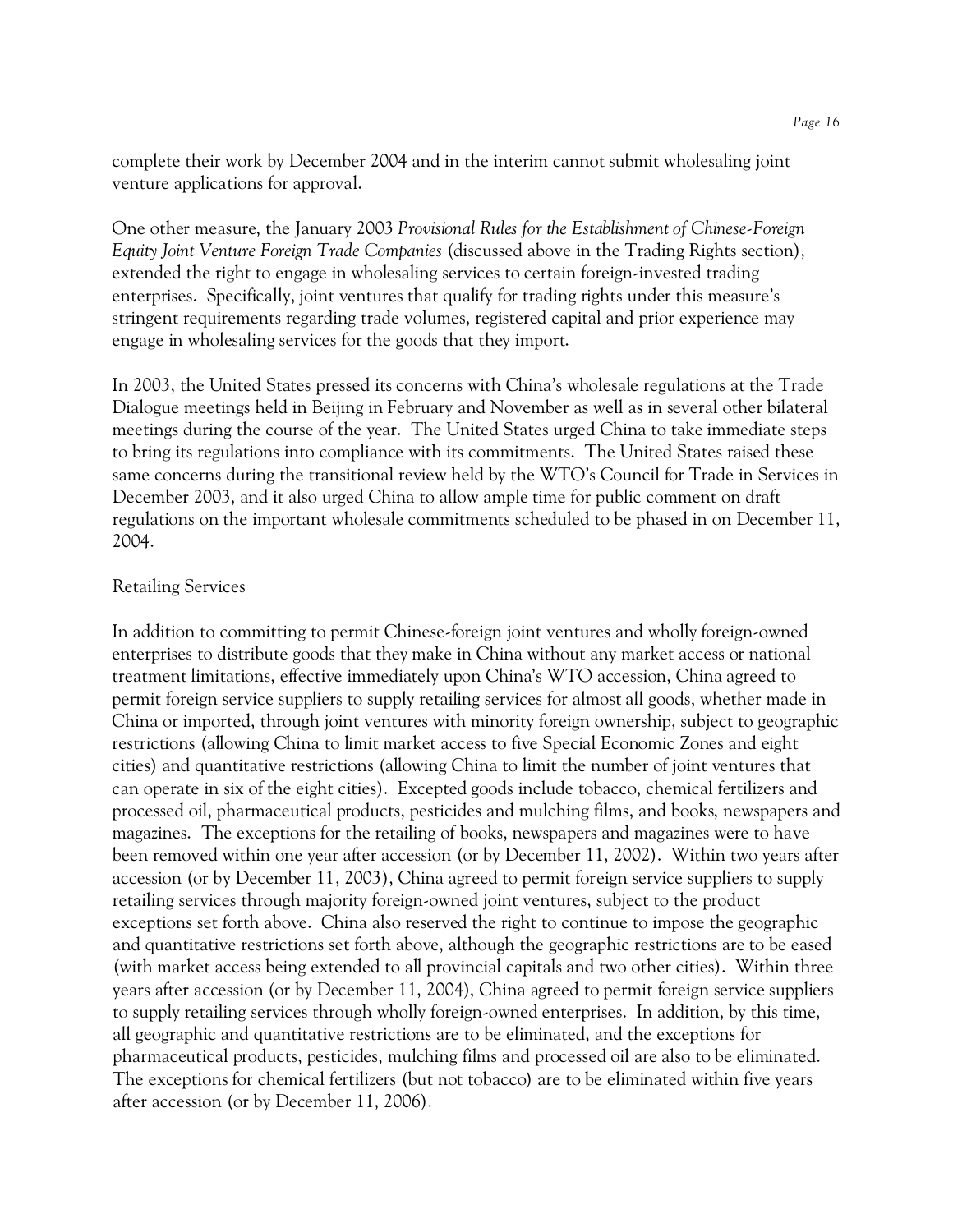As in the wholesale area, China appears to have implemented its commitment to permit foreigninvested enterprises to supply retailing services for their own goods manufactured in China, which became effective upon China's accession. Joint ventures have had the right to supply retailing services for the goods they manufacture in China since the issuance of the *Regulations for the Implementation of the Law on Chinese-Foreign Equity Joint Ventures* in December 1987. Similarly, wholly foreign-owned enterprises have this same right under the *Detailed Rules for the Implementation of the Law on Wholly Foreign-Owned Enterprises*, issued in April 2001.

However, China has not fully implemented its retailing services commitments insofar as they relate to joint ventures that do not manufacture their own goods in China. China was required to begin phasing in these commitments for joint ventures with minority foreign ownership upon its accession, subject to geographic restrictions, quantitative restrictions and exceptions for a handful of listed goods. To date, as discussed below, although China has authorized retailing services to be supplied through joint ventures with minority foreign ownership, it greatly restricts the supply of these services. For example, onerous threshold requirements (relating to minimum wholesale volume, minimum imports and exports, minimum assets, minimum registered capital and prior experience) significantly reduce the number of enterprises that can qualify for the right to supply retailing services. These requirements are burdensome and trade-restrictive. In addition, China subjects joint ventures to cities' commercial development plans.

The first relevant measure is the June 1999 *Procedures for Pilot Projects for Commercial Enterprises with Foreign Investment*, discussed above under Wholesaling Services and Commission Agents' Services. This measure permits joint ventures to apply for authority to engage in retailing services, including sales on an agency basis and sales on a commission basis, along with relevant ancillary services, in the same pilot areas, subject to certain product exceptions and stringent requirements. The extent of foreign ownership permitted in these joint ventures depends on the nature of the retailing operations, while the requirements for the foreign investor, the Chinese investor and the joint venture are very similar to those that apply in the wholesale context. The foreign investor must have a minimum average annual merchandise sales volume of \$2 billion during the preceding three years, along with minimum assets of \$200 million during the preceding year. It also must be relatively strong economically, have advanced commercial experience and have an extensive international sales network. The requirements for the Chinese investor are identical to the ones applicable in the wholesale area. The joint venture, meanwhile, must have minimum registered capital of RMB 50 million (\$6.03 million), or RMB 30 million (\$3.62 million) in central or western China. As in the wholesaling services context, the joint venture must also comply with the commercial development plans of the city in which it is located. Meanwhile, majority foreign ownership of up to 65 percent is permitted for joint ventures that establish not more than three branch stores or that operate convenience stores, specialty stores or exclusive stores as a chain. For joint ventures that operate more than three chain stores, the foreign investor is only entitled to minority ownership, except that foreign majority ownership may be permitted if the foreign investor has purchased large amounts of goods from China, the joint venture's business situation is relatively good, and the joint venture is able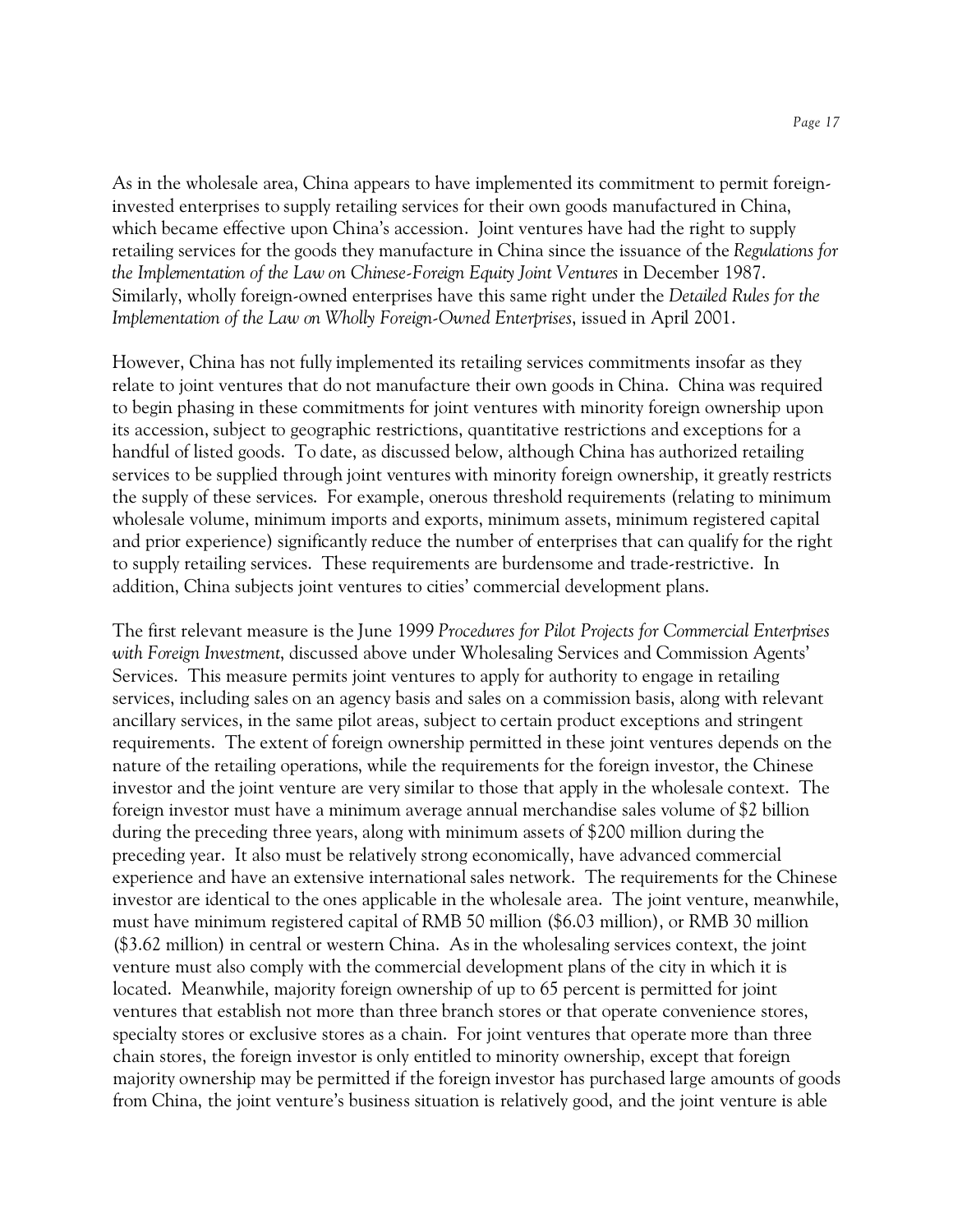to use the foreign investor's international marketing network to expand the export of products from China. Finally, under this measure, a retail joint venture may not engage in the importing and exporting business, although it can import and export merchandise dealt in by itself.

The *Notice on Strengthening the Planning Work for Urban Commercial Networks*, discussed above under Wholesaling Services and Commission Agents' Services, applies to retail joint ventures just as it does to wholesale joint ventures. It reiterates the requirement in the June 1999 *Procedures for Pilot Projects for Commercial Enterprises with Foreign Investment* that retail joint ventures comply with the commercial development plans of the cities in which they are located, and it provides that cities that have not yet formulated urban commercial network plans must complete their work by December 2004 and in the interim cannot submit retail joint venture applications for approval.

The United States raised its concerns with China's retail regulations at the Trade Dialogue meetings held in Beijing in February and November 2003 as well as in several other bilateral meetings during the course of the year, urging China to take immediate steps to bring its regulations into compliance with its commitments. The United States raised these same concerns during the transitional review held by the Council for Trade in Services in December 2003 and also urged China to allow ample time for public comment on draft regulations implementing the important retail commitments scheduled to be phased in on December 11, 2004.

# **Import Regulation**

# *Tariffs*

Through its bilateral negotiations with interested WTO members, China agreed to greatly increase market access for U.S. and other foreign companies by reducing tariff rates. The agreed reductions are set forth as tariff "bindings" in China's Goods Schedule, meaning that while China cannot exceed the bound tariff rates, it can decide to apply them at a lower rate, as many members do when trying to attract particular imports.

China timely implemented the tariff reductions that it was required to make on January 1, 2003. These tariff changes further increased market access for U.S. exporters in a range of industries, as China continued the process of reducing tariffs on goods of greatest importance to U.S. industry from a base average of 25 percent (in 1997) to 7 percent over a period of five years, running from January 1, 2002, while it made similar reductions throughout the agricultural sector (see the Agriculture section below). The reductions made on January 1, 2003 involved a range of sectors, including agricultural equipment, construction equipment, paper and paper products, chemicals, steel, medical and scientific equipment, soda ash and cosmetics, and contributed to a significant increase in U.S. exports, which rose approximately 19 percent from January through September 2003, when compared to the same time period in 2002.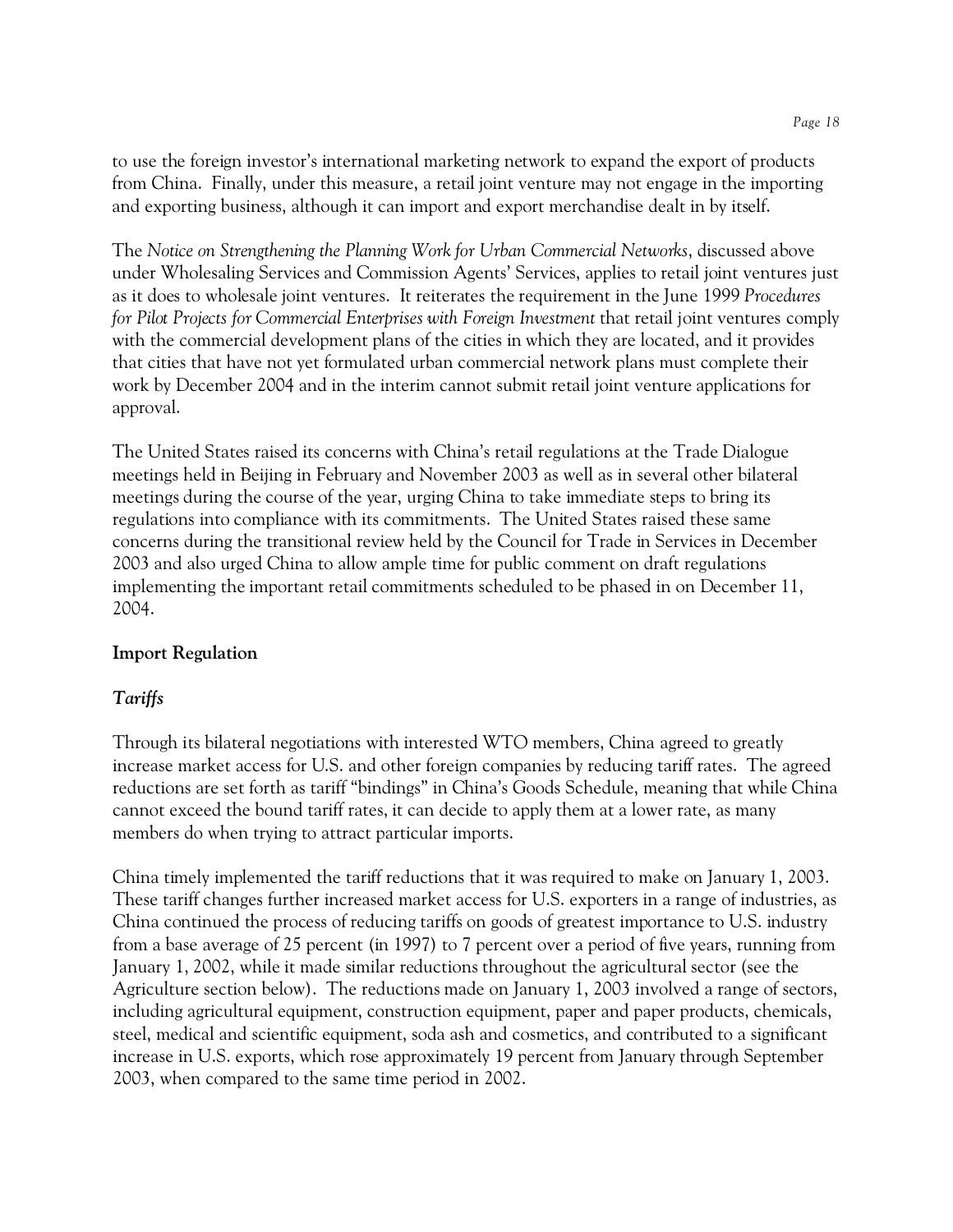In one of its more significant tariff initiatives, China continued its participation in the Information Technology Agreement (ITA), which requires the elimination of tariffs on computers, semiconductors and other information technology products. China began reducing and eliminating these tariffs in 2002 and continued to do so in 2003, on schedule with its commitment to achieve the elimination of all ITA tariffs by January 1, 2005. U.S. exports of ITA goods from January through September 2003 continued at the pace of a year ago and were projected to exceed \$4.1 billion by the end of the year.

This year, the United States, with the support of other WTO members, was able to resolve one notable problem involving China's treatment of 15 ITA product categories, covering certain semiconductor and telecommunications equipment inputs. When China implemented its 2002 ITA tariff changes, it conditioned the reduced or zero tariffs for these tariff lines on the importer's completion of an end-use certificate, to be approved by the Ministry of Information Industry (MII), guaranteeing that the products being imported would be used as inputs into the production of finished information technology (IT) products in China. The use of this condition was not authorized by the Goods Schedule negotiated as part of China's accession to the WTO, and the WTO Committee of Participants in the Expansion of Trade in Information Technology Products (ITA Committee) had rejected this type of condition whenever a WTO member sought to pursue it. Throughout 2002, the United States addressed this issue bilaterally with China's trade ministry (then known as the Ministry of Foreign Trade and Economic Cooperation, or MOFTEC, and re-named the Ministry of Commerce, or MOFCOM, following a government restructuring in mid-2003) as well as with MII, the Ministry of Finance and the General Administration of Customs (Customs Administration). In addition, at the WTO, the United States blocked China's membership in the ITA Committee until this issue could be resolved. When China made its 2003 tariff changes on January 1, 2003, it addressed this issue by transferring the certification requirement from MII to the Customs Administration. This change so far seems to have established a more workable system, and the United States has removed its block on China's ITA Committee membership. China joined the ITA Committee at the April 2003 meeting.

China also continued its timely implementation of another significant tariff initiative, which involves chemicals. China continued to make the required tariff reductions on more than two-thirds of the 1,100-plus products covered by the WTO's Chemical Tariff Harmonization Agreement in 2003, with significant results. U.S. chemical exports had increased nearly 102 percent from January through September 2003 and were projected to exceed \$1 billion by the end of the year.

A number of other industrial products benefitting from reduced tariffs showed strong growth in 2003. For example, U.S. exports of iron and steel increased by 128 percent in the first nine months of 2003 and were projected to reach nearly \$1.1 billion by the end of the year. U.S. medical and optical equipment exports, meanwhile, increased by 32 percent from January through September 2003, with a projected year-end total of more than \$1.5 billion.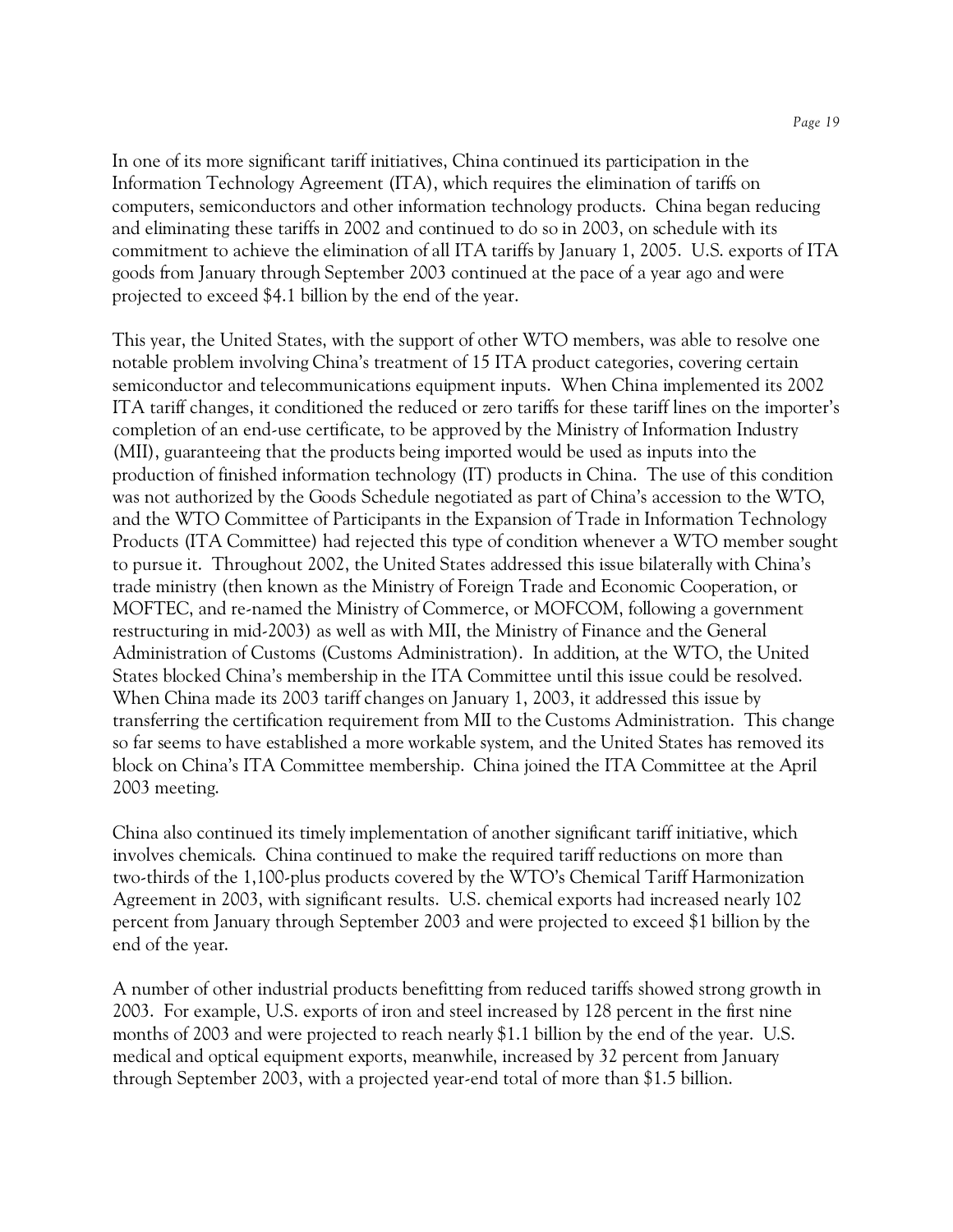#### *Customs and Trade Administration*

Like other acceding WTO members, China agreed to take on the obligations of the WTO agreements that address the means by which customs and other trade administration officials check imports and decide on and apply relevant trade regulations. These agreements cover the areas of customs valuation, rules of origin and import licensing.

# Customs Valuation

The WTO Agreement on the Implementation of GATT Article VII (also known as the Agreement on Customs Valuation) is designed to ensure that determinations of the customs value for the application of duty rates to imported goods are conducted in a neutral and uniform manner, precluding the use of arbitrary or fictitious customs values. Adherence to the Agreement on Customs Valuation is important for U.S. exporters, particularly to ensure that market access opportunities provided through tariff reductions are not negated by unwarranted and unreasonable "uplifts" in the customs value of goods to which tariffs are applied. China agreed to implement its obligations under the Agreement on Customs Valuation upon accession, without any transition period. In addition, China's accession agreement reinforces China's obligation not to use minimum or reference prices as a means for determining customs value. It also calls on China to implement the Decision on Valuation of Carrier Media Bearing Software for Data Processing Equipment and the Decision on Treatment of Interest Charges in Customs Value of Imported Goods by December 11, 2003.

On January 1, 2002, shortly after acceding to the WTO, China's Customs Administration issued the *Measures for Examining and Determining Customs Valuation of Imported Goods.* These regulations addressed the inconsistencies that had existed between China's customs valuation methodologies and the Agreement on Customs Valuation. In 2002, China did not uniformly implement these regulations, as U.S. companies reported that they were still encountering valuation problems at many ports. These problems persisted in 2003. For example, even though the 2002 regulations provide that imported goods normally should be valued on the basis of their transaction price, meaning the price the importer actually paid, many Chinese customs officials are still improperly using "reference pricing," which usually results in a higher dutiable value. In addition, some of China's customs officials are reportedly not applying the provision in the 2002 regulations on conditions of sale as it relates to software. Following their pre-WTO accession practice, these officials are still automatically adding royalty and software fees to the dutiable value (for example, when an imported personal computer includes pre-installed software), even though China's new regulations direct them to add those fees only if they are paid to the exporter as a condition of the particular sale in question.

The United States presented its concerns about the continuing customs valuation problems being encountered by foreign companies during a meeting of the WTO Committee on Customs Valuation in May 2003. At this meeting, China indicated that it was continuing to work to establish more uniformity in its adherence to WTO customs valuation rules. The United States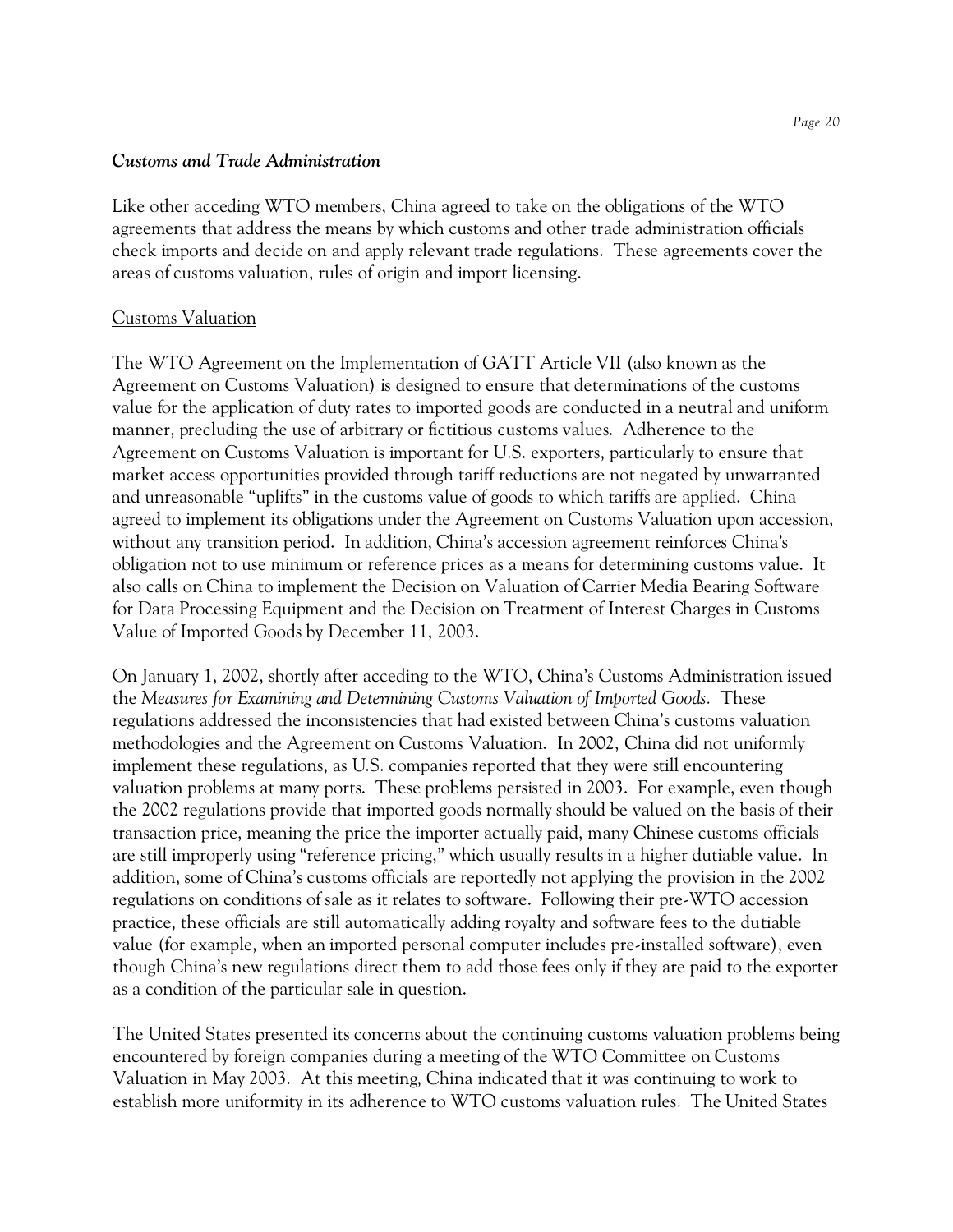also sought to address these issues in part by conducting technical assistance programs for Chinese government officials on WTO compliance in the customs area.

The Customs Administration subsequently issued the *Rules on the Determination of Customs Value of Royalties and License Fees Related to Imported Goods*, effective July 1, 2003. These rules were intended to clarify provisions of the January 2002 regulations that address the valuation of royalties and license fees, including with regard to the condition-of-sale requirement. It is not yet clear whether these rules will lead to more uniform, WTO-consistent implementation by China's customs officials in this area.

Meanwhile, as the end of China's second year of WTO membership was approaching, another concern became more immediate. According to reports from U.S. exporters, China continues to value digital products based on the imputed value of the content, which includes, for example, the data recorded on a floppy disk or CD-ROM. China committed to discontinue that valuation method by December 11, 2003 and instead implement the Decision on Valuation of Carrier Media Bearing Software for Data Processing Equipment. That decision makes clear that duties are to be assessed on the basis of the value of the underlying carrier medium, meaning, for example, the floppy disk or CD-ROM itself. The United States and other WTO members have been concerned that China has not yet issued any regulations to implement the Decision on Valuation of Carrier Media Bearing Software for Data Processing Equipment and, during the October 2003 transitional review before the Committee on Customs Valuation, urged China to act quickly. China indicated that it was in the process of drafting regulations and that it would implement this commitment in a timely manner. The United States will continue to monitor developments in this area closely.

#### Rules of Origin

Upon its accession, China also became subject to the WTO Agreement on Rules of Origin, which sets forth rules designed to increase transparency, predictability and consistency in both the preparation and application of rules of origin, which are necessary for import and export purposes, such as determining the applicability of import quotas, determining entitlement to preferential or duty-free treatment and imposing antidumping or countervailing duties or safeguard measures, and for the purpose of checking marking requirements. The Agreement on Rules of Origin also provides for a work program leading to the multilateral harmonization of rules of origin. This work program is ongoing, and China specifically agreed to adopt the internationally harmonized rules of origin once they were completed. China also confirmed that it would apply rules of origin equally for all purposes and that it would not use rules of origin as an instrument to pursue trade objectives either directly or indirectly.

In March 2001, the State Administration of Quality Supervision and Inspection and Quarantine (AQSIQ) issued regulations and implementing rules intended to bring the rules of origin used by China to check marking requirements into compliance with the Agreement on Rules of Origin.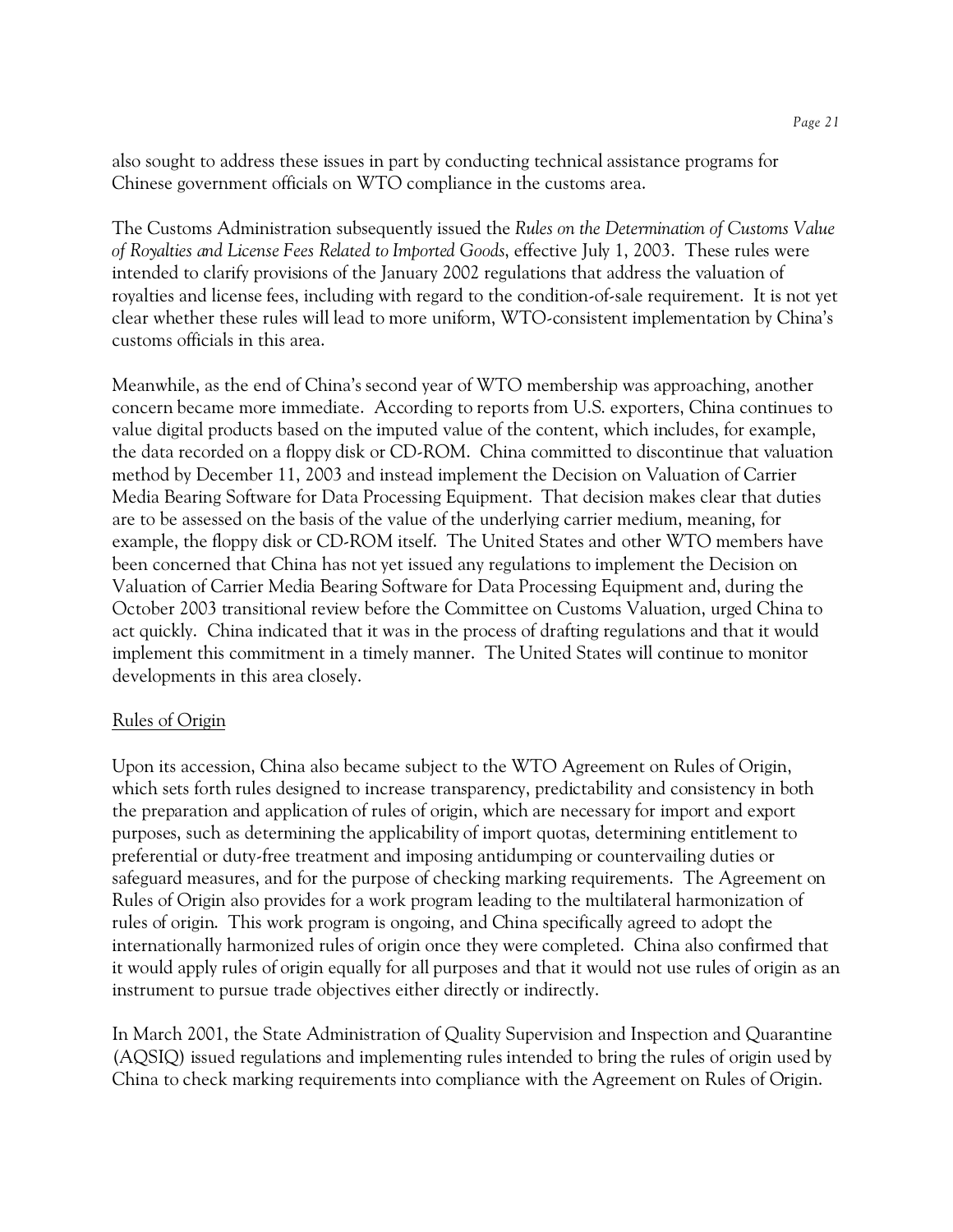China has not yet issued the more important regulations that will bring China's rules of origin into conformity with WTO rules for import and export purposes. The Customs Administration has been drafting these regulations, and it will reportedly issue them by the end of the year.

#### Import Licensing

The Agreement on Import Licensing Procedures (Import Licensing Agreement) establishes rules for WTO members, like China, that use import licensing systems to regulate their trade. Its aim is to ensure that the procedures used by members in operating their import licensing systems do not, in themselves, form barriers to trade. The objective of the Import Licensing Agreement is to increase transparency and predictability and to create disciplines to protect the importer against unreasonable requirements or delays associated with the licensing regime. The Import Licensing Agreement covers both "automatic" licensing systems, which are intended only to monitor imports, not regulate them, and "non-automatic" licensing systems, which are normally used to administer tariff-rate quotas or import restrictions such as quotas or to administer safety or other requirements, e.g., for hazardous goods, armaments or antiquities. While the Import Licensing Agreement's provisions do not directly address the WTO consistency of the underlying measures that licensing systems regulate, they do establish the baseline of what constitutes a fair and non-discriminatory application of import licensing procedures. In addition, China specifically committed not to condition the issuance of import licenses on performance requirements of any kind, such as local content, export performance, offsets, technology transfer or research and development, or on whether competing domestic suppliers exist.

Shortly after China acceded to the WTO, MOFTEC issued regulations revising China's automatic import licensing regime, and it later supplemented these regulations with implementing rules. MOFTEC also issued regulations revising China's non-automatic licensing regime.

The United States has raised various concerns with MOFTEC (and beginning in mid-2003 MOFCOM) regarding the regulations on automatic and non-automatic licensing (including concerns related to the administration of quota and tariff-rate quota systems, SPS measures and inspection-related requirements, discussed below in the sections on Non-tariff Measures, Tariffrate Quotas on Industrial Goods, Tariff-rate Quotas on Bulk Agricultural Commodities, Sanitary and Phytosanitary Issues and Inspection-Related Requirements). Together with other WTO members, the United States has also presented detailed comments on various aspects of these regulations at meetings of the WTO's Import Licensing Committee, including the transitional reviews held in 2002 and 2003. Where necessary, the United States will continue to urge China to revise the regulations to add clarity and to ensure that the licensing procedures do not have trade-distorting or restrictive effects.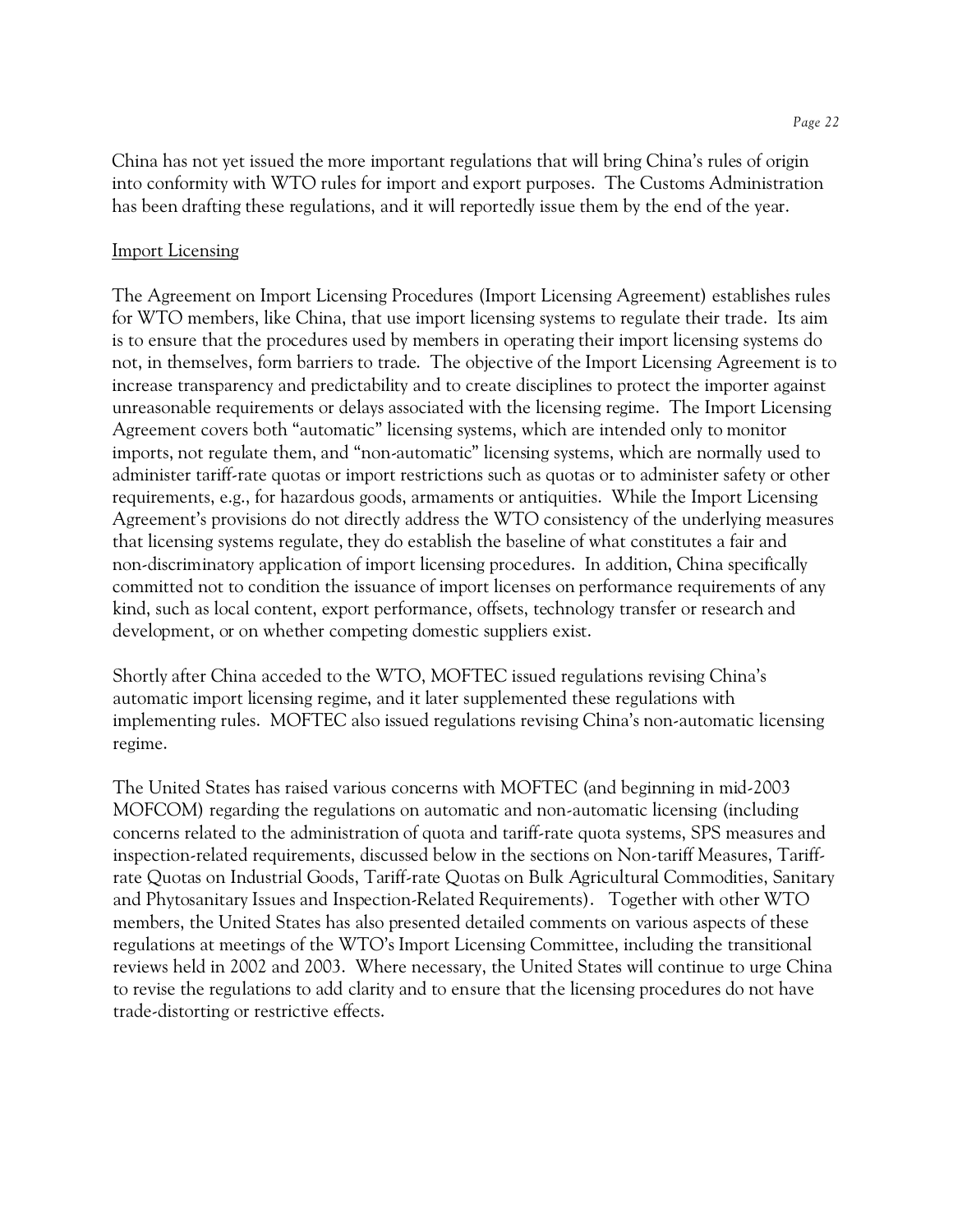#### *Non-tariff Measures*

In its accession agreement, China agreed that it would eliminate numerous trade-distortive nontariff measures (NTMs), which included quotas, licenses and tendering requirements covering hundreds of products. Most of these NTMs, including, for example, the NTMs covering chemicals, agricultural equipment, medical and scientific equipment and civil aircraft, had to be eliminated by the time that China acceded to the WTO. China committed to phase out other NTMs, listed in an annex to the accession agreement, over a transition period ending on January 1, 2005. With regard to the quotas that were listed in the annex, which covered industrial goods such as autos and auto parts, crude oil, refined oil, and tires, China made a further commitment. It agreed to detailed procedures for allocating these quotas during the phase-out period. In a side letter, China also committed to make its quota system operational in time for applications to be accepted and quota allocations to take place by December 31, 2001.

From the outset, China's quota system was beset with problems. The State Council was late in issuing necessary regulations, and the authorities charged with implementing this system – MOFTEC for some products and the State Economic and Trade Commission (SETC) for others – were late in allocating quotas. In the case of autos, for example, MOFTEC did not begin to allocate quotas until late April 2002. Then, because of a lack of transparency, it was difficult to assess whether the quotas were allocated in accordance with the agreed rules. It appeared that MOFTEC was creating false fill rates by filling the quota for autos with auto parts (other than the key auto parts allowed by China's accession agreement). By the end of 2002, MOFTEC had also not yet fully allocated the auto quotas, although part of this delay was due to MOFTEC's crackdown on the illegal secondary market for auto import licenses.

At various times throughout 2002, the United States met bilaterally with China and raised its concerns with the regulations, the slow pace of implementation, the lack of transparency and inappropriate allocations. The United States also raised these issues, in coordination with other concerned WTO members, including the EC and Japan, during appropriate WTO meetings.

In 2003, the problems encountered with the auto quota system in 2002 continued, and MOFTEC was again late in issuing quota allocations, which resulted in uncertainty and significant disruption of wholesale and retail operations for imported autos. Given the persistence of these problems, it appears that China's poor implementation of its auto quota commitments is not due simply to difficulties in implementing a new quota system.

The United States raised its serious concerns with China's continuing implementation problems in bilateral meetings, including the Trade Dialogues held in Beijing in February and November 2003. Together with other WTO members, including the EC and Japan, the United States also addressed these problems during the transitional review before the Market Access Committee, held in October 2003.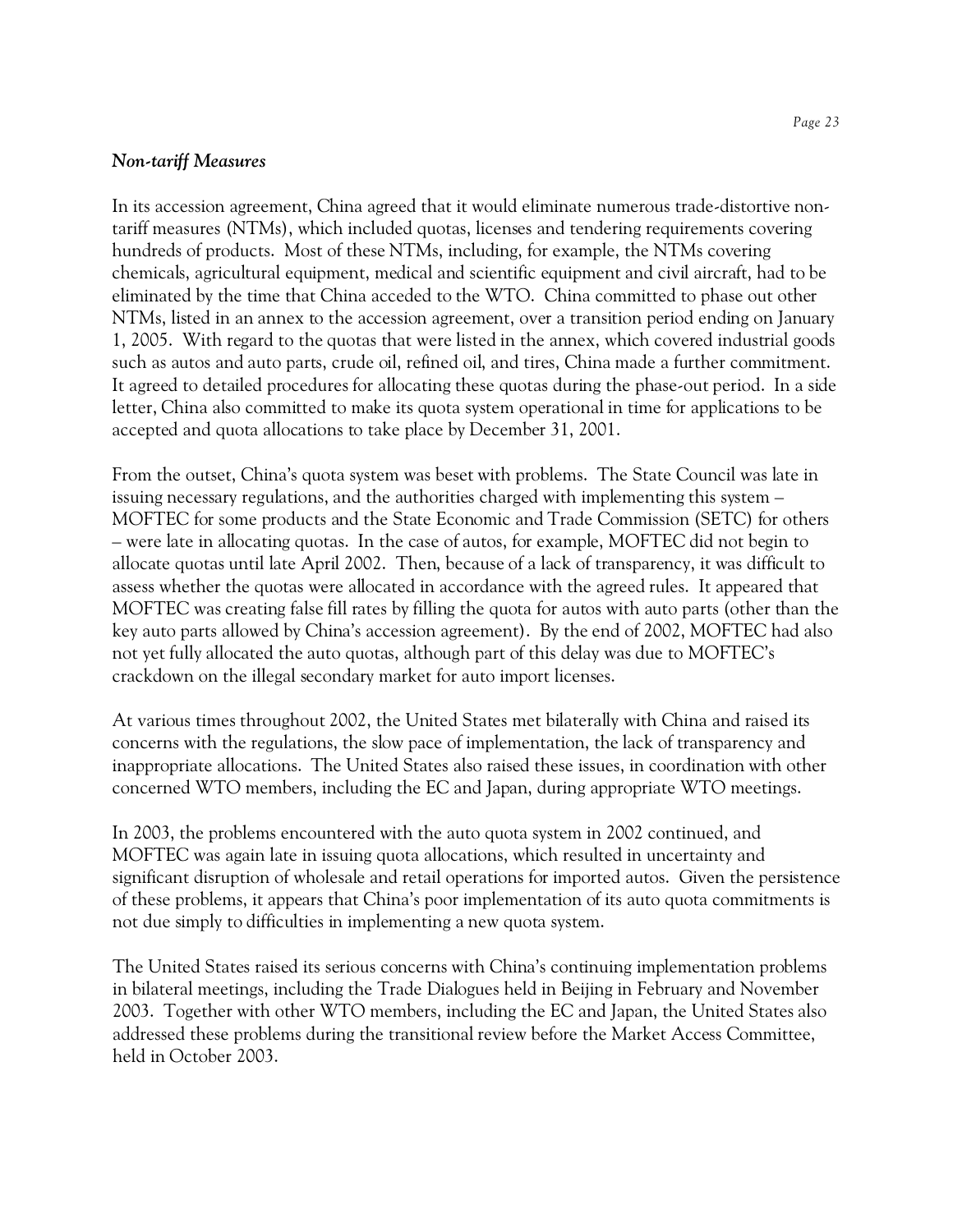In November 2003, with the final year of quotas (2004) approaching, China announced that ceratin U.S. auto companies would be authorized to import sizeable quantities of U.S.-produced autos in 2004 without having to use Chinese enterprises holding quotas. This development effectively ends the auto quota system for these companies as of the end of 2003, one year ahead of schedule.

On another positive note, China lifted its quotas for crane lorries and chassis and for motorcycles on January 1, 2003, one year ahead of the schedule established in its accession agreement.

# *Tariff-rate Quotas on Industrial Products*

China agreed to implement a system of TRQs designed to provide significant market access for three industrial products, including fertilizer, a major U.S. export. Under this type of TRQ system, a set quantity of imports is allowed at a low tariff rate, while imports above that level are subject to a higher tariff rate. In addition, the quantity of imports allowed at the low tariff rate increases annually by an agreed amount.

China's accession agreement specifies detailed rules, requiring China to operate its fertilizer TRQ system in a transparent manner and dictating precisely how and when China is obligated to accept quota applications, allocate quotas and reallocate unused quotas. In a side letter, China also agreed to issue necessary regulations in draft form by mid-October 2001 and in final form by the date of its accession and that its TRQ system would be operational in time for applications to be accepted and quota allocations to take place by December 31, 2001.

Despite these commitments, SETC was late in issuing both draft and final regulations, and SETC did not begin to allocate the first quotas until near the end of April 2002, nearly four months late. The quota allocations themselves also created a new set of problems, particularly a lack of transparency, which made it difficult to assess whether the quota allocations followed the rules set out in China's goods schedule, and U.S. companies complained of administrative guidance discouraging some TRQ holders from freely utilizing their quotas. Throughout 2002, the United States repeatedly engaged China, at all levels of government, but did not achieve any significant progress. In July 2002, the United States requested formal consultations with China under the headnotes in China's goods schedule. During the ensuing consultations, which took place in September 2002 in Geneva, China was forthcoming in its responses and provided the United States with a better understanding of the challenges facing it, but the United States and China were unable to agree on concrete steps to remedy the situation.

In 2003, as the United States continued to engage China, SETC issued the quota allocations on time and apparently in the correct amount, representing a substantial improvement over 2002. However, U.S. companies continued to complain about administrative guidance discouraging TRQ holders from freely utilizing their quotas. According to reports from these companies, administrative guidance may have been used to limit imports of the principal U.S. fertilizer product, diammonium phosphate (DAP), to 3.5 million metric tons despite SETC's issuance of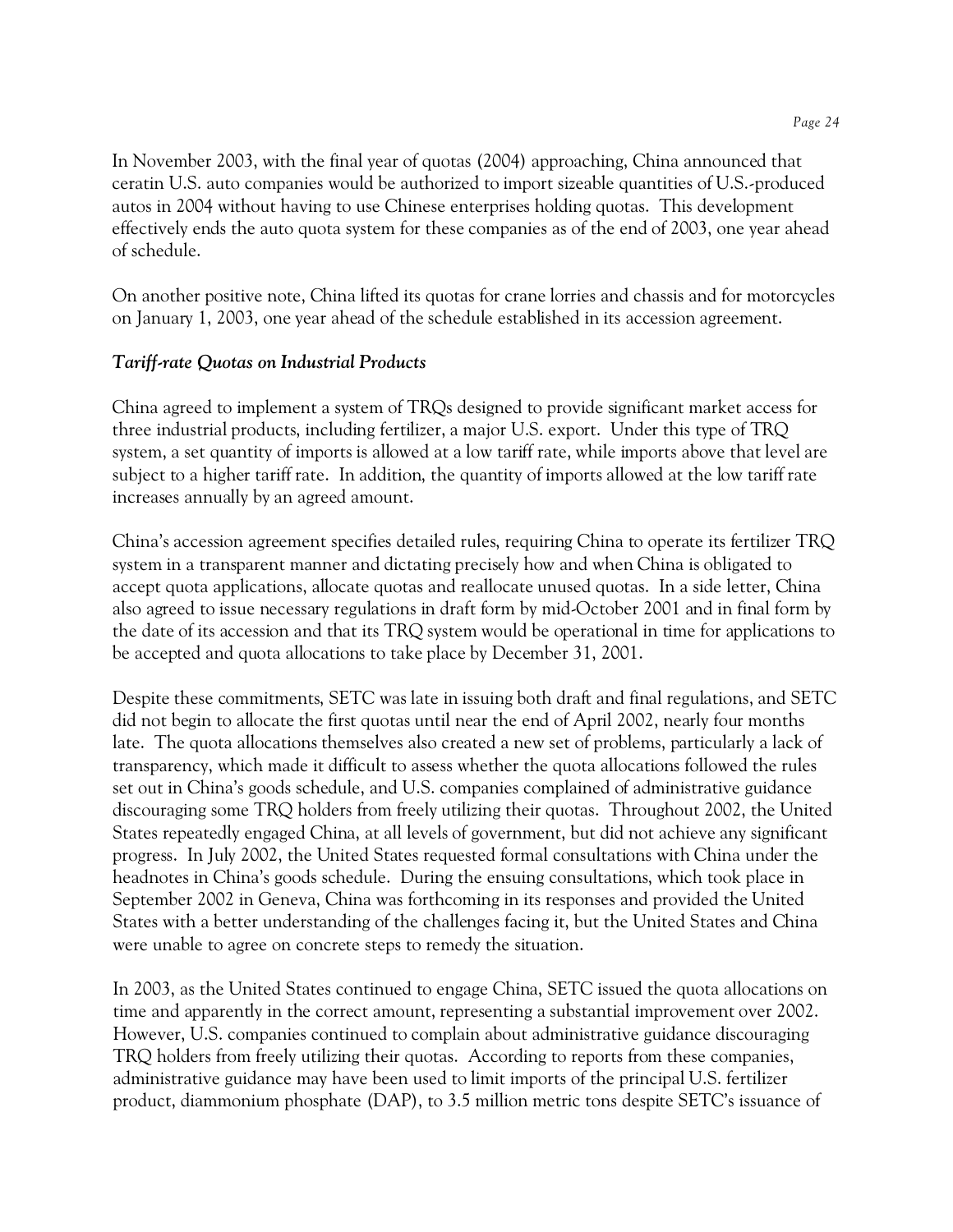quota allocations for 5.95 million metric tons. From January through September 2003, U.S. fertilizer exports were down by 47 percent, totaling \$274 million as compared to \$520 million during the same period in 2002. In September 2003, however, a group of U.S. companies entered into a contract with a state trading enterprise to sell approximately \$735 million of DAP in China between September 2003 and December 2005.

Thus, while the September 2003 DAP contract was encouraging, the systemic problems encountered in 2002 did not go away in 2003. The United States and U.S. industry remain concerned as a new TRQ year approaches in 2004. Not only is SETC (which was merged into MOFCOM as part of the mid-2003 government restructuring) still operating with insufficient transparency, but also administrative guidance may be affecting how allocated quota is used. The United States will continue to monitor developments closely in 2004 and work to ensure that China fully complies with its commitments and administers its TRQ system in a transparent and fair manner.

# *Other Import Regulation*

#### Antidumping

In its accession agreement, China committed to revising its regulations and procedures for antidumping (AD) proceedings, by the time of its accession, in order to make them consistent with the AD Agreement. That agreement sets forth detailed rules prescribing the manner and basis on which a WTO member may take action to offset the injurious dumping of products imported from another WTO member. China also agreed to provide for judicial review of determinations made in its AD investigations and reviews.

As reported in 2002, China made substantial progress in conforming the legal framework of its antidumping regime to the provisions and requirements of the WTO Agreement on Implementation of Article VI of the General Agreement on Tariffs and Trade 1994 (AD Agreement), a trend that China continued over the last year. China has also emerged as a significant user of antidumping measures, completing eleven antidumping investigations in 2003, with seven more in progress. However, China's implementation of its antidumping regime raises several concerns in key areas such as transparency, due process and judicial review. The United States is seeking to clarify and address these concerns both bilaterally and multilaterally.

Shortly before China's accession, the State Council issued new AD regulations, which became effective on January 1, 2002. These regulations replaced the regulations that had governed China's AD regime since its beginning in 1997. In early 2002, MOFTEC, which at that time was charged with making determinations of dumping under the new regulations, issued several sets of rules covering initiation of investigations, questionnaires, sampling, verifications, information disclosure, access to non-confidential information, price undertakings, hearings, interim reviews, refunds and new shipper reviews. SETC, which at that time was charged with making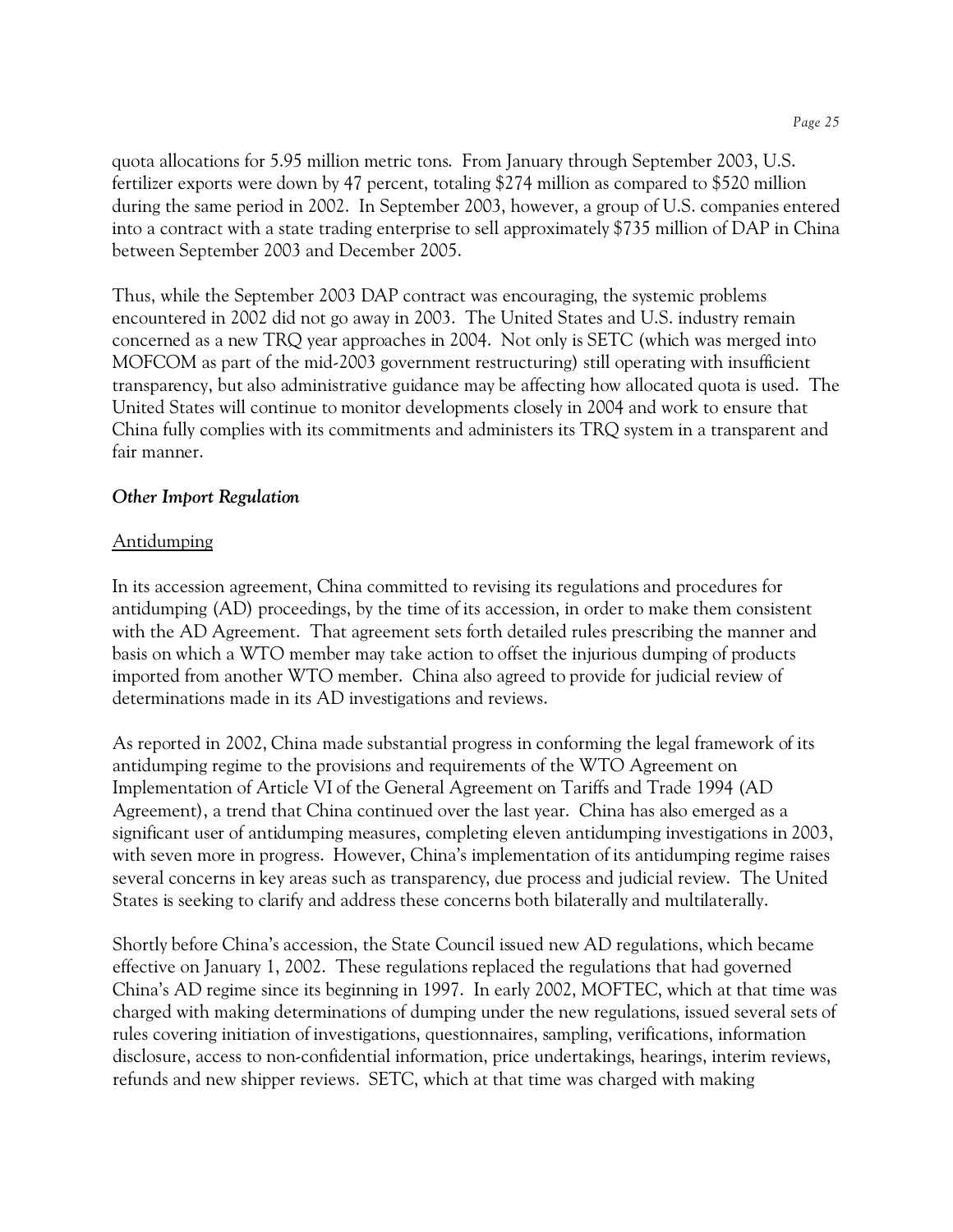determinations of injury, issued rules covering industry injury investigations and public hearings in January 2003.

In March 2003, a general reorganization of the State Council ministries and commissions consolidated the dumping functions of MOFTEC and the SETC into the newly formed MOFCOM. According to China's statements before the WTO's AD Committee, MOFCOM's Bureau of Fair Trade for Imports and Exports (BOFT) is now charged with making dumping determinations and MOFCOM's Bureau of Industry Injury Investigation (BIII) is now charged with making injury determinations. The State Council Tariff Commission continues to makes the final decision on imposing, revoking or retaining AD duties, based on recommendations provided by the two MOFCOM bureaus, although its authority vis-à-vis MOFCOM is not clearly defined in the new regulations.

While the provisions of China's new regulations generally track those of the AD Agreement, certain omissions and ambiguities remain and have not been adequately clarified in practice. During the transitional review of China's antidumping obligations conducted in October 2003 by the WTO's AD Committee, the United States and other WTO members raised concerns focusing on due process, transparency and judicial review in AD determinations. The United States will continue to seek clarification of these issues through the AD Committee and through bilateral contacts, including technical assistance and information exchanges.

According to U.S. AD experts, the greatest shortcomings to date in China's AD practice relate to transparency. Respondents in Chinese AD actions, from the United States and in some instances other countries, regularly complain about the lack of detailed information made available to parties and the lack of disclosure of the basis for decisions taken by the administering authorities. MOFCOM has made efforts to make non-confidential information submitted during AD proceedings available to interested parties and to the public. While documents regarding the BOFT's dumping investigations are reasonably available on demand, the BIII has apparently never provided to interested parties materials submitted during the course of its injury investigations. Of even greater concern to U.S. AD experts, however, is the highly limited disclosure to interested parties by China's antidumping authorities of the internal analyses and bases for decisions made in each investigation. This dearth of disclosure impairs the ability of U.S. companies and those from other exporting countries to mount an effective defense in Chinese antidumping actions.

With China now having completed antidumping investigations undertaken since its accession to the WTO, the opportunity for parties to seek judicial review has become more important. In August 2002, the Supreme People's Court issued *Rules Regarding Supreme People's Court Hearings on Judicial Review of International Trade Disputes*, which provide guidance concerning judicial review of administrative agency decisions affecting international trade, including those in the AD area. In September of the same year, the Supreme People's Court issued *Provisions of the Supreme People's Court on Certain Issues Concerning the Applicability of Laws in the Hearing and Handling of Antidumping Administrative Cases*. None of these rules have been formally submitted to the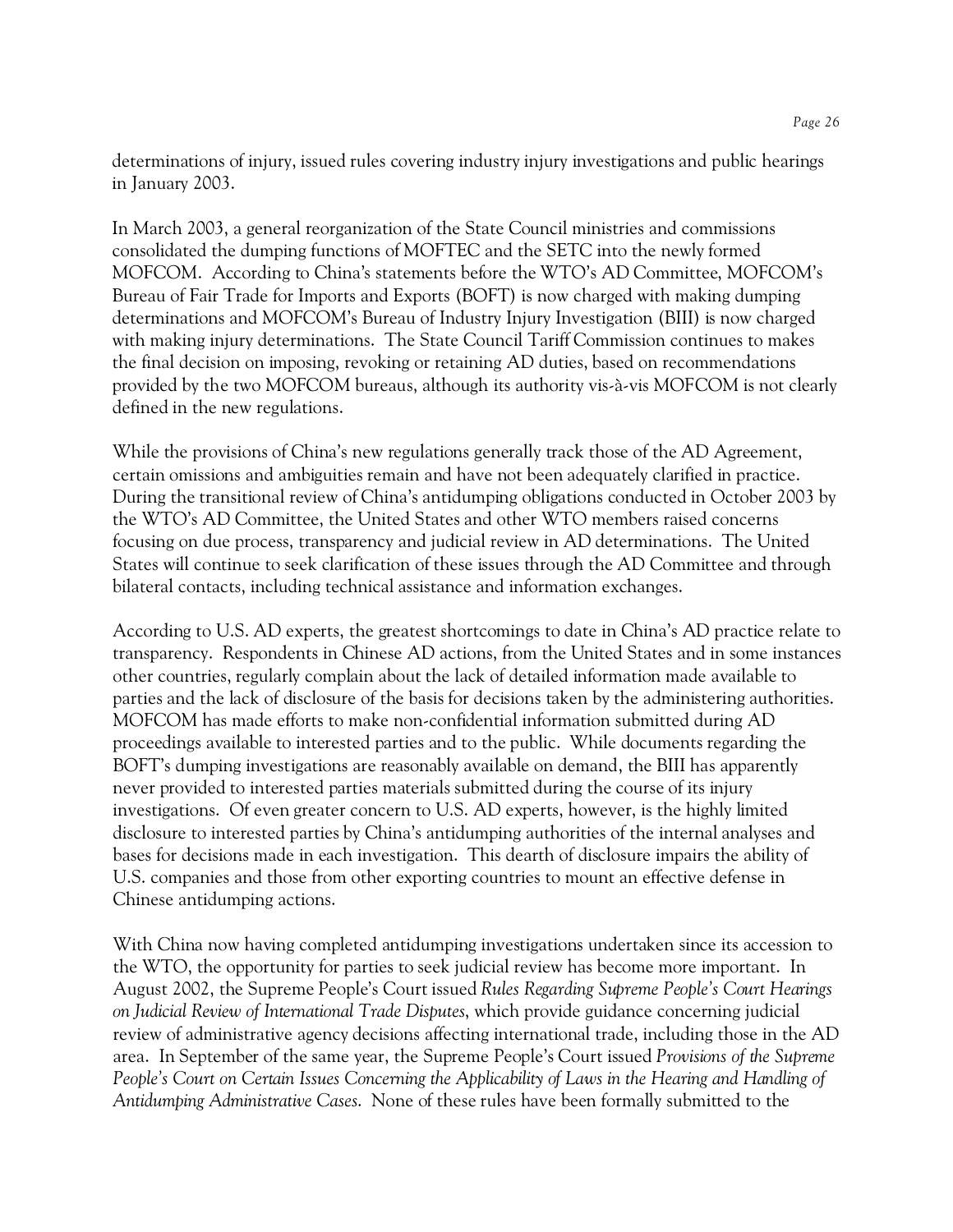WTO, so there has been no opportunity for effective multilateral review of China's antidumping judicial review procedures. To the United States' knowledge, China's antidumping judicial review rules have never been tested. While eleven of China's antidumping investigations since joining the WTO have reached a final determination, it appears that no parties in those proceedings have sought judicial review.

#### Countervailing Duties

China also committed to revising its regulations and procedures for conducting countervailing duty (CVD) investigations and reviews, by the time of its accession, in order to make them consistent with the WTO Agreement on Subsidies and Countervailing Measures (Subsidies Agreement), which sets forth detailed rules prescribing the manner and basis on which a WTO member may take action to offset the injurious subsidization of products imported from another WTO member. Although China did not separately commit to provide judicial review of determinations made in CVD investigations and reviews, Subsidies Agreement rules require it.

Shortly before China's accession, the State Council issued new CVD regulations, which came into force on January 1, 2002. Later, MOFTEC, which at that time was charged with making determinations of subsidization under China's CVD regime, issued several sets of ministerial rules on initiation of investigations, questionnaires, verifications and hearings. The SETC, which at that time was charged with making determinations of injury in China's CVD proceedings, issued implementing rules covering industry injury investigations and public hearings in January 2003. In March 2003, a general reorganization of the State Council ministries and commissions consolidated the subsidization and injury investigation functions of MOFTEC and SETC into MOFCOM. The Supreme People's Court, meanwhile, issued new rules regarding judicial review in September 2002.

As in the AD area, China continues in its efforts to conform its CVD regulations and procedural rules to the provisions and requirements of the WTO rules. China's regulations and procedural rules generally track those found in the Subsidies Agreement, although there are certain areas where key provisions are omitted or are vaguely worded. During the transitional review conducted in the WTO Subsidies Committee in October 2003, the United States and other WTO members sought to clarify the roles and functions of the various administering authorities in a CVD proceeding, the definition of "subsidy" and "specificity" under China's CVD regulations, how China will determine injury, and China's provisions for ensuring respect for the confidentiality of submissions while providing transparency. The United States will continue to seek needed clarifications through the Subsidies Committee and bilateral contacts.

China has never initiated a CVD investigation, either pre- or post-WTO accession. Consequently, it is not yet possible to assess whether China applies its new regulations and procedural rules in conformity with WTO CVD rules.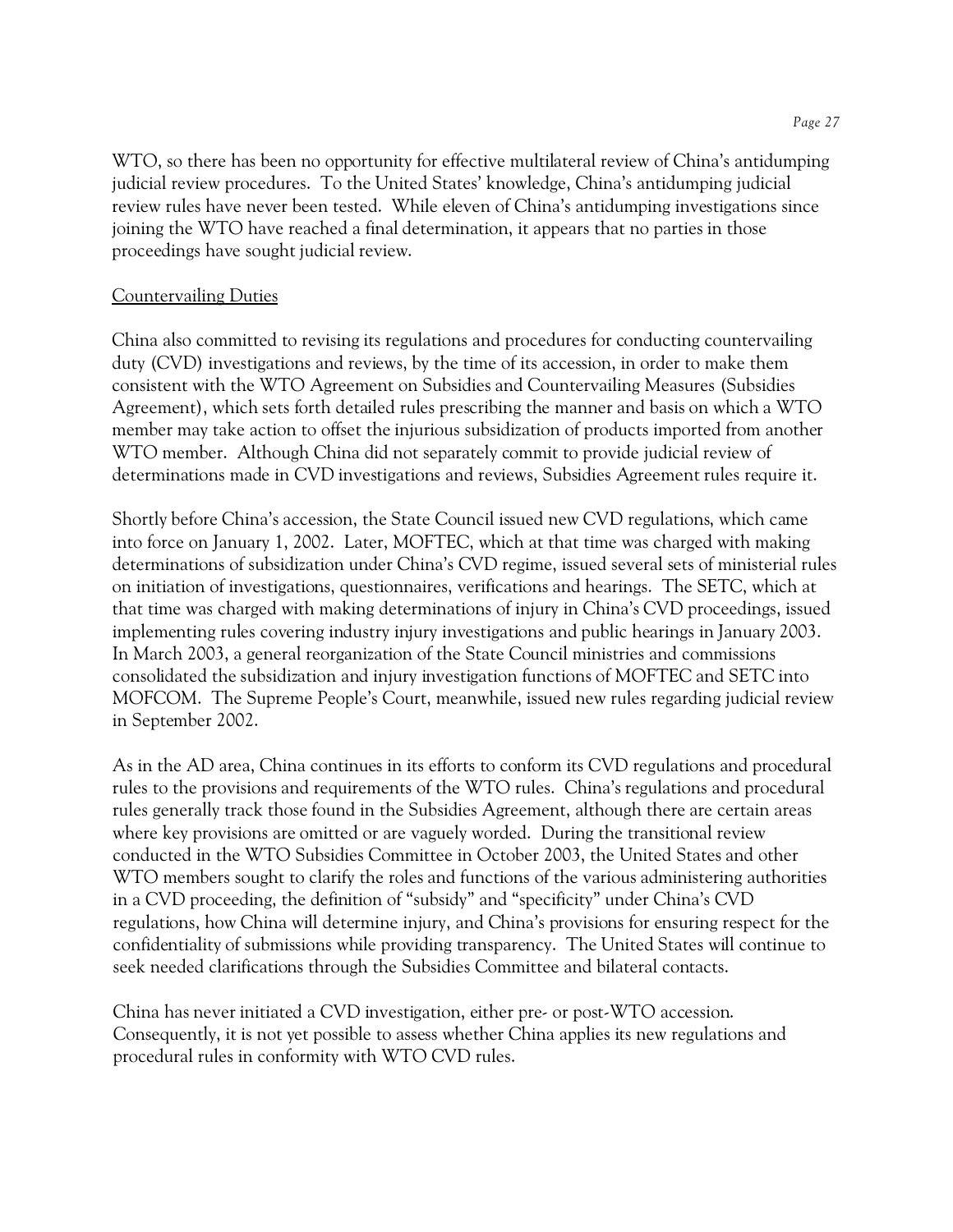#### Safeguards

China committed to revising its regulations and procedures for conducting safeguard investigations by the time of its accession, to make them consistent with the WTO Agreement on Safeguards (Safeguards Agreement). That agreement articulates rules and procedures governing WTO members' use of safeguard measures.

Shortly before China's WTO accession, the State Council issued the *Regulations on Safeguards*, which became effective on January 1, 2002. Under these regulations, the former MOFTEC was responsible for determining whether the volume of imports of a given product has increased and (together with the former SETC) whether there is a causal link between any such imports and injury to the domestic industry. MOFTEC issued two sets of provisional procedural rules, one covering initiations and the other hearings. SETC, the agency that was charged with determining injury to the domestic industry issued the *Rules on Investigations and Determinations of Industry Injury for Safeguards* and the *Rules on Public Hearings with regard to Investigations of Injury to Industry* in early 2003. In March 2003, a general reorganization of the State Council ministries and commissions consolidated the safeguard functions of MOFTEC and SETC into the newly formed MOFCOM.

As with the AD and CVD areas, it appears that China has made an effort to establish a WTO-consistent safeguard regime, as the provisions of China's regulations and procedural rules generally track those of the Safeguards Agreement. However, certain omissions and ambiguities remain, and some provisions do not find a counterpart in the Safeguards Agreement and may be inconsistent with it. In the most recent transitional review before the WTO Committee on Safeguards in October 2003, the United States and other WTO members submitted detailed questions seeking clarification of these (and other) issues, including the treatment of confidential information, whether increased tariffs and quotas are the only types of safeguards relief permitted by Chinese law, the responsibility of China's different administering authorities with regard to the application of these different remedies, the application of the injury factors outlined in China's regulations and their consistency and completeness vis-à-vis the analytical requirements of the Safeguards Agreement, and the terms and conditions governing the extension of a safeguard measure. The United States will continue to seek needed clarifications within the Safeguards Committee and in bilateral contacts.

On May 20, 2002, MOFTEC initiated China's only safeguard investigation to date. The investigation addressed imports of certain steel products from various countries, including the United States. U.S. companies export little of the subject merchandise to China, and none of them chose to participate in the investigation. China imposed provisional measures in the form of tariff-rate quotas on nine categories of products the day after initiation, and rendered a final determination approximately six months later, on November 19, 2002. Both provisional and final measures took the form of TRQs. U.S. exporters whose products are subject to the TRQs have complained that China's process for allocating quotas under the measures is unclear, making it difficult for them to determine the quota available and obtain a fair share. In addition,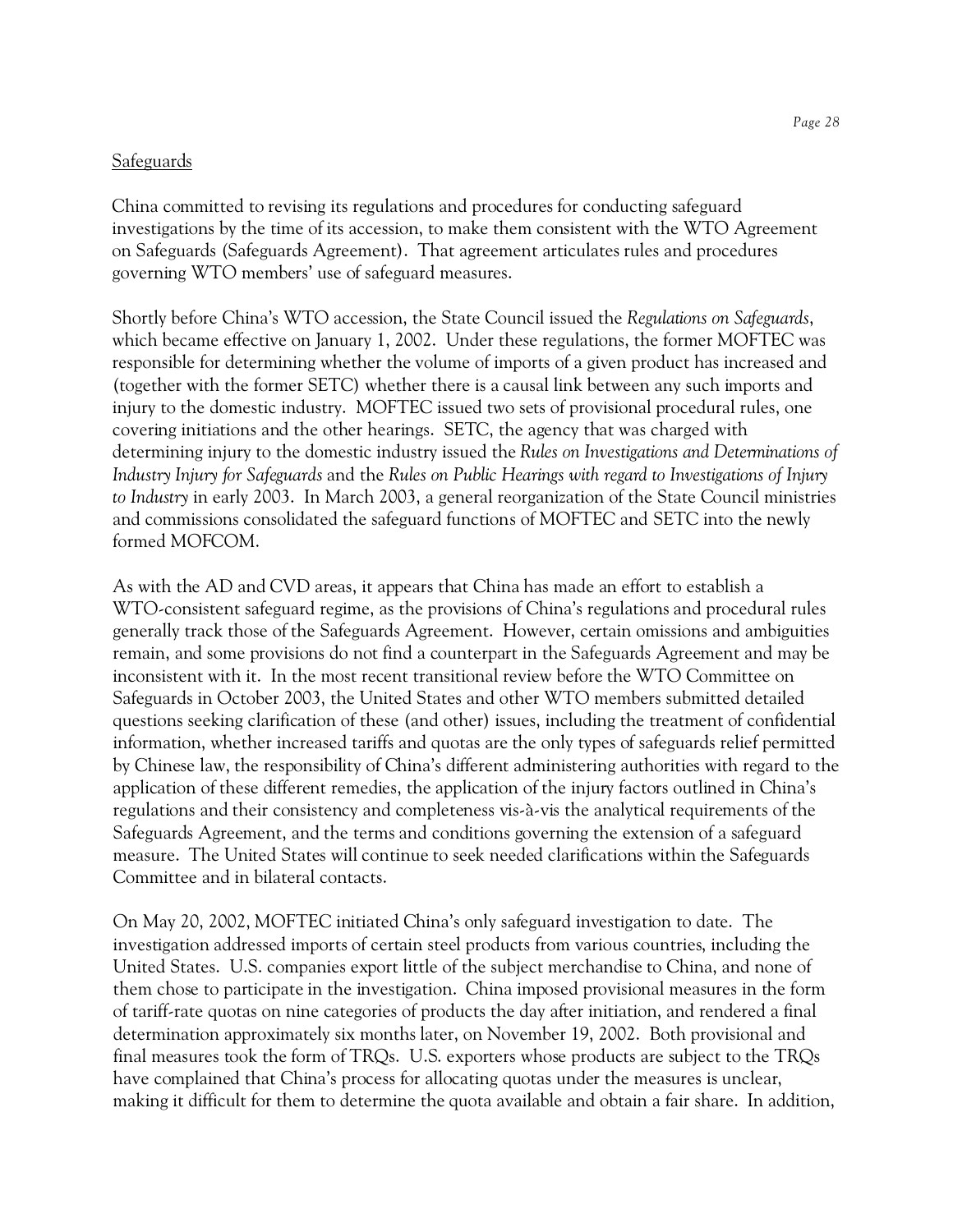following this investigation, questions and concerns remain regarding other aspects of China's procedures in conducting a safeguard investigation, including how confidential data submitted during the course of an investigation will be protected, especially when outside experts are employed. Another procedural matter of concern, now under discussion, is how the safeguard duties that China collected pursuant to its provisional measures will be refunded for those products for which definitive measures were not imposed.

# **Export Regulation**

China accepted in its WTO accession agreement that it would only maintain restrictions on exports (other than duties, taxes or other charges) where justified under WTO rules. Article XI of the General Agreement on Tariffs and Trade 1994 (GATT 1994) generally prohibits WTO members from maintaining export restrictions, although certain limited exceptions are allowed.

China also agreed to eliminate all taxes and charges on exports unless they were included in Annex 6 to the Protocol of Accession or are applied in conformity with Article VIII of GATT 1994. Article VIII of GATT 1994 only permits fees and charges limited to the approximate cost of services rendered and makes clear that they shall not represent an indirect protection to domestic products or a taxation of exports for fiscal purposes.

Since its accession to the WTO, China has continued to impose restrictions and fees on exports of a few raw materials and intermediate products not included in Annex 6. In an attempt to justify these restrictions and fees, MOFTEC has invoked an exception in Article XX of GATT 1994 that permits a WTO member to impose restrictive export measures relating to the conservation of exhaustible natural resources, provided that such measures are made effective in conjunction with restrictions on domestic production or consumption, and provided they are not applied in a manner that would constitute a means of arbitrary or unjustifiable discrimination between countries where the same conditions prevail or a disguised restriction on international trade. Fluorspar is one example of a raw material that is still subject to this type of export regulation. China imposes quotas and license fees on fluorspar exports, apparently with the objective of supporting China's domestic users of fluorspar, which face no comparable restrictions.

In both 2002 and 2003, the United States raised its concerns about continuing export regulation of raw materials and intermediate products bilaterally with China. The United States also worked with other WTO members with an interest in this issue, including Japan, and it raised this issue during the transitional reviews of China's compliance efforts before the Council for Trade in Goods in November 2002 and November 2003. To date, however, China has refused to modify its export regulation practices in this area. The United States will continue to strongly urge China to lift these restrictions in 2004.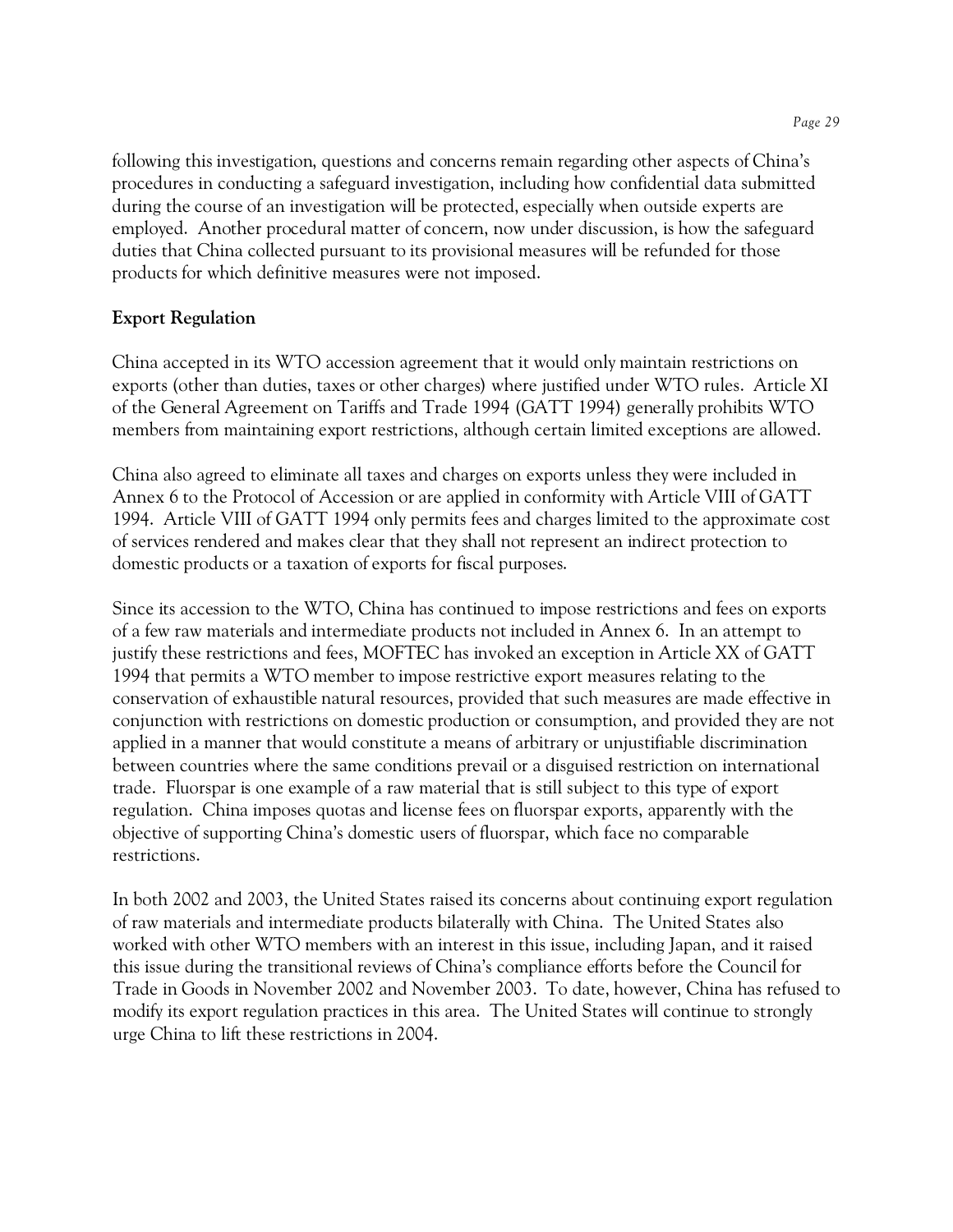# **Internal Policies Affecting Trade**

## *Non-discrimination*

China agreed to assume the obligations of GATT 1994, the WTO agreement that lays down the core principles that constrain and guide WTO members' policies relating to trade in goods. The two most fundamental of these core principles are the Most-Favored Nation (MFN), or nondiscrimination, rule – referred to in the United States as "normal trade relations" – and the rule of national treatment.

The MFN rule (set forth in GATT Article I) attempts to put the goods of all of an importing WTO member's trading partners on equal terms with one another by requiring the same treatment to be applied to goods of any origin. It generally provides that if a WTO member grants another country's goods a benefit or advantage, it must immediately and unconditionally grant the same treatment to imported goods from all WTO members. This rule applies to customs duties and charges of any kind connected with importing and exporting. It also applies to internal taxes and charges, among other internal measures.

The national treatment rule (set forth in GATT Article III) complements the MFN rule. It attempts to put the goods of an importing WTO member's trading partners on equal terms with the importing member's goods by requiring, among other things, that a WTO member accord no less favorable treatment to imported goods than it does for like domestic goods. Generally, once imported goods have passed across the national border and import duties have been paid, the importing WTO member may not subject those goods to internal taxes or charges in excess of those applied to domestic goods. Similarly, with regard to measures affecting the internal sale, purchase, transportation, distribution or use of goods, the importing WTO member may not treat imported goods less favorably than domestic goods.

In its accession agreement, China agreed to repeal or revise all laws, regulations and other measures that were inconsistent with the MFN, or non-discrimination, rule upon accession. China also confirmed that it would observe this rule with regard to all WTO members, including separate customs territories, such as Hong Kong, Macau and Taiwan. In addition, China undertook to observe this rule when providing preferential arrangements to foreign-invested enterprises within special economic areas.

With regard to the national treatment rule, China similarly agreed to repeal or revise all inconsistent laws, regulations and other measures. China also specifically acknowledged that its national treatment obligation extended to the price and availability of goods or services supplied by government authorities or state-owned enterprises as well as to the provision of inputs and services necessary for the production, marketing or sale of finished products. Among other things, this latter commitment precludes dual pricing, i.e., the practice of charging foreign or foreign-invested enterprises more for inputs and related services than Chinese enterprises. China also agreed to ensure national treatment in respect of certain specified goods and services, which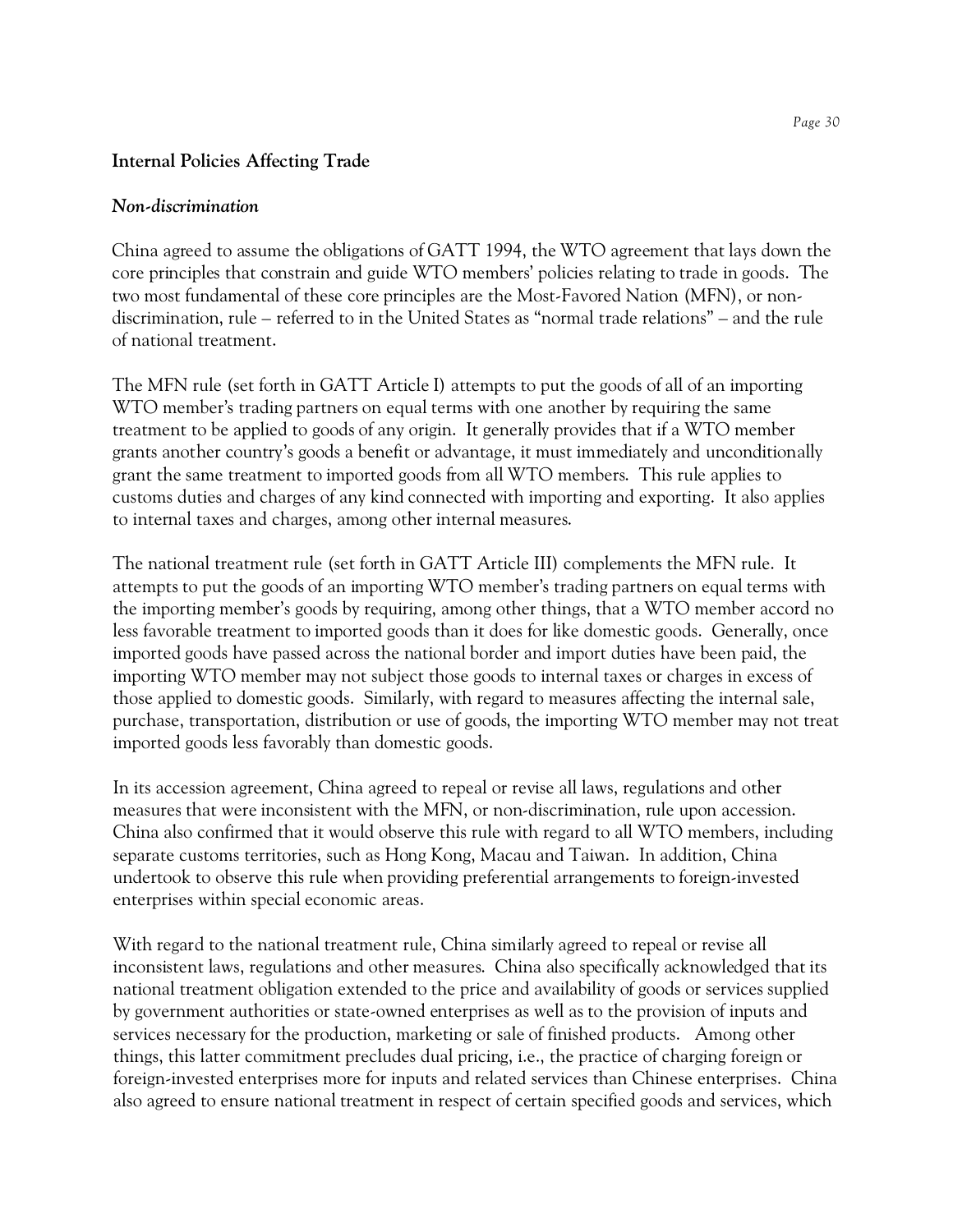had traditionally received discriminatory treatment in China, such as boilers and pressure vessels (upon accession), after sales service (upon accession), and pharmaceuticals, chemicals and spirits (one year after accession).

As reported in 2002, China reviewed its pre-WTO accession laws and regulations and revised many of those which conflicted with its WTO MFN and national treatment obligations. Most of these revisions were made to secure national treatment, including with regard to boilers and pressure vessels, after sales service, and the pricing of pharmaceutical products, among other areas. In 2003, China made further revisions covering registration requirements for foreign chemical products and the regulation of spirits.

However, China does not appear to have observed MFN and national treatment requirements in all areas. For example, several U.S. industries reported that China continued to apply the valueadded tax (VAT) in a manner that unfairly discriminates between imported and domestic goods, both through official measures and on an *ad hoc* basis, as discussed below in the Taxation section. In addition, it appeared that China applied sanitary and phytosanitary measures in a discriminatory manner in both 2002 and 2003, as discussed below in the Agriculture section.

China's border trade policy continues to generate MFN and other concerns. China provides preferential import duty and VAT treatment to certain products, often from Russia, apparently even when those products are not confined to frontier traffic as envisioned by Article XXIV of GATT 1994. In June 2003, China began to address these concerns when it eliminated preferential treatment for boric acid and approximately 20 other products. However, several other products continue to benefit from preferential treatment.

The United States continued to address the range of MFN and national treatment issues with China in 2003, both bilaterally and in WTO meetings. The United States will continue to pursue these issues in 2004.

Meanwhile, China did undertake a major restructuring of its trade and investment-related ministries in mid-2003, following significant changes in the leadership of China's Communist Party and the national government. One principal component of this restructuring was combining domestic and foreign trade-related functions into one agency (as SETC and parts of SDPC were folded into MOFTEC, which became known as the Ministry of Commerce, or MOFCOM), in part to foster better adherence to the WTO's national treatment principle. In addition, the successor to SDPC, the National Development and Reform Commission, appears to have become much more open to discussing the concerns of foreign businesses, which contrasts sharply with its prior reputation.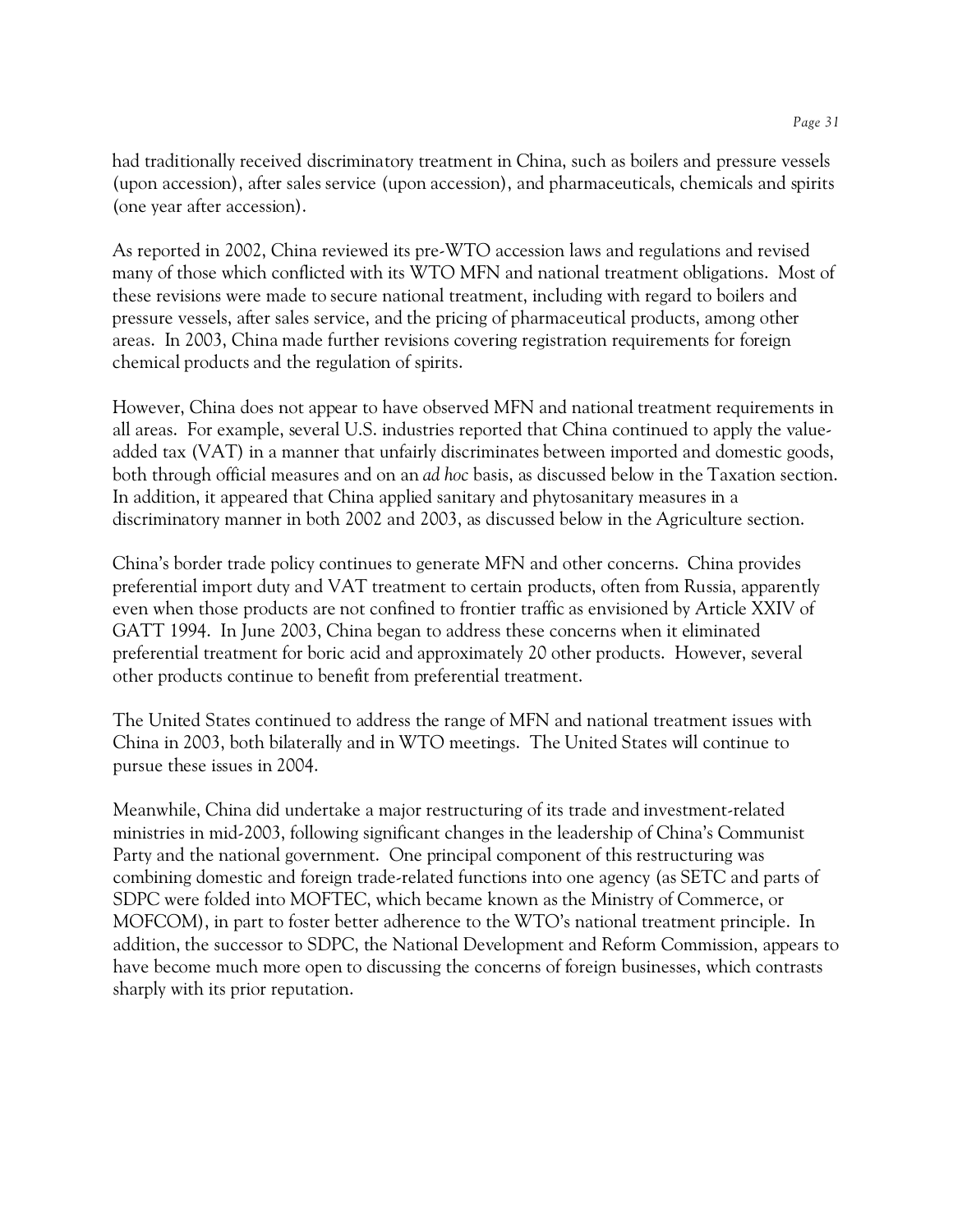#### *Taxation*

China committed to ensure that its laws and regulations relating to taxes and charges levied on imports and exports would be in full conformity with WTO rules upon accession, including, in particular, the MFN and national treatment provisions of Articles I and III of GATT 1994.

## VAT Policies

Ceratin aspects of China's VAT system raises serious national treatment concerns, particularly with regard to the discriminatory rates being applied to imports versus domestically produced fertilizer and semiconductors.

In July 2001, the Ministry of Finance and the State Administration of Taxation issued a circular exempting all phosphate fertilizers except DAP from a 13 percent VAT. DAP, a product that the United States exports to China, competes with similar phosphate fertilizers produced in China, particularly monoammonium phosphate (MAP). The circular also allowed a partial VAT rebate for domestic producers of urea, a nitrogen fertilizer, through the end of 2002. The United States raised this issue bilaterally with China soon after it acceded to the WTO, and in many subsequent bilateral meetings, including the Trade Dialogue meetings held in February and November 2003, among other high-level meetings. The United States also raised this issue at the WTO, both in regular meetings of the Committee on Market Access and during the transitional reviews held in September 2002 and October 2003. So far, however, China has refused to make any changes, although it did allow the special tax treatment for domestic urea to expire at the end of 2002.

China has also attempted to encourage the development of China's domestic integrated circuit (IC) industry through discriminatory VAT policies. In particular, China provides for rebate of a substantial portion of the 17 percent VAT paid by domestic manufacturers on their locally produced ICs. China, meanwhile, charges the full 17 percent VAT on imported ICs, unless they were designed in China. The United States has raised this issue with China in several bilateral meetings, including the two Trade Dialogues held in Beijing in 2003, and at the WTO during the transitional review before the Committee on Market Access in October 2003. In August 2003, in response to the concerns raised by the United States, China reportedly formed an inter-agency group, composed of representatives from MII, the State Taxation Administration, the Customs Administration and MOFCOM, to evaluate the WTO-compatibility of its tax treatment of ICs.

During high-level meetings in Beijing in October 2003 and again during the November 2003 Trade Dialogue, China appeared to have hardened its conviction that its differential tax treatment of both fertilizer and ICs was consistent with its WTO obligations. In 2004, the United States will continue to press China on these issues and will take further appropriate actions seeking elimination of China's differential tax treatment, including WTO dispute resolution, if necessary.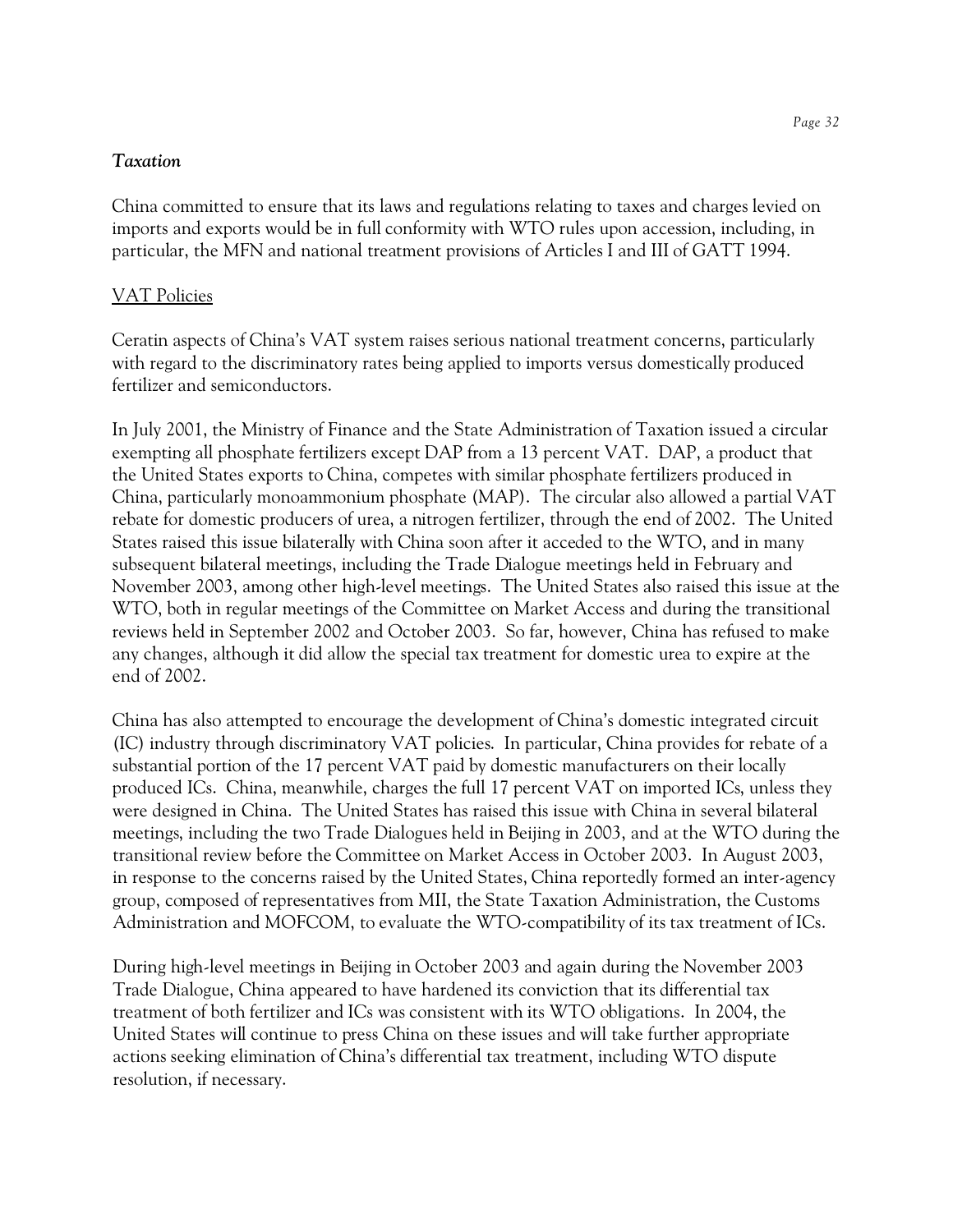Several U.S. industries have also complained more generally about the unfair operation of China's VAT system. Often, Chinese producers are able to avoid payment of the VAT on their products, either as a result of poor collection procedures, special deals or even fraud, while the full VAT still must be paid on competing imports. In discussions with Chinese government officials on this issue, the United States has raised its serious concerns about the discriminatory treatment effectively accorded to foreign products. The United States has also emphasized the value to China of a properly functioning VAT system as a revenue source, and it has begun to explore possible technical assistance that might help to alleviate this problem.

#### Consumption Taxes

National treatment concerns also continue to surround China's consumption tax regulations, which first went into effect in 1993 and apply to a range of consumer products, including spirits and alcoholic beverages, tobacco, cosmetics and skin and hair care preparations, jewelry, fireworks, rubber, motorcycles and automobiles. Under these regulations, China uses different tax bases to compute consumption taxes for domestic and imported products, with the apparent result that the effective consumption tax rate for imported products is substantially higher than for domestic products. Since China's accession, the United States has raised this issue with China, both bilaterally and during the transitional reviews conducted by the WTO Committee on Market Access in September 2002 and October 2003. However, China has so far not revised these regulations. The United States will continue to work for the revision of these regulations in 2004.

#### *Subsidies*

Upon its accession to the WTO, China agreed to assume the obligations of the WTO Subsidies Agreement, which addresses not only the use of CVD measures by individual WTO members (see the section above on Import Regulation, under the heading of Countervailing Duties), but also a government's use of subsidies and the application of remedies through enforcement proceedings at the WTO. As part of its accession agreement, China committed that it would eliminate, by the time of its accession, all subsidy programs prohibited under Article 3 of the Subsidies Agreement, i.e., subsidies contingent on export performance (export subsidies) and subsidies contingent on the use of domestic over imported goods (import substitution subsidies). This commitment expressly extended throughout China's customs territory, including in special economic zones and other special economic areas.

China also agreed to various special rules which apply when other WTO members seek to enforce the disciplines of the Subsidies Agreement against Chinese subsidies (either in individual WTO members' CVD proceedings or in WTO enforcement proceedings). Under these rules, WTO members can identify and measure Chinese subsidies using alternative methods in order to account for the special characteristics of China's economy. For example, when determining whether preferential government benefits have been provided to a Chinese enterprise via, e.g., a loan, WTO members can use foreign or other market-based criteria rather than Chinese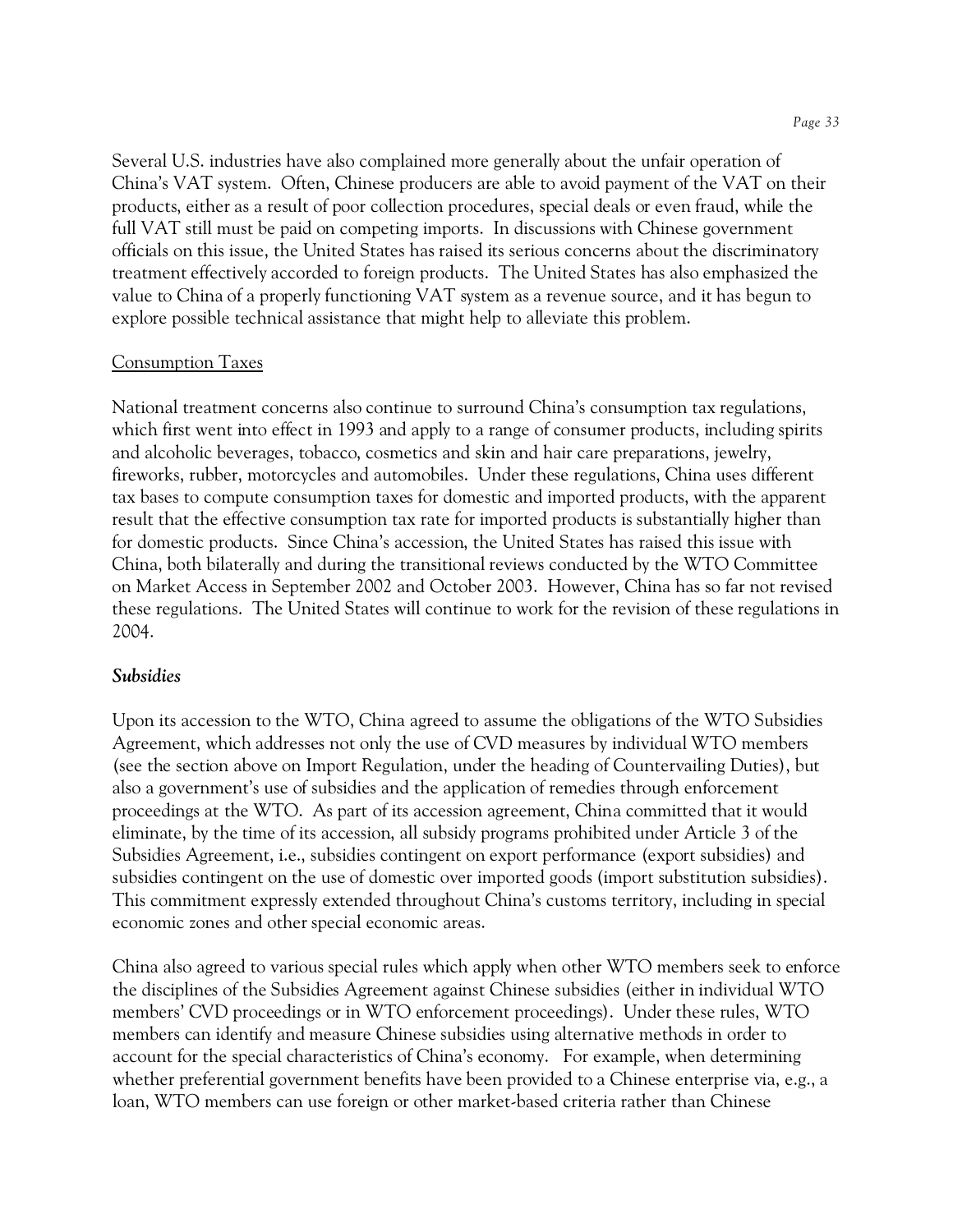benchmarks to ascertain the preferentiality of that loan and its terms. Special rules also govern the actionability of subsidies provided to state-owned enterprises.

As of the end of 2003, China had still not fulfilled one key requirement of the Subsidies Agreement, which is to notify certain information about its subsidy programs to the WTO (on an annual basis). Timely and informative notifications are vital to satisfying the rights of other WTO members to know and understand the range and operation of a member's subsidy programs and to be assured that the member is not maintaining any prohibited subsidies. Although China submitted a subsidies notification in an annex to its accession agreement, that notification only contained information through 1998 or 1999, and China acknowledged that it was far from comprehensive. China did not provide a notification in 2002, and it has not yet submitted a 2003 notification, which was due on June 30. In the transitional review before the WTO's Subsidies Committee in October 2003, the United States and other WTO members again urged China to submit a full and updated notification as soon as possible.

In 2003, U.S. industry has increasingly complained that subsidized Chinese exports are displacing U.S. products in the U.S. market. U.S. subsidies experts are currently seeking more information about several Chinese programs and policies that may confer prohibited export subsidies or import substitution subsidies. The programs in question benefit various high technology products in the electronics, bio-medicine, and new materials sectors, among others, as well as the integrated circuit industry. The experts also continue to examine subsidies provided by China in special economic areas to determine whether any of them may be contingent upon export performance or the use of domestic over imported goods. In addition, the United States has begun investigating China's subsidization practices in the textiles industry, as well as the steel, petrochemical, machinery and copper and other non-ferrous metals industries. The United States raised these various concerns and sought more information from China at regular meetings and during the October 2003 transitional review before the WTO's Subsidies Committee. The United States will continue to investigate these subsidy practices in 2004 and will raise concerns regarding specific sectors directly with China.

### *Price Controls*

In its accession agreement, China agreed that it would not use price controls to restrict the level of imports of goods or services. In addition, in an annex to the agreement, China listed the limited number of products and services remaining subject to price control or government guidance pricing, and it provided detailed information on the procedures used for establishing prices. China agreed that it would try to reduce the number of products and services on this list and that it would not add any products or services to the list, except in extraordinary circumstances.

China maintains price controls on several products and services covering both state-owned enterprises and private enterprises. These price controls may be in the form of either absolute mandated prices or specific pricing policy guidelines as directed by the government and include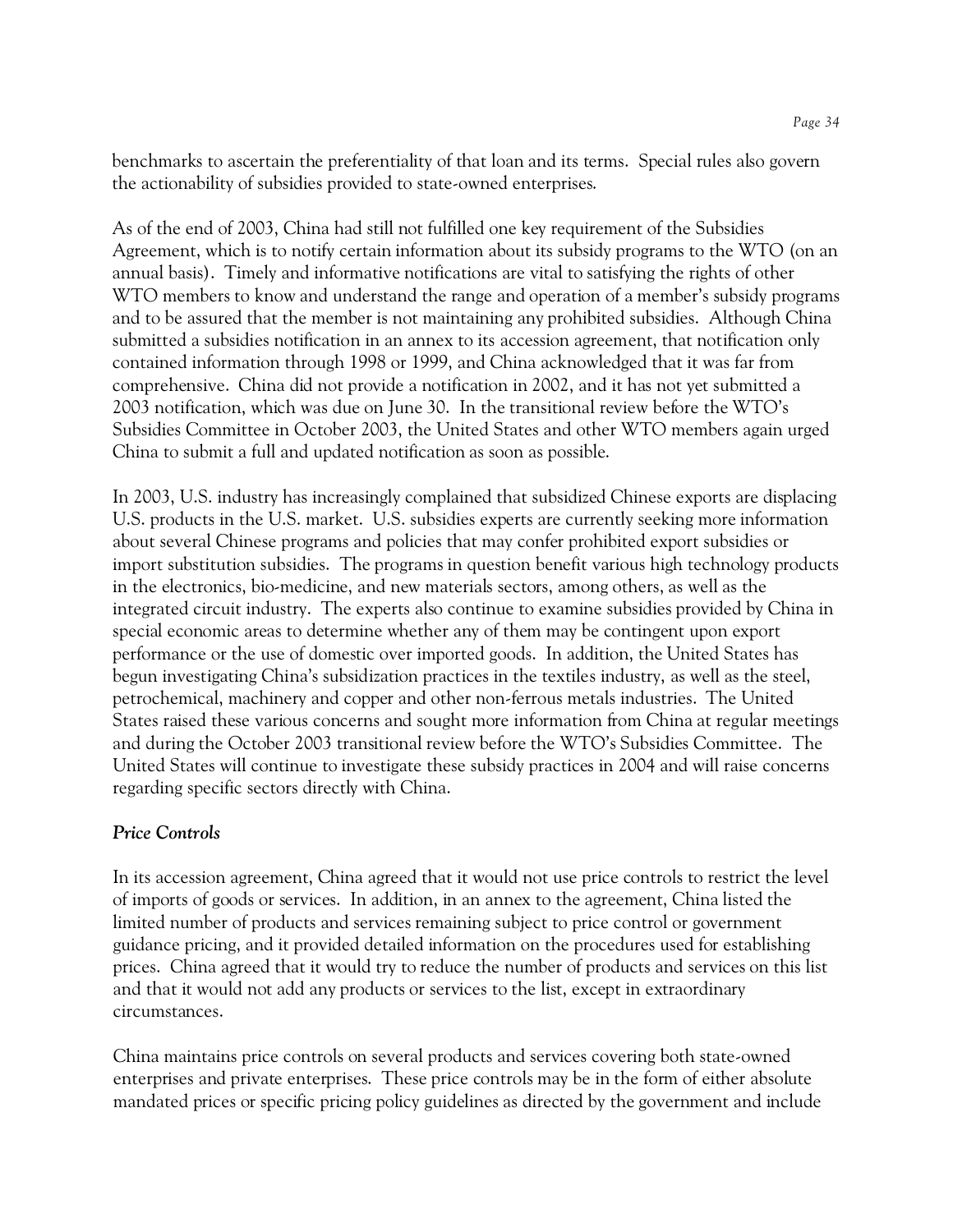items such as natural gas, pharmaceuticals, transportation (including freight transportation), tobacco, and certain other agricultural products. The price controls can be found in the Price Gazette of the People's Republic of China as well as on the website for the National Development and Reform Commission.

The United States will continue to monitor China's progress in eliminating price controls in 2004.

### *Standards, Technical Regulations and Conformity Assessment Procedures*

With its accession, China also assumed obligations under the Agreement on Technical Barriers to Trade (TBT Agreement), which establishes rules and procedures regarding the development, adoption and application of voluntary product standards, mandatory technical regulations, and the procedures (such as testing or certification) used to determine whether a particular product meets such standards or regulations. Its aim is to prevent the use of technical requirements as unnecessary barriers to trade. The TBT Agreement applies to a broad range of industrial and agricultural products. It establishes rules that help to distinguish legitimate standards and technical regulations from protectionist measures. Among other things, standards, technical regulations and conformity assessment procedures are to be developed and applied transparently and on a non-discriminatory basis and should be based on relevant international standards and guidelines, when appropriate.

In its accession agreement, China also specifically committed that it would ensure that its conformity assessment bodies operate with transparency, apply the same technical regulations, standards and conformity assessment procedures to both imported and domestic goods and use the same fees, processing periods and complaint procedures for both imported and domestic goods. In addition, China agreed to ensure that all of its conformity assessment bodies are authorized to handle both imported and domestic goods within one year of accession. China also consented to accept the Code of Good Practice (set forth in an annex to the TBT Agreement) within four months after accession, which it has done, and to speed up its process of reviewing existing technical regulations, standards and conformity assessment procedures and harmonizing them with international norms.

In anticipation of its WTO accession, China made significant progress in the areas of standards and technical regulations. China addressed problems that foreign companies had encountered in locating relevant regulations and how they would be implemented, and it took steps to overcome poor coordination among the numerous regulators in China. In October 2001, China announced the creation of the State Administration of China for Standardization (SACS) under AQSIQ. SACS is charged with unifying China's administration of product standards and aligning its standards and technical regulations with international practices and China's commitments under the TBT Agreement. SACS is the Chinese member of the International Organization for Standardization and the International Electro-technical Commission.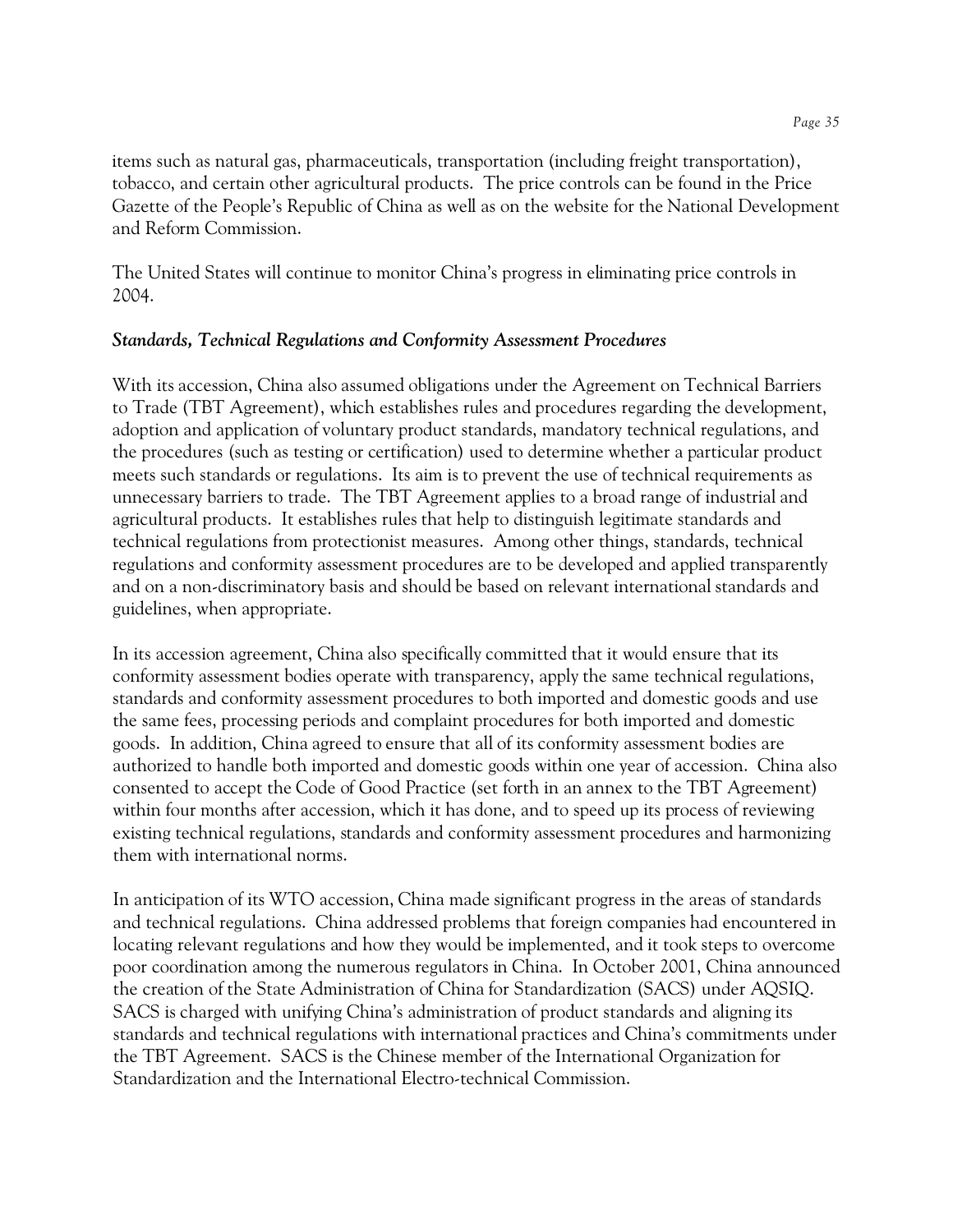China also began to take steps in 2001 to address problems associated with its multiplicity of conformity assessment bodies, whose task it is to determine if standards and technical regulations are being observed. AQSIQ was established as a new ministry-level agency in April 2001. It is the result of a merger of the State Administration for Quality and Technical Supervision and the State Administration for Entry-Exit Inspection and Quarantine. China's officials explained that this merger was designed to eliminate discriminatory treatment of imports and requirements for multiple testing simply because a product was imported rather than domestically produced. China also formed the quasi-independent National Certification and Accreditation Administration, which is attached to AQSIQ and is charged with the task of unifying the country's conformity assessment regime. Despite these changes, however, foreign companies in 2003 still do not have any choice regarding which laboratories they can use to test their products. Foreign products are sent to specially designated laboratories.

In the area of transparency, AQSIQ's TBT inquiry point, established shortly after China acceded to the WTO, has continued to be helpful to U.S. companies as they try to navigate China's system of standards, technical regulations and conformity assessment procedures. In addition, China's designated notification authority, MOFTEC (now called MOFCOM), has been notifying proposed standards, technical regulations and conformity assessment procedures to WTO members, as required by the TBT Agreement. Almost all of these notified TBT measures have emanated from AQSIQ, however, and have not included measures that should be notified from other agencies. In late 2003, in part to address this problem, China reportedly formed a new inter-agency committee, with representatives from approximately 20 ministries and agencies and chaired by AQSIQ, to achieve better coordination on TBT (and SPS) matters.

In 2003, as in 2002, the comment periods established by China for notified TBT measures were unacceptably brief in some cases. In other cases, insufficient time was provided for Chinese regulatory authorities to consider interested parties' comments before a regulation was adopted.

Since issuing regulations in January 2002 to facilitate its adoption of international standards, China has made significant progress, as about one-half of China's nearly 20,000 national standards are reportedly based on international standards. China's goal is to have 70 percent of its national standards based on international standards within 5 years. However, in a number of sectors, including, for example, telecommunications equipment, electrical products, building materials, heating and air conditioning equipment, autos, wireless local area networks, whiskey and fertilizer, concern has grown over the past two years as China is actively pursuing the development of unique requirements, despite the existence of well-established international standards. This course of action will create significant barriers to entry into its markets, as the cost of compliance will be high for foreign companies. At the same time, China will also be placing its own companies at a disadvantage in its export markets, where international standards prevail.

In May 2003, for example, China issued two mandatory standards for encryption over Wireless Local Area Networks (WLANs), applicable to domestic and imported equipment containing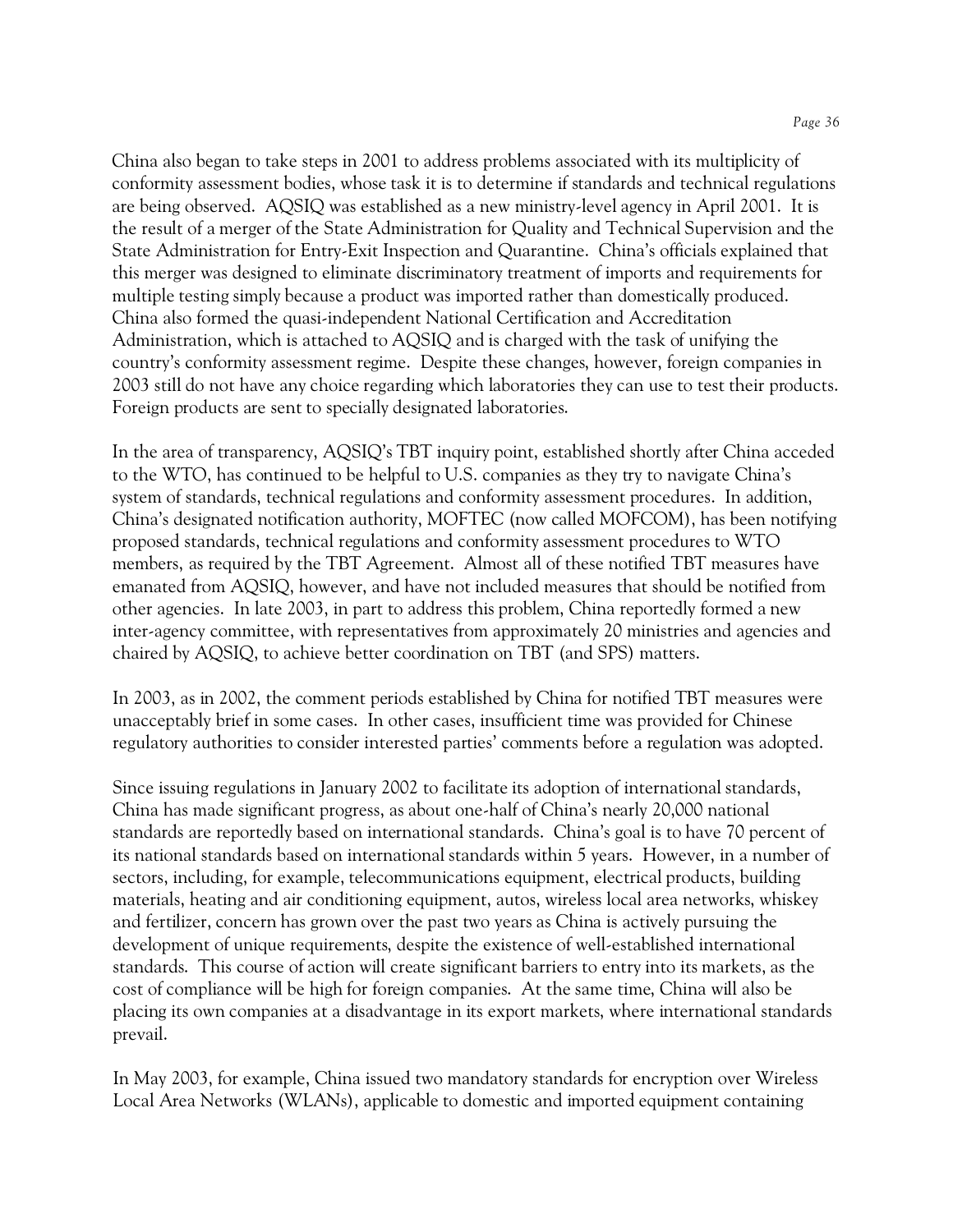WLAN (also known as Wi-Fi) technologies. These standards, which went into effect in December 2003 without having been notified to the WTO, incorporate the WLAN Authentication and Privacy Infrastructure (WAPI) encryption technique for secure communications. This component of the standards differs significantly from the internationally recognized standard that U.S. companies have adopted for global production, and China is enforcing it by providing the necessary algorithms only to eleven Chinese companies. U.S. and other foreign manufacturers will have to work with and through these companies, some of which are their competitors, and provide them with technical product specifications, if their products are to continue to enter China's market. Working closely with U.S. industry, the United States has repeatedly raised its concerns with China about the WTO compatibility of China's implementation of these standards, including the denial of national treatment to imported products, the use of standards that are more trade-restrictive than necessary to fulfill a legitimate objective, the use of mandatory standards that do not comply with accepted international standards, local content requirements for access to the Chinese market, and the lack of notification of these standards to the WTO. The United States will continue to press China on this issue in 2004.

In October 2003, in order to increase U.S.-China cooperation on standards issues, the United States obtained AQSIQ's support in principle for the establishment of a new U.S. private sector standards office in Beijing. This new office will focus on strengthening ties with Chinese government regulatory authorities, Chinese industry associations and Chinese standards developers and, in particular, on ensuring that close communication exists between U.S. and Chinese standards developers. The United States has also increased its technical assistance to China in the standards area, with programs addressing pharmaceuticals, medical devices, building materials, fertilizer and information and communications technology.

AQSIQ's regulations establishing a new Compulsory Product Certification System, issued in December 2001, took full effect on August 1, 2003, following a transition period that lasted for fifteen months. Under this system, there is now one safety mark, called the "China Compulsory Certification" or "CCC" mark, issued to both Chinese and foreign products. Under the old system, domestic products were only required to obtain the "Great Wall" mark, while imported products needed both the "Great Wall" mark and the "CCIB" mark. U.S. companies report that China is applying the CCC mark requirements inconsistently. Some shipments of imported products that do not require a CCC mark have been denied entry by the Customs Administration, and many domestic products required by AQSIQ's regulations to have the CCC mark are still being sold without the mark. In addition, despite the changes made by these regulations, U.S. companies in some sectors continued to complain in 2003 about continued duplication in certification requirements, particularly for telecommunications products.

In 2003, as in 2002, the United States raised its concerns in the areas of standards, technical regulations and conformity assessment procedures with China bilaterally and during meetings of the WTO's TBT Committee, including the transitional review held in November 2003, where it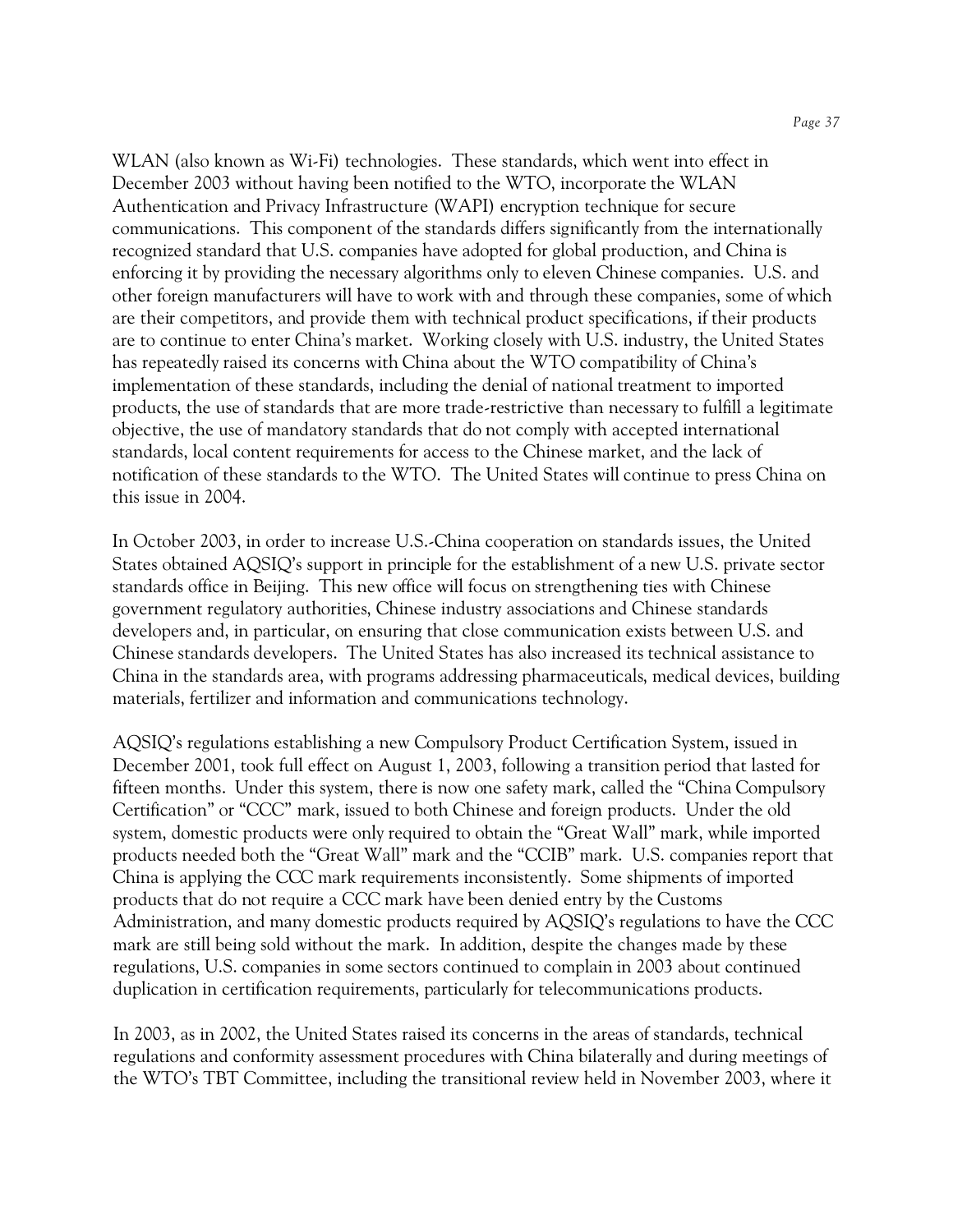# *Other Internal Policies*

## State-Owned and State-Invested Enterprises

While many provisions in China's WTO accession agreement indirectly discipline the activities of state-owned and state-invested enterprises China also agreed to some specific disciplines. In particular, it agreed that laws, regulations and other measures relating to the purchase and commercial sale and production of goods or supply of services for commercial sale by state-owned and state-invested enterprises or for use in non-governmental purposes would be subject to WTO rules. China also affirmatively agreed that state-owned and state-invested enterprises would have to make purchases and sales based solely on commercial considerations, such as price, quality, marketability and availability, and that the government would not influence the commercial decisions of state-owned and state-invested enterprises. Since China's accession to the WTO, U.S. officials have not heard complaints regarding WTO compliance problems in this area, although a lack of available information continues to make it a difficult area to assess.

# **State Trading Enterprises**

In its WTO accession agreement, China also agreed to disciplines on the importing and exporting that was still taking place through state trading enterprises. China committed to provide full information on the pricing mechanisms of state trading enterprises and to ensure that their import purchasing procedures are transparent and fully in compliance with WTO rules. China also agreed that state trading enterprises would limit the mark-up on goods that they import in order to avoid trade distortions. The United States and other WTO members requested detailed information from China on the pricing and purchasing practices of state trading enterprises, principally through the transitional reviews before the WTO's Council for Trade in Goods in November 2002 and November 2003. However, China has so far only provided general information, which does not allow a meaningful assessment of China's compliance efforts.

### Government Procurement

The WTO Agreement on Government Procurement (GPA) is a plurilateral agreement, and membership is therefore limited to the 28 WTO members (including the United States) that so far have affirmatively decided to join it. The GPA applies to central and local government procurement of goods and services, and it requires GPA members to provide MFN and national treatment to the goods, services and suppliers of other GPA members and to apply detailed procedures designed to ensure fairness and predictability in the procurement process.

At present, China is not a GPA member. It committed to become an observer to the GPA upon its WTO accession, and in February 2002 it became an observer. It also committed to initiate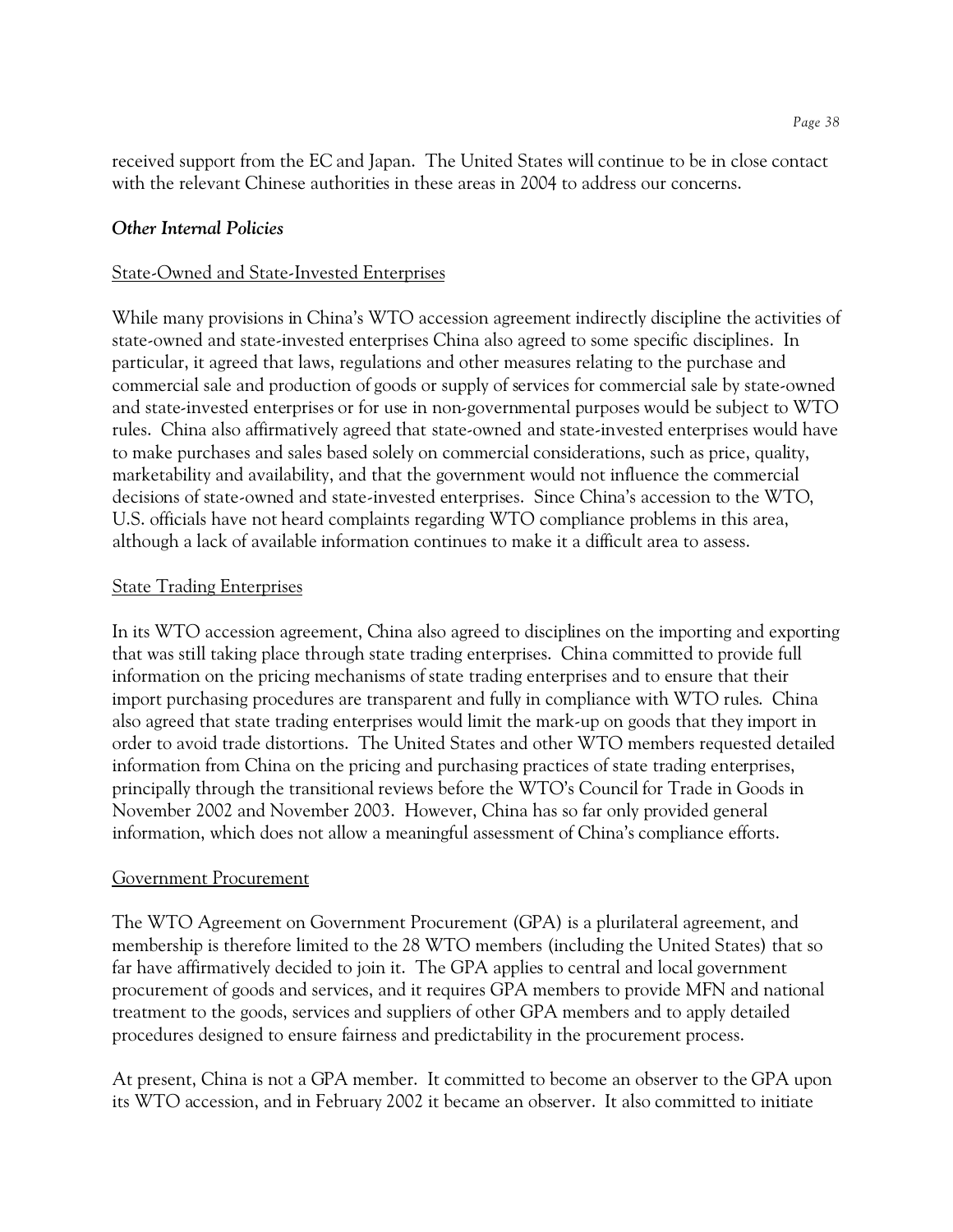negotiations for membership in the GPA "as soon as possible," but it has not yet done so. In late 2003, China's Ministry of Finance did, however, establish a working group to study the possibility of initiating negotiations for GPA membership.

In the interim, China agreed that all of its central and local government entities would conduct their procurements in a transparent manner, as reflected in its accession agreement. China also agreed that, if a procurement were opened to foreign suppliers, it would provide MFN treatment by allowing all foreign suppliers an equal opportunity to participate in the bidding process.

In June 2002, China adopted its *Government Procurement Law*, which became effective on January 1, 2003. This law attempts to follow the spirit of the GPA and incorporates provisions from the United Nations Model Law on Procurement of Goods. The law also directs central and sub-central government entities to give priority to "local" goods and services, with limited exceptions, as China is permitted to do, because it is not yet a GPA member. China envisions that this law will improve transparency, reduce corruption and lower government costs, and it is also seen as a necessary step toward reforming China's government procurement system in preparation for China eventually becoming a GPA member.

China has begun the process of drafting regulations implementing the *Government Procurement Law*. In December 2002, the Ministry of Finance (MOF) circulated a draft of the *Measures on the Administration of Bidding of Government-Procured Goods and Services* for public comment. In January 2003, the United States submitted written comments, which focused on promoting transparency and clarifying the scope and coverage of the *Government Procurement Law*. The United States followed up on these comments during bilateral meetings with MOF officials later in the year. MOF has not yet issued the final version of the *Measures on the Administration of Bidding of Government-Procured Goods and Services.* 

MOF is also reportedly in the process of drafting several sets of implementing rules, including measures relating to the administration of government software procurement, the administration of bidding for goods and services in government procurement, the administration of government procurement information, the examination of centralized government procurement institutions, the administration of complaints by suppliers and the administration of government procurement experts. According to MOF, it is attempting to finalize these implementing rules by the end of 2003.

U.S. companies have already expressed concern about the implementing rules on government software procurement currently being drafted. These rules reportedly contain guidelines mandating that central and local governments should purchase software products developed in China to the extent possible. In September 2003, the United States organized an industry roundtable to inform the relevant Chinese ministries of the views and concerns of interested U.S. trade associations. U.S. industry officials have pointed out that the creation of a domestic software industry cut off from global standards would lead to inefficiencies and would limit, rather than promote, the development of China's software industry. At the roundtable, Chinese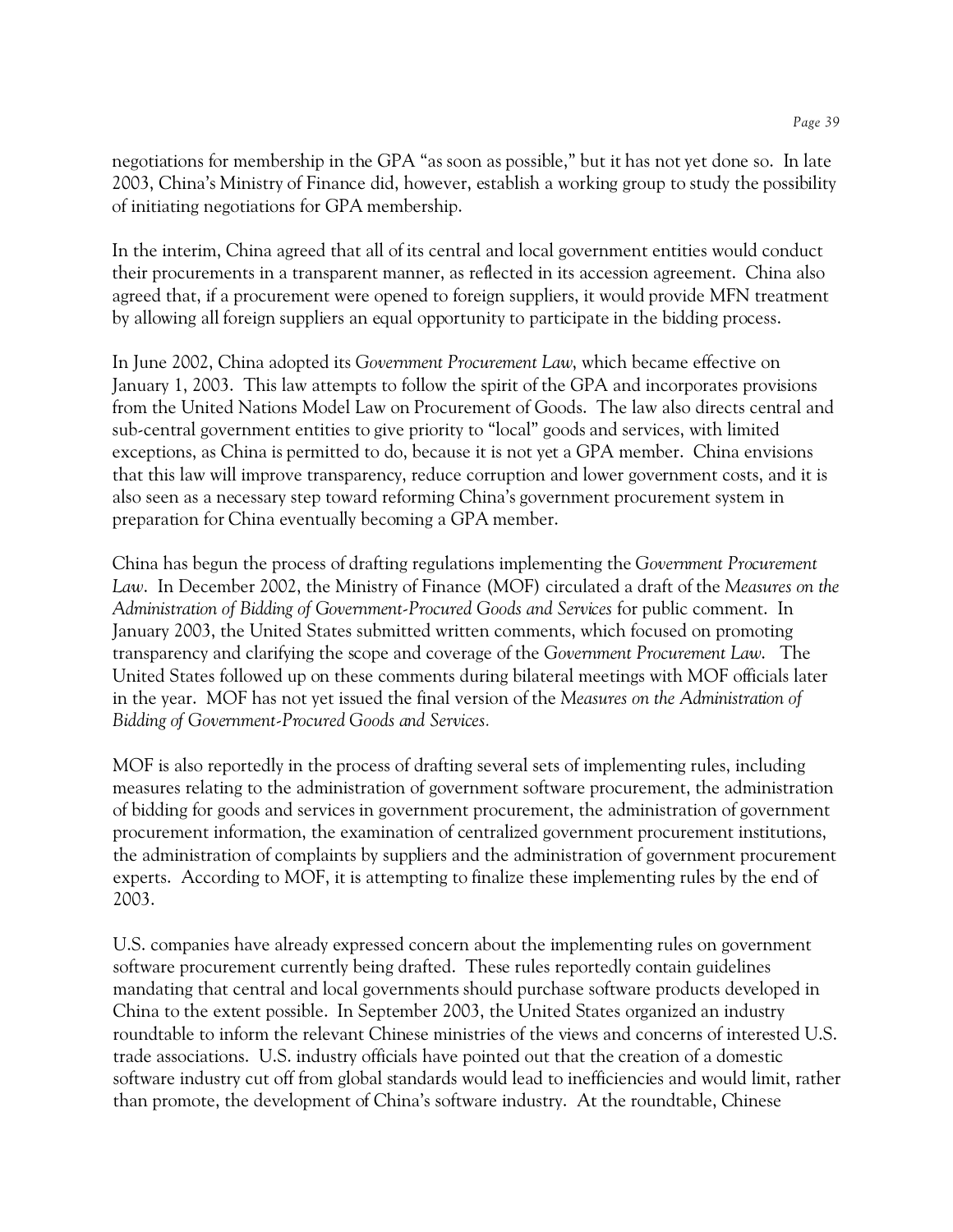government officials explained that they were considering a definition for "domestic products" that would include products of foreign companies with established roots in China.

In 2004, the United States will continue to urge China to initiate negotiations for GPA membership. It will also monitor the treatment accorded to U.S. suppliers under the *Government Procurement Law* and continue to urge China to develop transparent, non-discriminatory regulations and implementing rules.

#### **Investment**

The Agreement on Trade-Related Investment Measures (TRIMS Agreement) prohibits investment measures that violate GATT Article III obligations to treat imports no less favorably than domestic products or the GATT Article XI obligation not to impose quantitative restrictions on imports. The TRIMS Agreement thus expressly requires elimination of measures such as those that require or provide benefits for the incorporation of local inputs ("local content requirements") in the manufacturing process, or measures that restrict a firm's imports to an amount related to its exports or related to the amount of foreign exchange a firm earns ("trade balancing requirements"). In its accession agreement, China also specifically agreed to eliminate export performance, local content and foreign exchange balancing requirements from its laws, regulations and other measures, and not to enforce the terms of any contracts imposing these requirements. In addition, China agreed that it would no longer condition importation or investment approvals on these requirements or on requirements such as technology transfer and offsets.

Beginning before its accession to the WTO, China revised its laws and regulations on foreigninvested enterprises to eliminate WTO-inconsistent requirements relating to export performance, local content and foreign exchange balancing as well as technology transfer. However, some of the revised laws and regulations continue to "encourage" technology transfer, without formally requiring it. U.S. companies are concerned that this "encouragement" will in practice amount to a "requirement" in many cases, particularly in light of the high degree of discretion provided to Chinese government officials when reviewing investment applications. In addition, according to U.S. companies, some Chinese government officials in 2003 still consider factors such as export performance and local content when deciding whether to approve an investment or to recommend approval of a loan from a Chinese policy bank, which is often essential to the success of an investment project. The United States and other WTO members, including the EC and Japan, raised these concerns during the transitional reviews conducted by the WTO's Committee on Trade-Related Investment Measures in October 2002 and October 2003. The United States will continue to follow this situation closely in 2004.

In a separate commitment, China agreed to revise its Industrial Policy for the Automotive Sector to make it compatible with WTO rules and principles. However, China has not yet revised this policy, and U.S. industry continues to report that some local officials continue to enforce the incompatible provisions of the policy. In mid-year 2003, China began circulating a draft of a new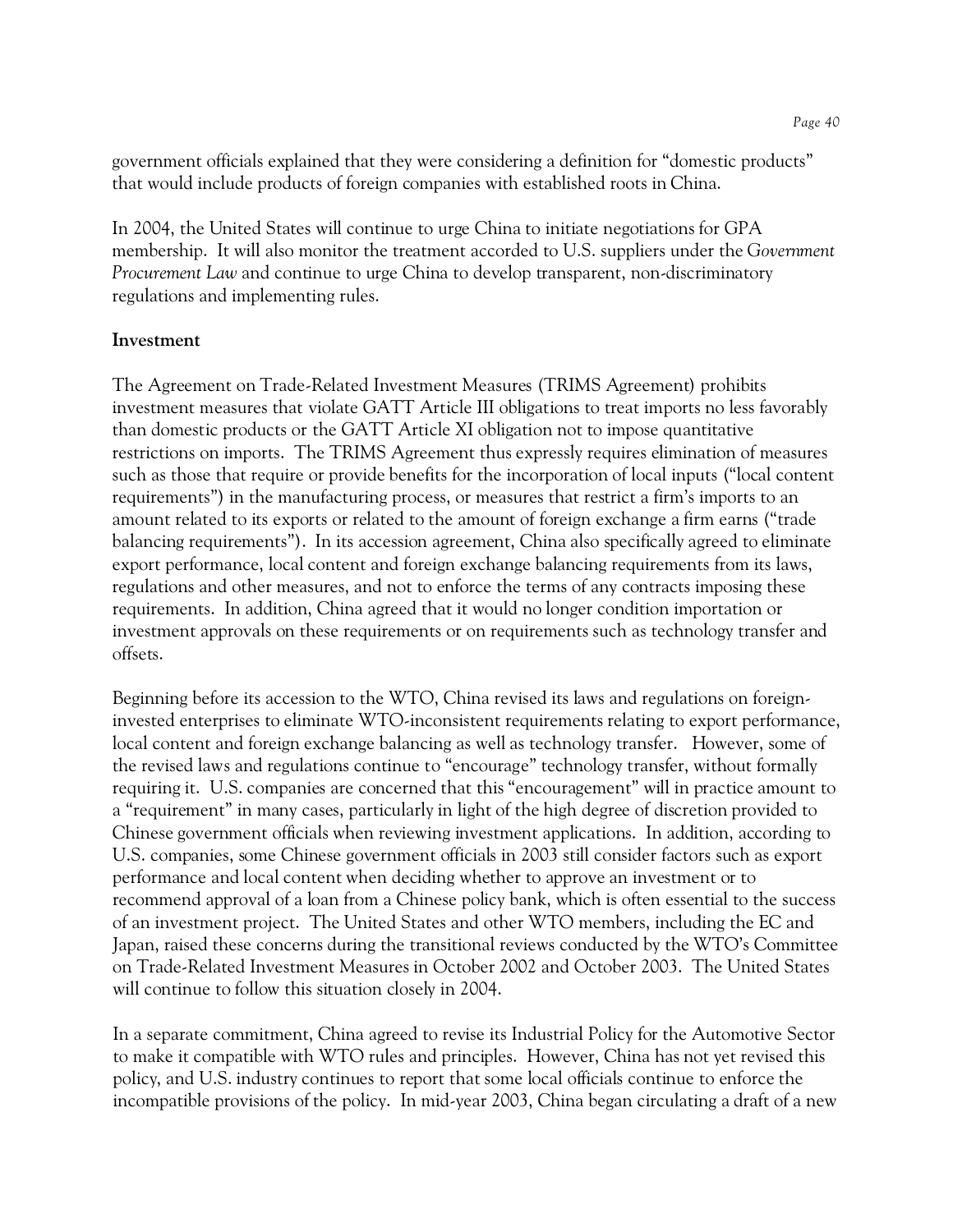automobile industrial policy for review by select domestic enterprises, and some of these enterprises forwarded the draft to their foreign joint venture partners. It is the United States' understanding that this draft policy, among other things, discourages the importation of auto parts, seeks to restrict imports of complete knocked-down auto kits, and sets targets encouraging the use of domestic technology. China is also reportedly considering a requirement that separate distribution channels be used for domestic and imported autos.

The United States is working closely with U.S. industry and is committed to achieving full implementation of China's commitment to make its automobile industrial policy WTOcompatible. In a series of bilateral meetings with China, including the Trade Dialogue meetings held in Beijing in November 2003, the United States made clear that discriminatory industrial policies, whether for the automotive or other sectors, are not in keeping with China's WTO commitments and create unacceptable distortions in China's economy. In addition, the United States and other WTO members, including the EC and Japan, presented their concerns about the types of provisions being considered by China during the transitional reviews before the Committee on Trade-Related Investment Measures, the Market Access Committee and the Council for Trade in Services, which met in October and December 2003. They also urged China to circulate a draft of the new automobile industrial policy more widely, in accordance with its commitment to provide an opportunity for public comment on new or revised traderelated laws and regulations.

Finally, in 2003, the State Council made no changes to the *Sectoral Guidelines Catalogue for Foreign Investment*. This catalogue, when last issued in March 2002, had reflected China's decision to adhere to its commitment to open up certain sectors to foreign investment, including travel agencies, human resources companies, cinemas, railway cargo and publications distribution (see the Services section below), while it had also signaled the opening-up of a number of other sectors not covered by China's accession agreement. One notable exception to this progress was the area of biotechnology seed development and production, which China changed to the "prohibited" category.

### **Agriculture**

Upon its accession to the WTO, China assumed the obligations of the WTO Agreement on Agriculture, which contains commitments in three main policy areas for agricultural products: market access, domestic support and export subsidies. In some instances, China also made further commitments, as specified in its accession agreement.

In the area of market access, WTO members committed to the establishment of a tariff-only regime, tariff reduction and the binding of all tariffs. As a result of its accession negotiations, China agreed to significant reductions in tariff rates on a wide range of agricultural products. China also agreed to eliminate quotas and implement a system of TRQs designed to provide significant market access for certain bulk commodities upon accession. This TRQ system is very similar to the one governing fertilizers (discussed above in the Import Regulation section).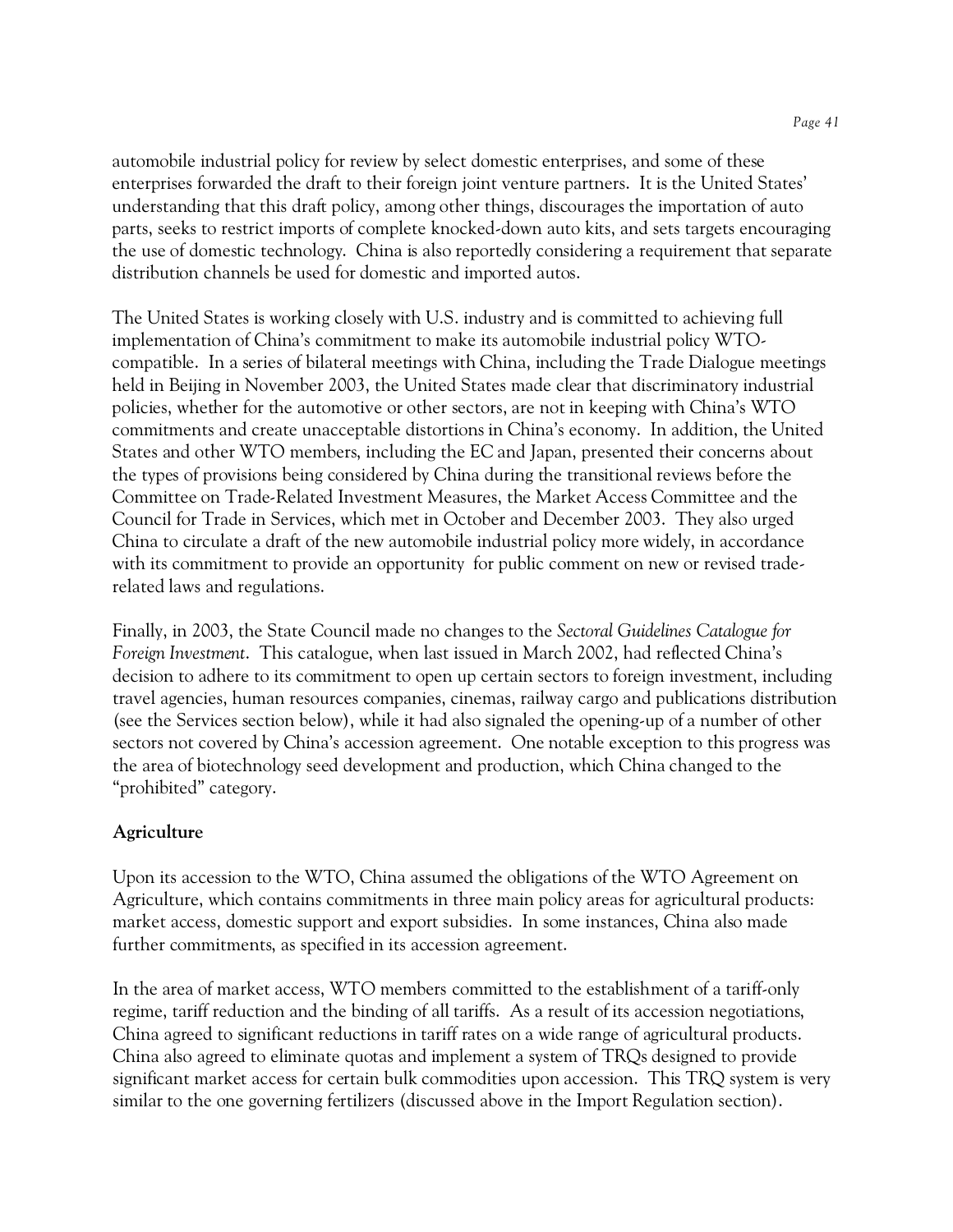China's goods schedule sets forth detailed rules intended to limit the discretion of the agriculture TRQ administrator, the State Development and Planning Commission (SDPC), and to require SDPC to operate with transparency and according to precise procedures for accepting quota applications, allocating quotas and reallocating unused quotas.

In the area of domestic support, the basic objective is to encourage a shift in policy to the use of measures that minimize the distortion of production and trade. Essentially, WTO members committed to reduce over time the types of domestic subsidies and other support measures that distort production and trade, while WTO members remain free to maintain or even increase support measures that have little or no distorting effect, such as agricultural research or training by the government. China committed to a cap for trade- and production-distorting domestic subsidies that is lower than the cap permitted developing countries and that includes the same elements that developed countries use in determining whether the cap has been reached.

In the area of export subsidies, WTO members committed to ban the use of these subsidies unless they fall within one of four categories of exceptions, the principal one of which allows export subsidies subject to certain reduction commitments. However, like many other WTO members, China agreed to eliminate all export subsidies upon its accession to the WTO and did not take any exceptions.

Another important agricultural area is covered by the WTO Agreement on the Application of Sanitary and Phytosanitary Measures (SPS Agreement), under which China also became obligated. The SPS Agreement establishes rules and procedures regarding the formulation and application of sanitary and phytosanitary measures, i.e., measures taken to protect against risks associated with plant or animal borne pests and diseases, additives, contaminants, toxins and disease-causing organisms in foods, beverages or feedstuffs. The rules and procedures in the SPS Agreement require that sanitary and phytosanitary measures address legitimate human, animal and plant health concerns, do not arbitrarily or unjustifiably discriminate between WTO members' agricultural and food products, and are not disguised restrictions on international trade. The SPS Agreement requires that the measures in question be based on scientific grounds and developed through risk assessment procedures, while at the same time it preserves each member's right to choose the level of protection it considers appropriate with regard to sanitary and phytosanitary risks.

Other WTO agreements also place significant obligations on China in the area of agriculture. Three of the most important ones are GATT 1994, the Import Licensing Agreement and the TBT Agreement, which are discussed above (in the sections on Import Regulation and Internal Policies Affecting Trade).

China also made several additional commitments that should help to rectify other problematic agricultural policies, either upon accession or after limited transition periods. For example, China agreed to permit non-state trading enterprises to import specified TRQ shares of wheat, corn,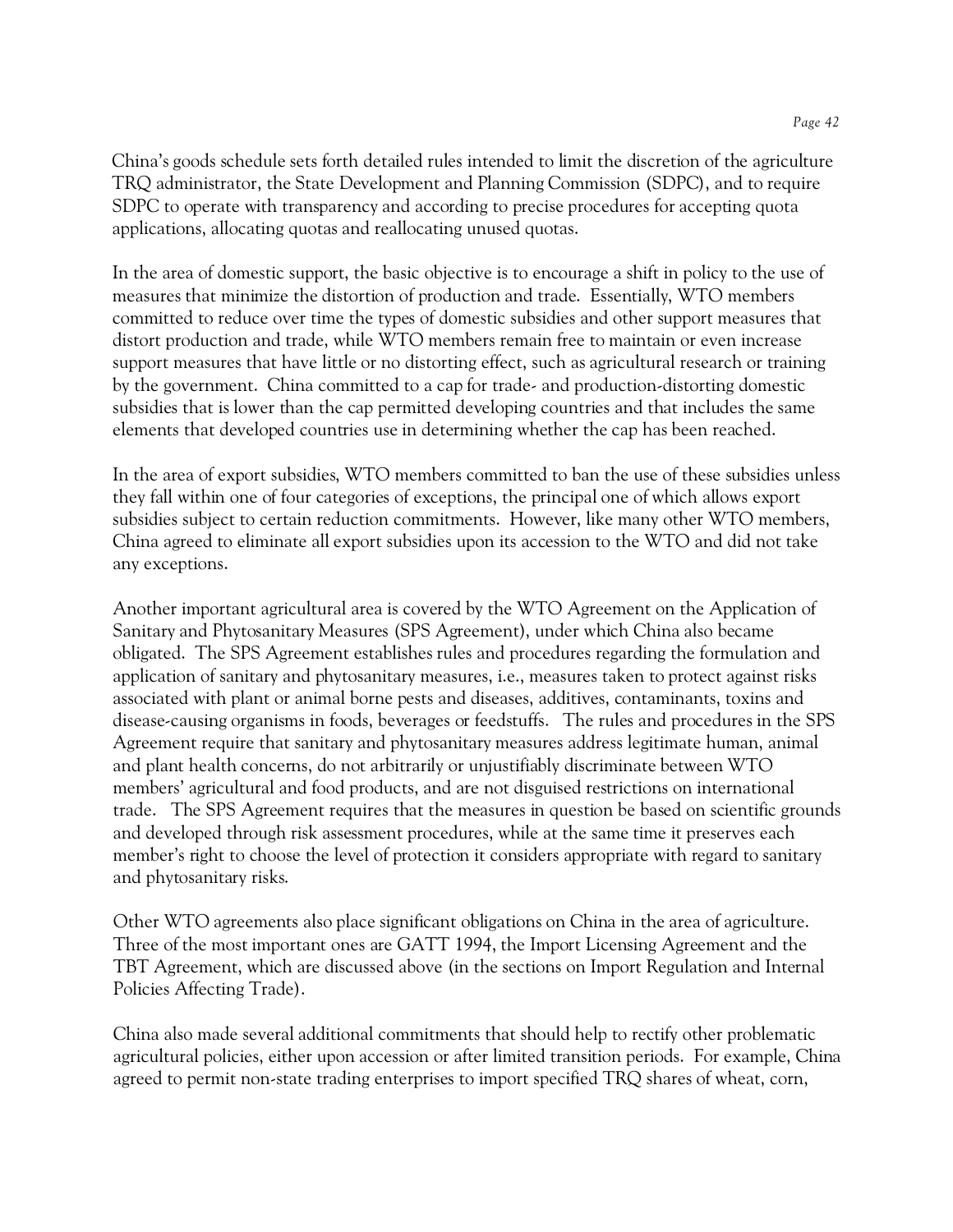cotton and vegetable oil, although these products have been subject to import monopolies by state trading enterprises.

Overall, China's compliance efforts in the agriculture sector continued to produce mixed results in 2003, although progress was achieved in some contentious areas. According to one trade association, there was "welcome progress in some key areas such as tariff reductions. . . . [H]owever, many non-tariff barriers continue to limit the progress anticipated from China's WTO membership."

On the positive side, some U.S. agricultural products experienced dramatic increases in sales to China. Indeed, China has become the United States' fourth largest agricultural export market, as U.S. exports to China totaled \$2.9 billion from January through September 2003, representing a 102 percent increase over the same period in 2002. In addition, although the United States had to address one of the most troublesome problems of 2002 – the timing of the requirement for obtaining final safety certificates under China's biotechnology regulations – again in 2003, China agreed to take the necessary steps to avoid possible trade disruptions.

Serious problems were encountered on many fronts, however. The key problems involved China's administration of TRQs on bulk agricultural commodities, the application of sanitary and phytosanitary measures, which seemed to have no scientific basis and impeded market access for many U.S. agricultural products, and inspection requirements. Some progress was made in resolving U.S. concerns in 2003, and U.S. exports of many of the affected products had begun to catch up with industry expectations near the end of the year.

# *Tariffs*

China implemented the required tariff changes on agricultural goods for 2003 on schedule on January 1, 2003, just as it did for industrial goods. These tariff changes further increased market access for many U.S. agricultural exporters, as China continued the scheduled reduction of tariffs rates on agricultural goods of greatest importance to U.S. farmers and ranchers from a 1997 average of 31 percent to 14 percent, in almost all cases over a period of five years running from January 1, 2002.

China continued to implement the dramatic tariff reductions negotiated with regard to many beef products. By January 1, 2004, the tariffs on beef cuts are scheduled to be reduced from 45 percent to 12 percent, and the tariffs on beef carcasses will drop from 45 percent to 20-25 percent. Tariffs on dairy products are also being reduced substantially by January 1, 2004. Butter tariffs are falling from 50 percent to 10 percent, tariffs on milk and cream products are falling from 25 percent to 10-15 percent, and tariffs on some cheeses are falling from 50 percent to 12 percent. Tariffs on many other agricultural products are showing similar declines, as China will be reducing tariffs on grapes to 13 percent, on citrus products to 12 percent, and on apples, pears, shelled almonds and pistachios to 10 percent by January 1, 2004.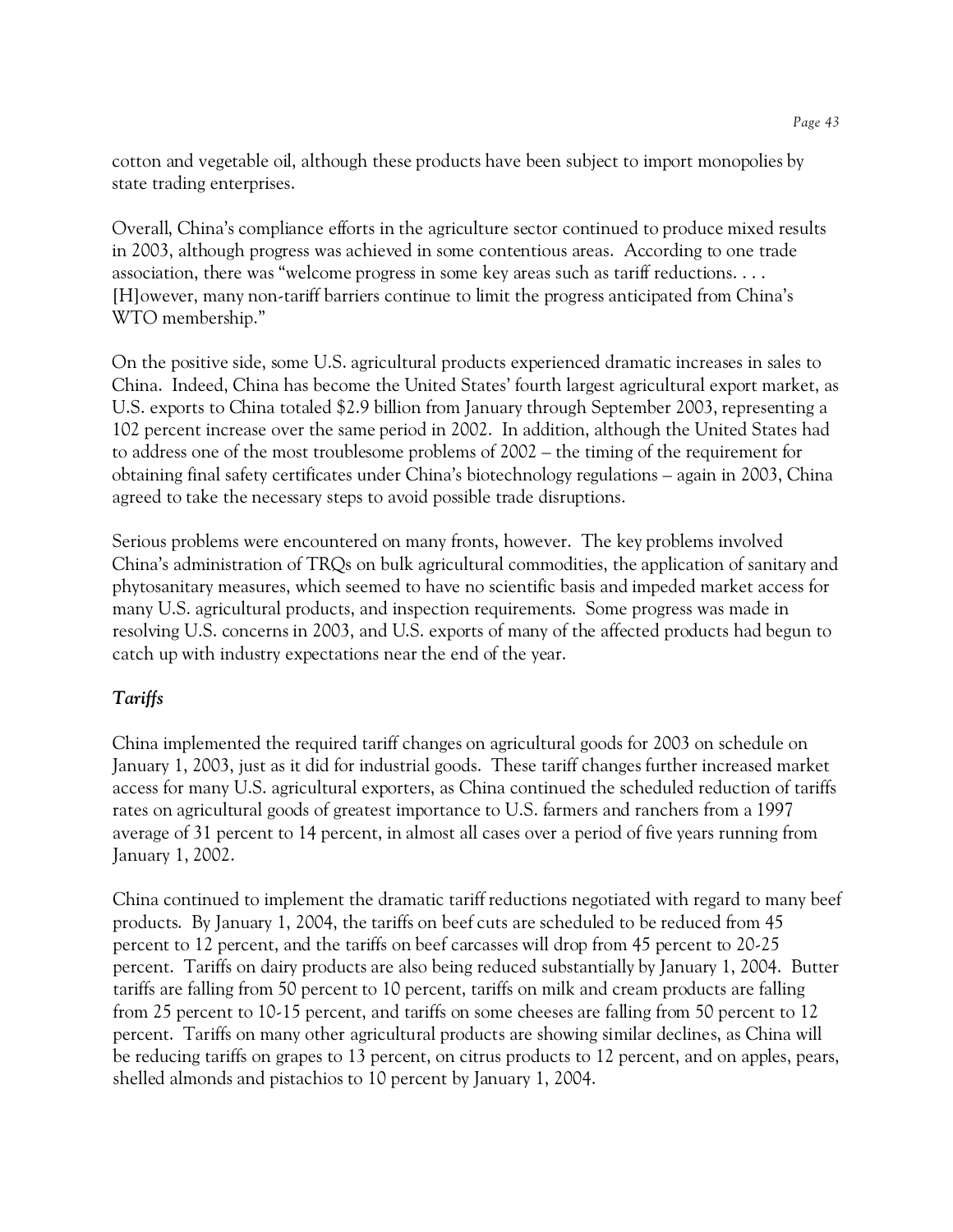The 2002 and 2003 tariff reductions made by China contributed to a marked increase in certain U.S. exports to China. Bulk agricultural commodities not subject to the TRQ system experienced significant improvements, particularly soybeans (see China's Biotechnology Regulations section below). Exports of intermediate agricultural products also fared well, increasing by 45 percent in the first nine months of 2003 to \$648 million. Soybean oil exports, for example, increased dramatically, as sales from January through September 2003 totaled \$48 million. Exports of animal fats more than doubled, with exports from January through September 2003 totaling nearly \$20 million. Among consumer-oriented agricultural products, beef and other red meats (\$32 million) continued to keep pace with their record level of exports in 2002 through the first nine months of 2003. Fresh fruit exports were up overall by 50 percent from January through September 2003, with grapes and strawberries doing particularly well. U.S. fish and seafood exports, meanwhile, after having increased from \$119 million in 2001 to \$135 million in 2002, rose by another 32 percent from January through September 2003 when compared to the same period in 2002.

However, not all of China's tariff cuts resulted in improved market access in 2002. As discussed below, because of problems that arose with some non-tariff barriers, market access for many U.S. agricultural products was still impeded.

#### *China's Biotechnology Regulations*

One of the most contentious agriculture issues that arose during China's first year of WTO membership involved new rules implementing June 2001 regulations relating to biotechnology safety, testing and labeling. The implementing rules, issued by China's Ministry of Agriculture (MOA) shortly before China's WTO Accession, did not provide adequate time for scientific assessment and the issuance of final safety certificates for biotechnology products. As the March 2002 effective date for these implementing rules approached, trade in biotechnology products began to be disrupted. The U.S. products most affected were soybeans, which had seen exports to China grow to more than \$1 billion in 2001, while corn and other commodities, such as consumer products made from biotech commodities, remained at risk. Following concerted, high-level pressure from the United States, China agreed to a temporary solution in March 2002, which provided for a nine-month delay, effected through the issuance of temporary safety certificates, good though December 20, 2002. When it became apparent that this extension would not be sufficient, further high-level engagement produced another agreed extension until September 2003.

In early 2003, it became clear that China would not be in a position to issue final safety certificates by September 2003. As a result, following further high-level meetings, China agreed to extend the interim agreement through April 2004. In the Fall of 2003, the United States again urged China to issue final safety certificates in a number of high-level meetings, including the November 2003 Trade Dialogue meetings, in an effort to ensure that further trade disruptions are avoided. In December 2003, China announced that would issue final safety certificates by February 2004.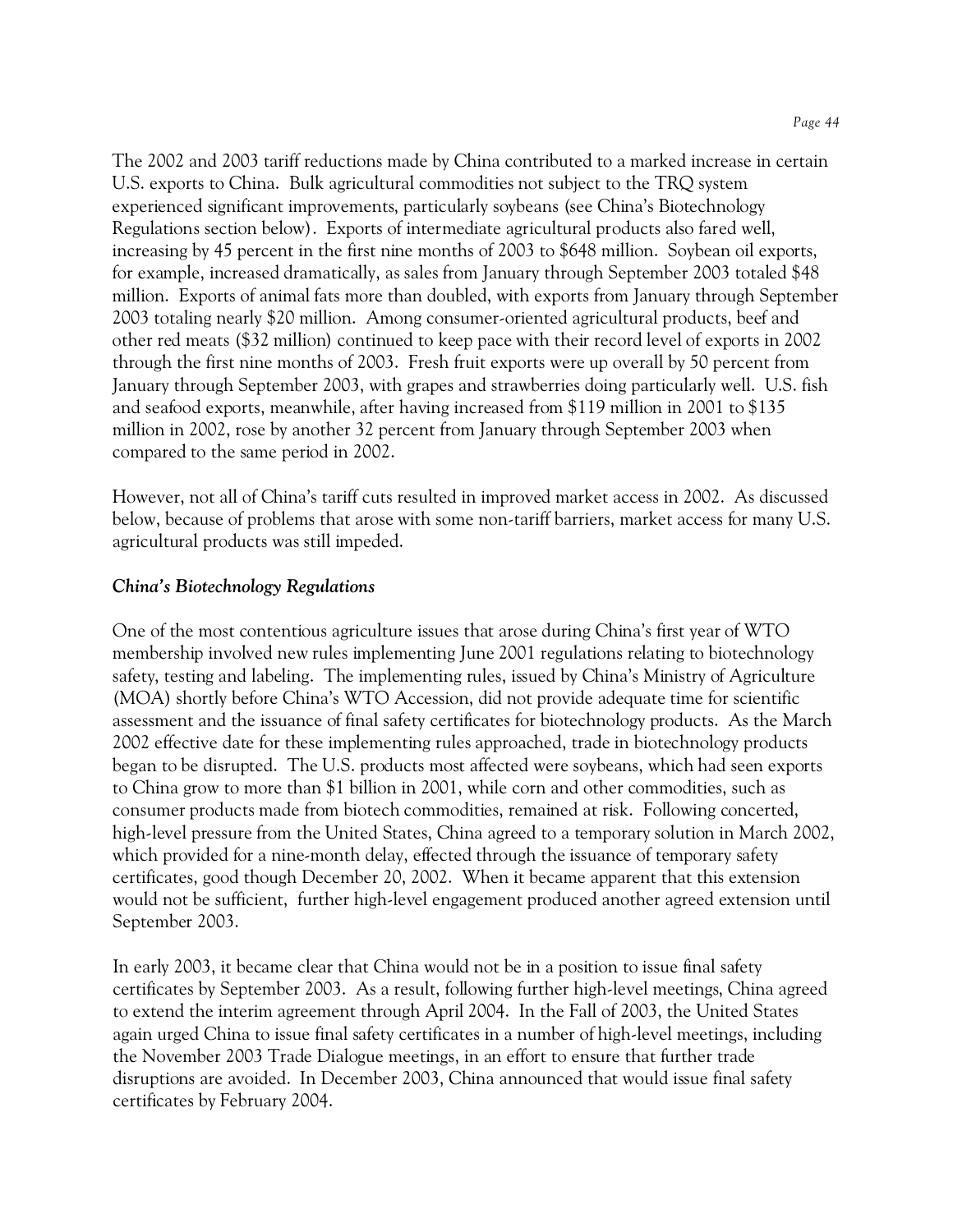With some stability added to the China market through the extensions in 2003, U.S. exports of soybeans climbed dramatically. They reached a record level of \$1.2 billion from January through September 2003, representing an increase of 195 percent over the same period in 2002. Although definitive data is not yet available, it appears that this growth continued through the end of the year following a temporary slowdown in the wake of AQSIQ's August 2003 announcement that it was planning on suspending some U.S. soybean shipments, beginning at an unspecified future date, based on detections of Phytophthora sojae (see the Sanitary and Phytosanitary Measures section below).

Meanwhile, other U.S. concerns with China's biotechnology regulations and implementing rules remain, particularly with regard to risk assessment, labeling and field trials. In the summer of 2002, MOA had agreed to the creation of a high-level U.S.-China working group to discuss these issues. This group made substantial progress during meetings in September 2002 and July 2003, and it is scheduled to meet again before the end of 2003.

# *Tariff-rate Quotas on Bulk Agricultural Commodities*

Another issue of particular concern involves China's commitments relating to TRQs on bulk agricultural commodities, which include several commodities of particular importance to U.S. farmers, such as wheat, corn, cotton and vegetable oils. Since SDPC (which has been known as the National Development and Reform Commission, or NDRC, since the mid-2003 government restructuring) began implementing these commitments following China's accession, a series of problems have undermined the market access envisioned by WTO members.

When initially setting up its TRQ system for 2002, SDPC was late in issuing both draft and final regulations, and when they were issued, they were flawed. The regulations did not provide for the required transparency, imposed burdensome licensing procedures, and appeared to contravene agreed rules in China's accession agreement by establishing a separate sub-quota for the processing and re-export trade. SDPC was then late beginning the application process, and its subsequent allocation of TRQs did not even begin until late April 2002, approximately four months late. Moreover, all of the available information indicated that SDPC had decided to allocate TRQs in a manner that would protect domestic farm interests and maintain the monopoly enjoyed by state trading enterprises. SDPC operated with only limited transparency, refusing to provide specific details on the amounts and the recipients of the allocations. At the same time, SDPC reserved a significant portion of the TRQs for the processing and re-export trade, despite China's commitment to provide market access and national treatment for imported products. SDPC also allocated a portion of the TRQs for some commodities in smaller than commercially viable quantities, and it employed burdensome licensing requirements.

As these problems became apparent in the first several months of 2002, the United States repeatedly engaged China bilaterally, at all levels of government, and it also raised its concerns at the WTO during meetings of the Committee on Agriculture. In July 2002, the United States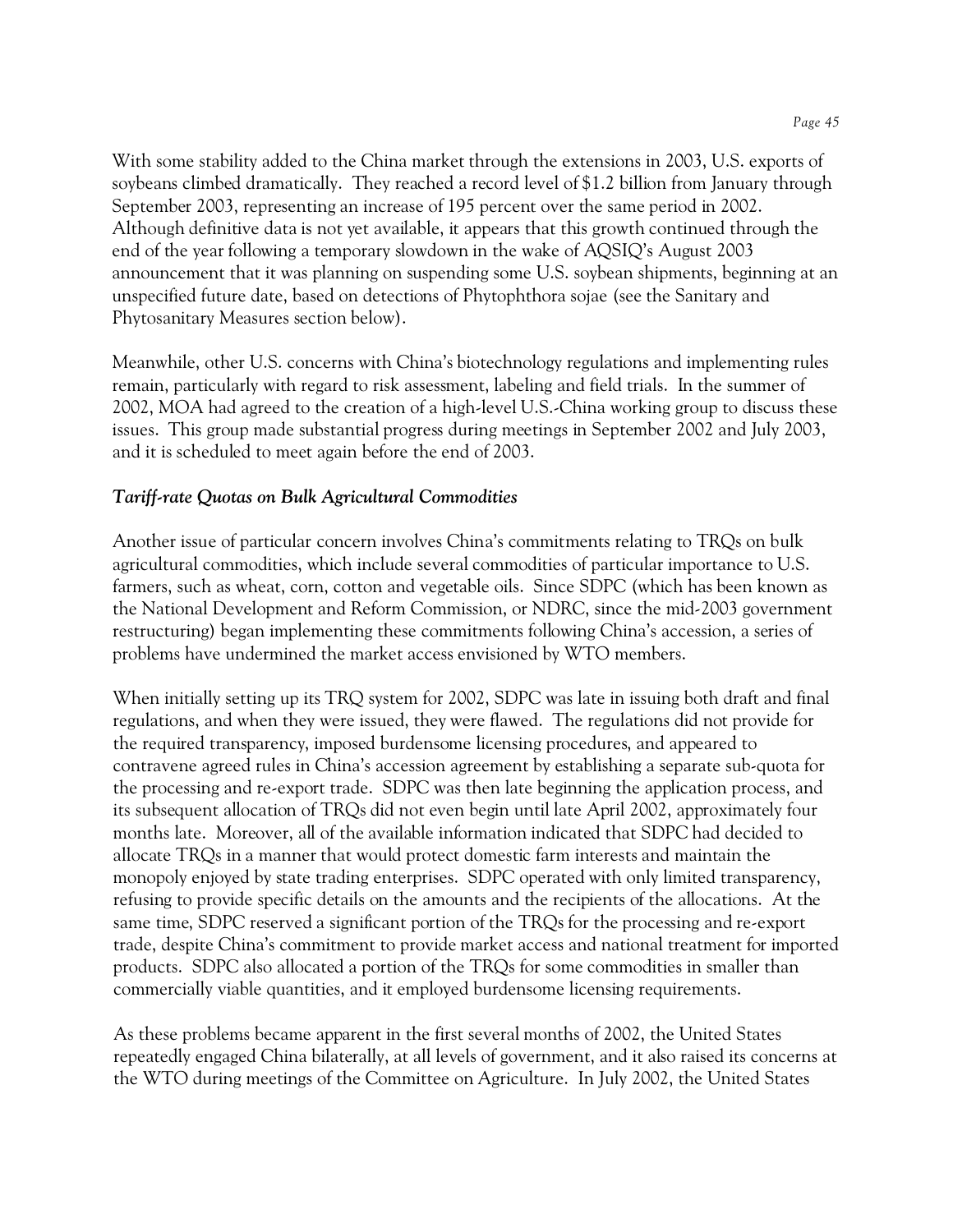requested formal consultations with China under the headnotes contained in China's WTO goods schedule, which took place in September 2002 in Geneva.

Subsequently, SDPC's performance improved in certain respects. SDPC was able to complete the required re-allocation of 2002 TRQs in a timely manner, and it issued 2003 TRQs close to the prescribed time. Nevertheless, the United States remained concerned, particularly because 2002 trade data showed extremely low fill-rates for the TRQ commodities of most interest to U.S. industry. The fill-rates for wheat, corn and cotton were 7 percent, 0.1 percent and 22 percent, respectively.

Following the 2003 TRQ allocations, it became clear that the most serious first year problems – lack of transparency, sub-division of the TRQ, small allocation sizes and burdensome licensing – persisted. The United States again engaged China bilaterally on several occasions, culminating with high-level meetings in Beijing in June 2003. At these meetings, China agreed to take steps to address most of the United States' concerns. China followed through in part in October 2003, when it issued new regulations for shipments beginning January 1, 2004. Key changes made by these regulations include the elimination of separate allocations for general trade and processing trade, the elimination of certain unnecessary licensing requirements, and the creation of a new mechanism for identifying allocation recipients.

The United States will carefully monitor how China enforces its new regulations in 2004. It is essential that NDRC administers these regulations in a manner that is consistent with China's commitments, transparent and in a manner that does not impede market access or commercial decisions.

While the United States' efforts in 2003 focused on ensuring that necessary systemic changes were made by NDRC, exports of some bulk agricultural commodities from the United States increased dramatically due to market conditions. In particular, U.S. cotton exports totaled \$337 million during the period from January through September 2003, representing a 478 percent increase when compared to the same period in 2002.

### *Sanitary and Phytosanitary Issues*

In 2003, China subjected U.S. agricultural exports to an increasing number of SPS measures that raised WTO concerns. For example, while the 1999 U.S.-China Agricultural Cooperation Agreement established an agreed level of TCK fungus tolerance in U.S. wheat, and China no longer routinely blocks U.S. wheat exports from the Pacific Northwest on the basis of the TCK fungus, China has now imposed a maximum residue level (MRL) for selenium that is below the international standard and threatens all U.S. wheat exports to China. In addition, China has imposed an MRL for vomitoxin in wheat in the absence of any international standard. With regard to raw poultry and meat, China continues to apply certain standards that do not appear to be based on scientific evidence, which has had the effect of slowing imports from the United States. In particular, in 2002, China declared zero tolerance for pathogens in imported raw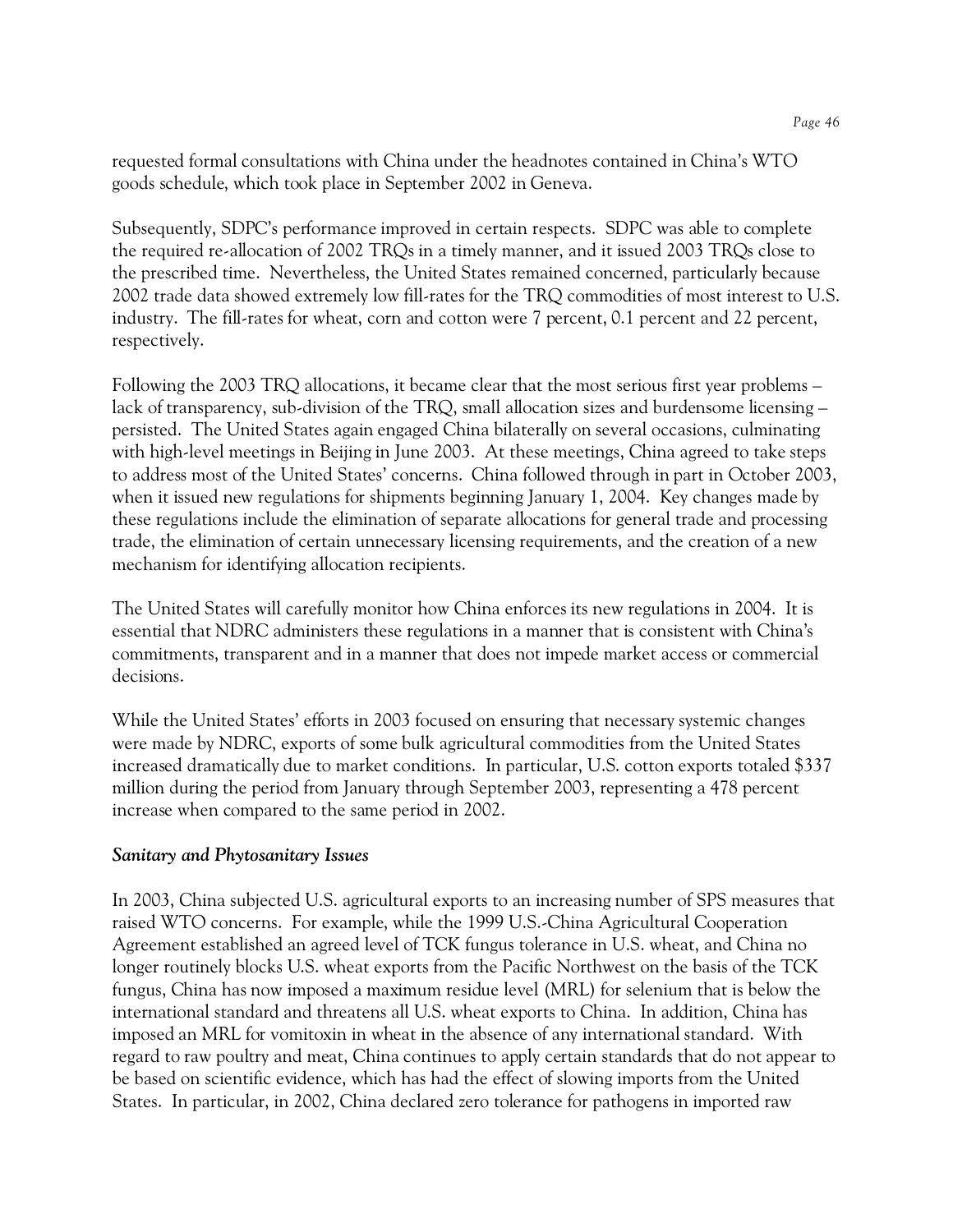poultry and meat. While it is possible to reduce contamination through cooking, the complete elimination of pathogens in raw poultry and meat is not reasonably achievable, nor scientifically justifiable. Moreover, China apparently does not apply this same standard to domestic raw poultry and meat, contrary to WTO national treatment principles. Another problematic area involves China's overly restrictive food additive standards. China continues to block many U.S. processed food products from entering the Chinese market by banning certain food additives that are widely used in other countries and have been approved by the World Health Organization.

In 2003, as in 2002, the United States repeatedly engaged China on these and other SPS issues, both in bilateral meetings, including the Trade Dialogues in February and November 2003, and during meetings of the WTO Committee on Sanitary and Phytosanitary Measures, including the transitional review held in November 2003. To date, however, little progress has been achieved. The United States will continue to press for resolution of these issues in 2004.

A separate problem arose in November 2002, when AQSIQ issued a decree imposing new requirements for certification of imported seafood products, scheduled to go into effect in December 2002. The certification requirements appeared to exceed what is necessary to protect consumer health and discriminated against imported seafood products. Prompt U.S. intervention was able to secure a delay in the implementation of these new requirements until June 2003, and the United States used that time to work with the Chinese authorities to eliminate some of the more burdensome certification requirements. However, U.S. industry remains concerned about the burdensomeness of the certification requirements as implemented, and the United States has continued to pursue technical discussions with the Chinese authorities in an effort to resolve those concerns.

Meanwhile, AQSIQ has issued a similar decree requiring the certification of live aquatics, which went into effect in November 2003. The United States is pursuing technical discussions with the Chinese authorities on this decree as well.

In August 2003, AQSIQ announced plans to suspend soybean imports from four companies trading U.S. soybeans, along with companies from Argentina and Brazil. According to AQSIQ, this action was based on detections of Phytophthora sojae in shipments of soybeans beginning in the Spring of 2003. The United States immediately raised serious concerns with this announcement in a series of high-level meetings. Not only was there no apparent legitimate purpose for AQSIQ's delay in making the announcement, but also it is unusual for an inspection and quarantine agency not to set a date upon which a suspension would take place. These circumstances suggested that AQSIQ's intent was to disrupt the importation of U.S. soybeans, and not to address a legitimate phytosanitary concern. Indeed, the presence of Phytophthora sojae in soybeans is ubiquitous in many parts of the world, including China itself. In September 2003, China agreed to technical level meetings of U.S. and Chinese agricultural experts (scheduled to take place in mid-December 2003), and in the interim it committed not to impose any suspensions.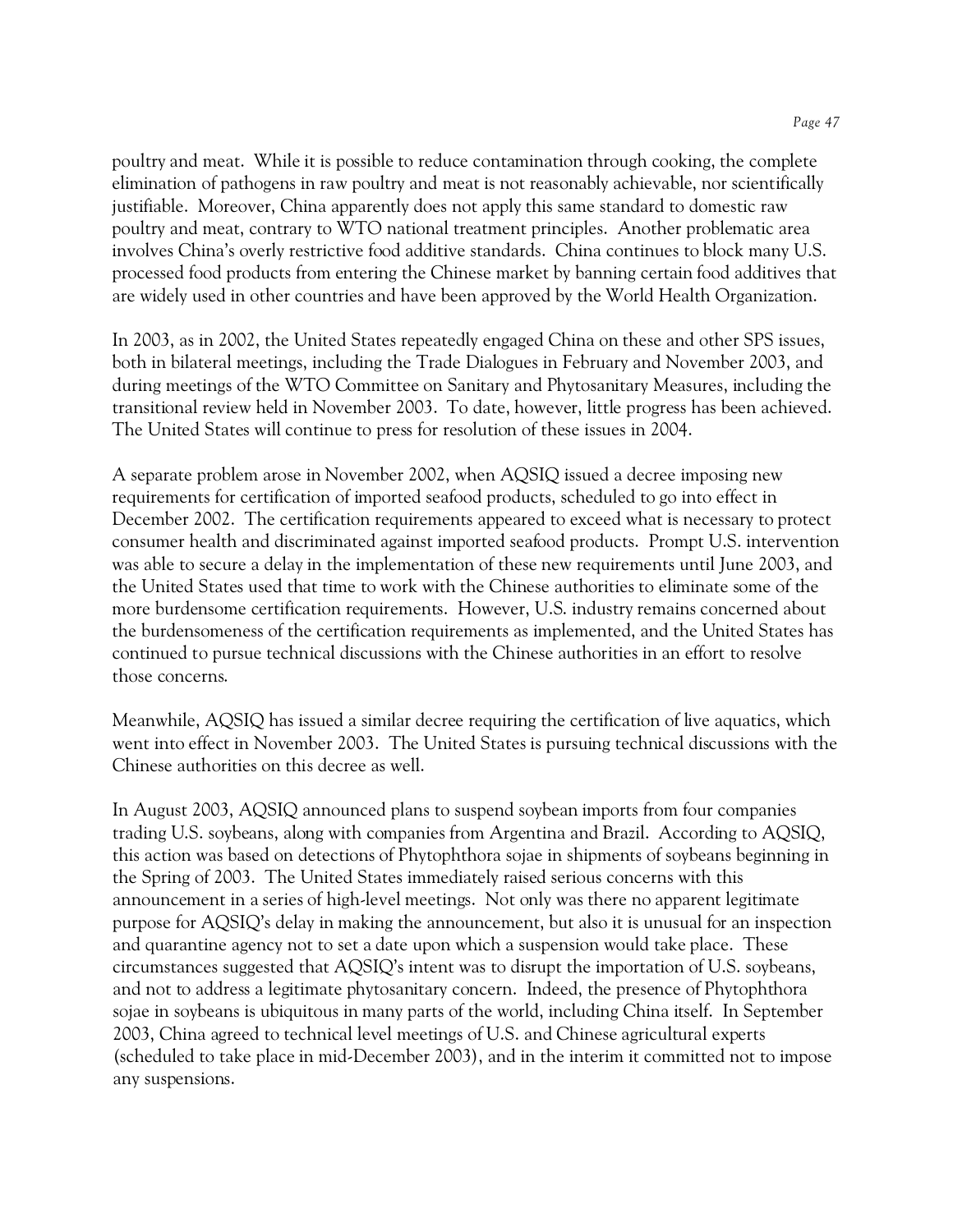#### *Inspection-related Requirements*

The United States continues to have concerns about AQSIQ's administration of licensing procedures. Two AQSIQ measures – the *Administrative Measures for the Entry-Exit Inspection and Quarantine for Grains and Feed Stuff*, which became effective on March 1, 2002, and the *Administrative Measures for Entry Animal and Plant Quarantine*, which became effective September 1, 2002 – require importers to obtain an import inspection permit or a quarantine permit for many agricultural goods before they can enter China, such as livestock, poultry, grains, oilseeds, planting seeds, horticultural products, and hides and skins. The United States has been concerned that AQSIQ is using the procedures provided for by these measures to control the pace and quantity of some imports, which would be contrary to China's market access and import licensing commitments. The United States has also been concerned about the burdensome nature of these procedures and reported selective enforcement by AQSIQ. The United States sought to resolve its concerns in bilateral meetings with China in 2002 and 2003, including the February and November 2003 Trade Dialogues. The United States also raised its concerns during meetings of the Committee on Agriculture, the SPS Committee and the Import Licensing Committee, including the transitional reviews conducted in 2002 and 2003. Some progress appeared to have been achieved in early 2003, as China discontinued arbitrary limits on imported poultry and pork shipments. However, many concerns raised by the United States have not been addressed, and the United States will continue to seek resolutions in 2004.

#### *Export Subsidies*

U.S. industry is concerned that China continues to provide export subsidies on corn, despite China's WTO commitment to eliminate all export subsidies upon accession to the WTO. It appears that significant quantities of corn have been exported from China, including corn from Chinese government stocks, at prices that may be 15 to 20 percent below domestic prices in China. As a result, U.S. corn exporters have lost market share for corn in their traditional Asian markets, such as South Korea and Malaysia, while China is exporting record amounts of corn. In 2003, China's already high level of corn exports increased by 80 percent.

The United States raised concerns about possible export subsidies on corn with China in bilateral meetings throughout 2002 and 2003, including the Trade Dialogues held in February and November 2003. It also sought information about China's corn policies during meetings before the Committee on Agriculture, including the transitional reviews held in September 2002 and September 2003. To date, however, it has been difficult to develop the necessary evidence to confirm that China is subsidizing its corn exports. The United States will continue to make every effort to ensure that any use of export subsidies is eliminated.

### **Intellectual Property Rights**

With its acceptance of the Agreement on Trade-Related Aspects of Intellectual Property Rights (TRIPS Agreement), China took on the obligations to adhere to internationally accepted norms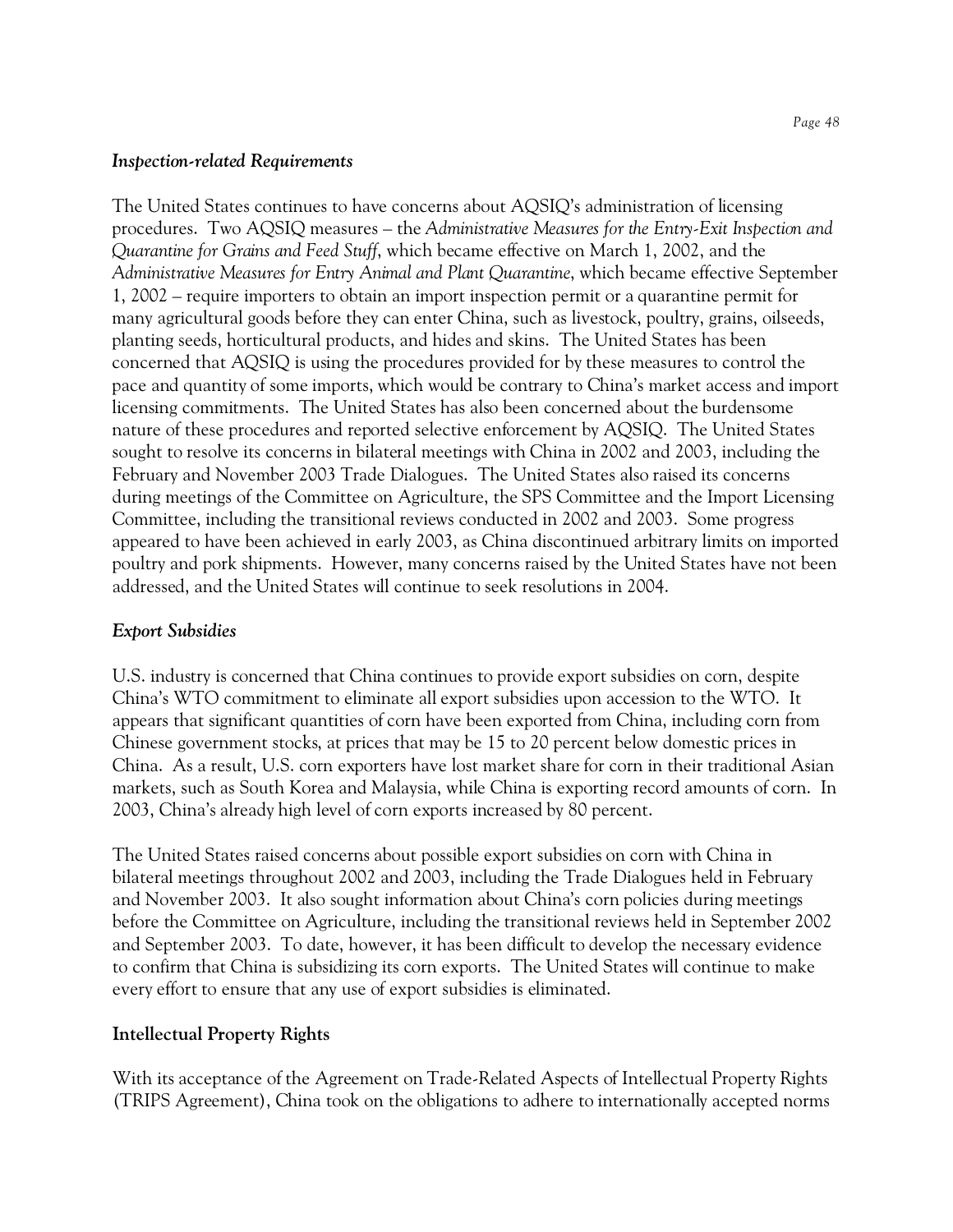to protect and enforce the intellectual property rights held by U.S. and other foreign companies and individuals in China. Specifically, the TRIPS Agreement sets minimum standards of protection for copyrights and neighboring rights, trademarks, geographical indications, industrial designs, patents, integrated-circuit layout designs and undisclosed information. Minimum standards are also established by the TRIPS Agreement for the enforcement of intellectual property rights in administrative and civil actions and, at least in regard to copyright piracy and trademark counterfeiting, in criminal actions and actions at the border. The TRIPS Agreement requires as well that, with very limited exceptions, WTO members provide national and most-favored-nation treatment to the nationals of other WTO members with regards to the protection and enforcement of intellectual property rights.

Overall, China's efforts to bring its framework of laws, regulations and implementing rules into compliance with the TRIPS Agreement have been largely satisfactory, although some improvements still need to be made. IPR enforcement, however, remains ineffective, and in 2003 the United China repeatedly urged China to take immediate and substantial steps to put it on the path toward compliance with its critical TRIPS Agreement obligation to maintain effective enforcement mechanisms.

China took an important step forward in October 2003 when it created a new IPR Leading Group, signaling a more focused and sustained effort by China to tackle the IPR enforcement problem. Vice Premier Wu, who took charge during the SARS epidemic earlier in 2003, is the Chair of this group. In her remarks at the November 2003 IPR roundtable in Beijing, she explained her perspective that "a country's protection of intellectual property is indispensable [to] its economic development and technological advancement," and she pledged that China would work with "consistent determination" to solve its IPR enforcement problems and "penalize[ ]" those who commit IPR infringement.

# *Legal Framework*

At the time of its accession to the WTO, China was in the process of modifying the full range of IPR laws, regulations and implementing rules, including those relating to patents, trademarks and copyrights. China had completed amendments to its patent law, trademark law and copyright law, along with regulations for the patent law. Within several months after its accession, China issued regulations for the trademark law and the copyright law. China also issued various sets of implementing rules, and it issued regulations and implementing rules covering specific subject areas, such as integrated circuits, computer software and pharmaceuticals.

As reported in detail in 2002, U.S. experts carefully reviewed China's new IPR laws, regulations and implementing rules and, together with other WTO members, participated in a comprehensive review of them as part of the first transitional review of China before the WTO's Council for Trade-related Aspects of Intellectual Property Rights (TRIPS Council) in September 2002. A further review took place during the transitional review before the TRIPS Council in November 2003. While this process identified various areas where China could make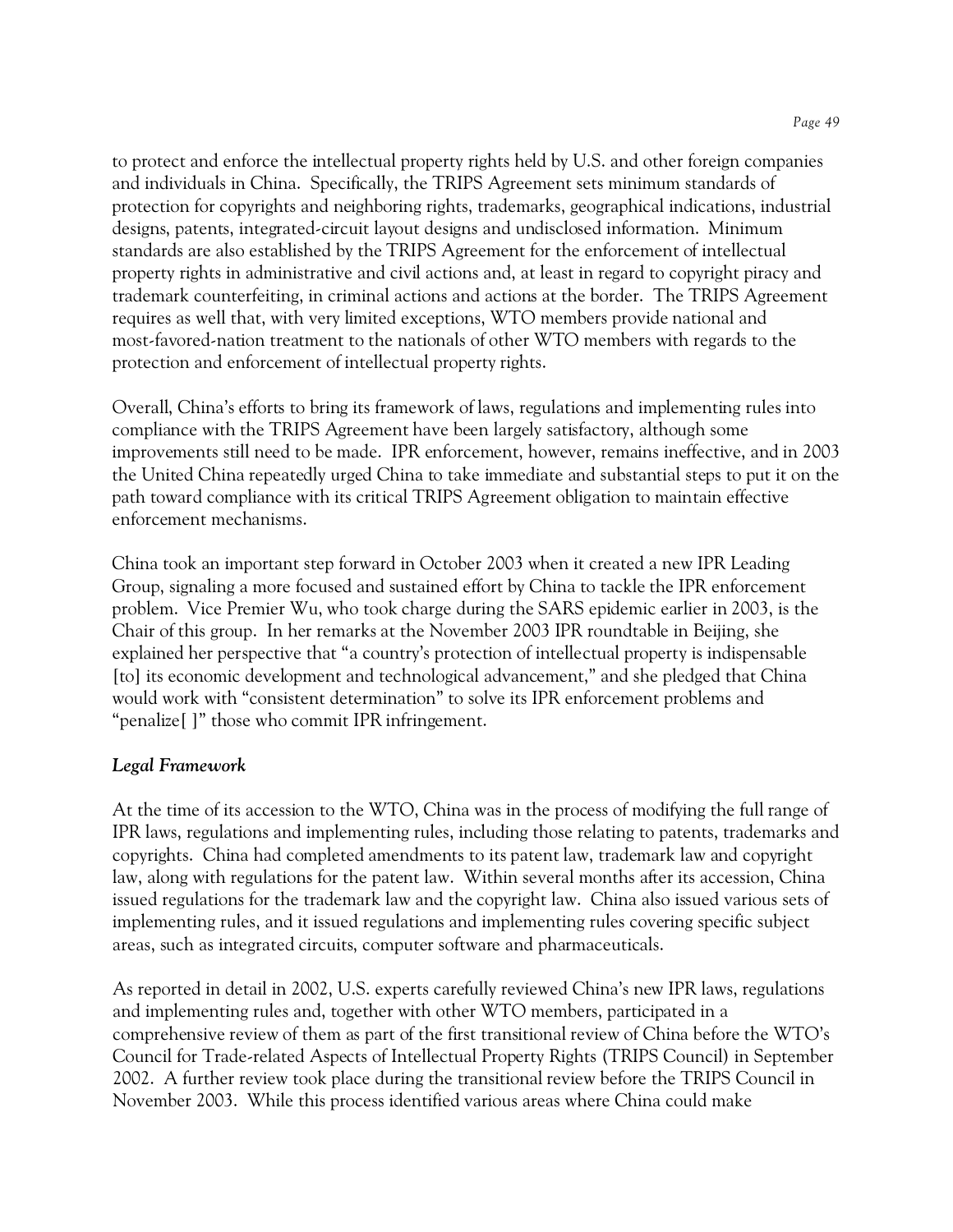improvements, and the United States and U.S. industry continue to press China to do so, overall the legal changes made by China are major improvements that move China generally in line with international norms in most key areas.

In 2003, China issued several new measures. In the patent area, the State Council issued the *Amendments to the Patent Law Implementing Measures*. In the trademark area, the State Administration of Industry and Commerce issued the *Rules on the Determination and Protection of Well-Known Trademarks*, the *Measures on the Implementation of the Madrid Agreement on Trademark International Registration* and the *Measures on the Registration and Administration of Collective Trademarks and Certification Marks*. In the copyright area, the National Copyright Administration of China issued the *Measures on the Implementation of Administrative Penalties in Copyright Cases*. These regulations and implementing rules have generally been well-received by U.S. companies as steps toward full compliance with China's TRIPS Agreement obligations.

China is also reportedly drafting revisions to its 2001 Internet-related implementing rules. This development is welcomed by U.S. companies because loopholes in those rules have allowed copyright infringement on the Internet to become a growing phenomenon in China.

Meanwhile, by the end of its second year of WTO membership, China still had not acceded to the 1996 World Intellectual Property Organization (WIPO) Internet-related treaties, which entered into force in 2002 and have been ratified by many developed and developing countries. Although China is not obligated under WTO rules to accede to the WIPO treaties, the United States considers these treaties to reflect international norms for providing copyright protection over the Internet. While China's existing regulations and implementing rules do address certain copyright issues related to the Internet, and China is in the process of drafting further Internetrelated implementing rules, the United States has urged China to promptly accede to the WIPO treaties and harmonize its regulations and implementing rules with them fully.

### *Enforcement*

The TRIPS Agreement requires China to implement effective enforcement procedures and to provide civil and criminal remedies that have a deterrent effect. Although the central government displayed strong leadership in modifying the full range of China's IPR laws and regulations in an effort to bring them into line with China's WTO commitments, this leadership has not translated into effective IPR enforcement at the local level, as IPR infringement remains a serious problem throughout China. IPR enforcement is hampered by lack of coordination among Chinese government ministries and agencies, local protectionism and corruption, high thresholds for criminal prosecution, lack of training and weak punishments.

In 2002, one trade association explained that "[e]ffective enforcement against [IPR] infringement in China is universally recognized as the chief concern of [IPR] rights-holders, as piracy rates in China in all areas, including copyright, trademark and patents, continue to be excessively high." This statement remains true in 2003. Indeed, according to a July 2003 report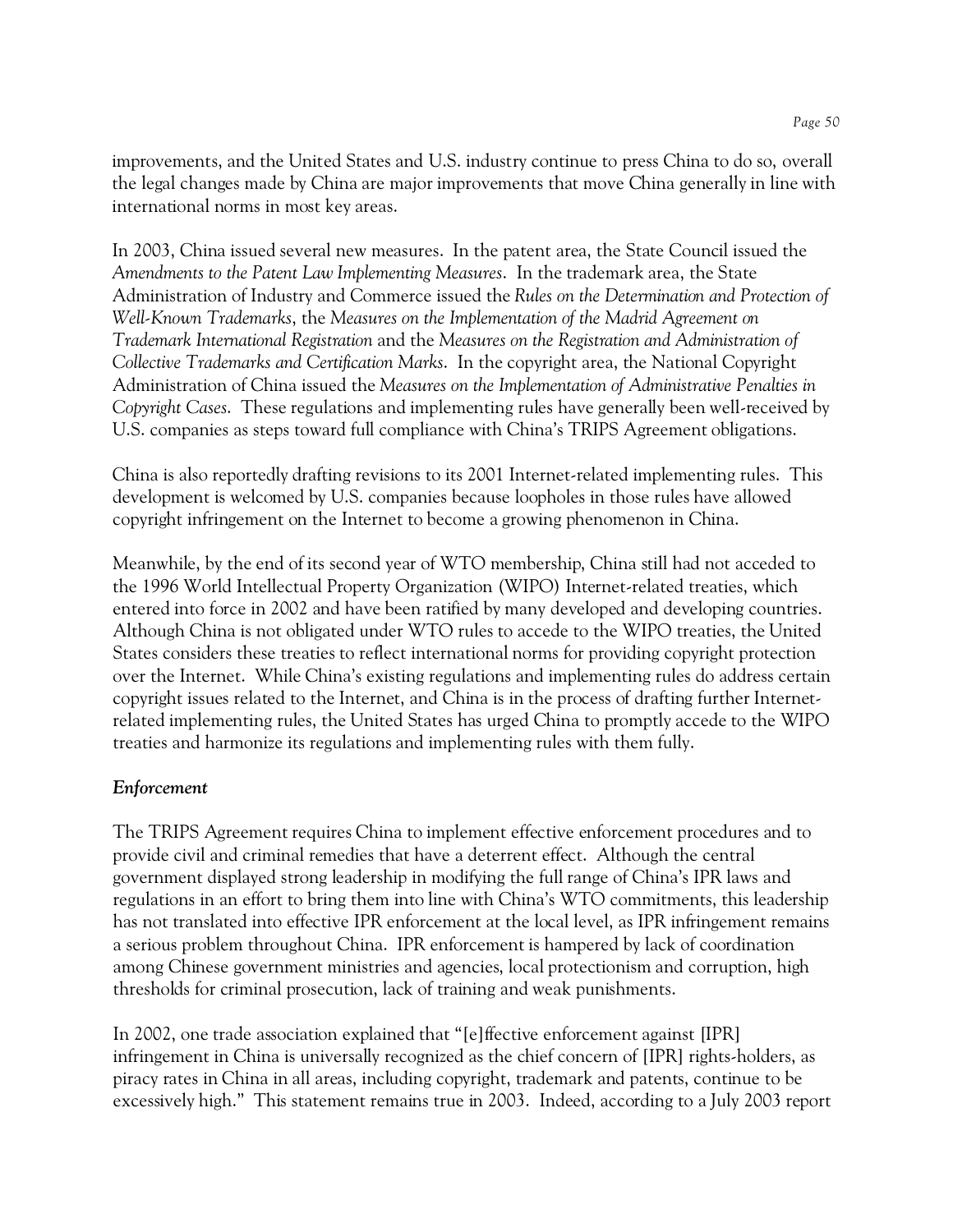by the State Council's Development Research Center, the market value of counterfeit goods in China is between \$19 billion and \$24 billion, which translates into enormous losses for IPR rights holders. Various U.S. copyright holders report, for example, that inadequate enforcement has resulted in piracy levels in China that have remained at 90 percent or above in 2003 for all copyright sectors, and estimated U.S. losses due to the piracy of copyrighted materials has continued to exceed \$1.8 billion annually. Summarizing the consensus of U.S. industry in 2003, another trade association explained that U.S. industry "remains concerned that more than one year following China's commitments to join the WTO, counterfeiting and piracy rates remain among the highest in the world.  $\dots$  [T]he industry consensus is that credible criminal penalties and greater administrative penalties, with strong financial support and leadership from the central government, will be essential to reducing counterfeiting and piracy rates in China."

In 2003, IPR infringement in China continued to affect products, brands and technologies from a wide range of industries, including films, music, publishing, software, pharmaceuticals, chemicals, information technology, consumer goods, electrical equipment, automotive parts and industrial products, among many others. This situation not only has had an enormous economic impact, but also presents a direct challenge to China's ability to regulate many products that have health and safety implications for China's population and, as an increasing amount of counterfeit and pirated products are being exported from China, for others around the world.

The United States places top priority on addressing IPR enforcement problems in China. While a domestic Chinese business constituency is increasingly active in promoting IPR enforcement, it is clear that the Chinese government will have to devote considerable resources and political will to IPR enforcement, and there will continue to be a need for sustained efforts from the United States and other WTO members, if significant improvements are to be achieved on this front.

Since China issued its new IPR laws, regulations and implementing rules, the United States has worked with central and local government officials in China in a determined and sustained effort to improve China's IPR enforcement. A variety of U.S. agencies have held regular bilateral discussions with their Chinese counterparts and have conducted numerous technical assistance programs for central and local government officials on TRIPS Agreement rules, IPR enforcement and rule of law issues. In addition, the United States has organized annual roundtable meetings in Beijing designed to bring together U.S. government and industry officials. This year, the United States added Chinese government officials to the roundtable meeting, so that U.S. industry officials would have an opportunity to exchange views and concerns in the IPR area directly with them. The United States' effort has also benefitted from cooperation with Japan and other WTO members to seek improvements in China's IPR enforcement, both on the ground in China and at meetings of the TRIPS Council.

China's IPR laws and regulations provide for three different mechanisms for IPR enforcement – enforcement by administrative authorities, criminal prosecutions and civil actions for monetary damages. However, as the United States and other WTO members have been urging, China needs to take immediate steps to improve each of these enforcement mechanisms, particularly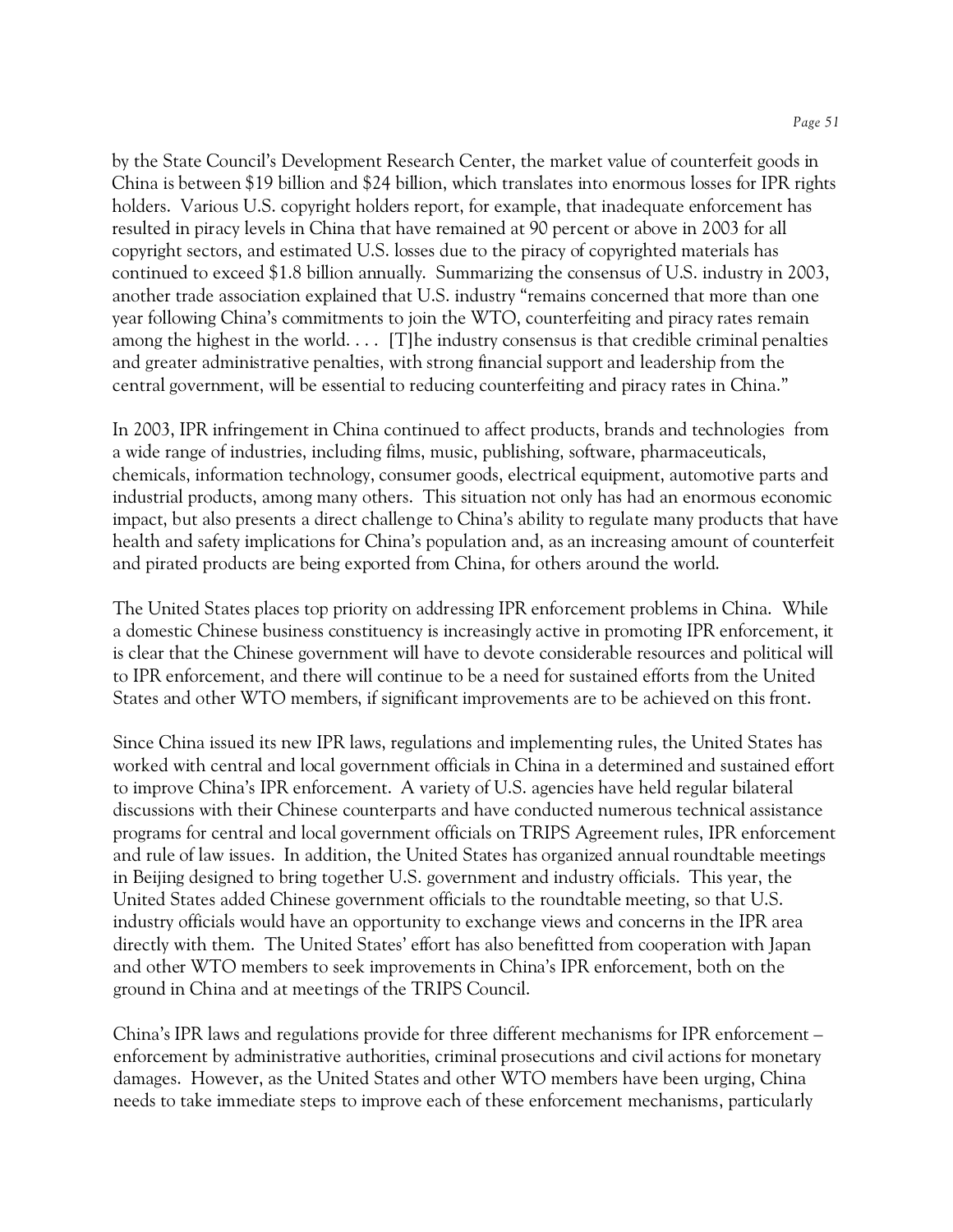criminal enforcement, if China is to even approach the minimum standards for IPR enforcement established by the TRIPS Agreement.

### Administrative Enforcement

China continues to take a large number of administrative enforcement actions against IPR violators. However, they are not having a deterrent effect.

Although the central government continues to promote periodic anti-counterfeiting and antipiracy campaigns, and these campaigns result in high numbers of seizures of infringing materials, they are largely ineffective. For one thing, the cases subsequently brought by the administrative authorities usually result in extremely low fines. When the administrative authorities decide on fines, the fine amounts are kept artificially low because many administrative authorities do not treat the infringing goods as having the value of the genuine articles, but rather establish value based on the price charged for the counterfeit or pirated goods. In addition, evidence showing that a person was caught warehousing infringing goods is not sufficient to prove an intent to sell them, and as a result the administrative authorities will not even include those goods in the value of the infringing goods when determining the fine amounts. The lack of deterrence from the fines is compounded by the fact that the administrative authorities rarely forward an administrative case on to the Ministry of Public Security for criminal investigation, even for commercial-scale counterfeiting or piracy. As a result, the infringers consider the seizures and fines simply to be a cost of doing business, and they are usually able to resume their operations without much difficulty.

As these centrally mandated campaigns demonstrate, and as the United States and U.S. industry have underscored, it is crucial for the administrative authorities to begin to refer administrative cases to the Supreme People's Procuratorate for criminal prosecution. At the same time, China needs to revise its IPR legal framework to provide for substantially higher administrative fines, and the administrative authorities then need to impose and publicize them so they will have a deterrent effect.

### Criminal Enforcement

In the view of the United States and U.S. industry, the most critical steps for China to take in improving its IPR enforcement are in the criminal area. Effective criminal enforcement offers the deterrence needed for China to begin to handle the rampant IPR infringement hurting both foreign and domestic enterprises.

At present, criminal enforcement has virtually no deterrent effect on infringers. China's authorities have pursued criminal prosecutions in a small number of cases, and a lack of transparency makes it sometimes difficult to find out if they resulted in convictions and, if so, what penalties were imposed. If this situation is to change, China needs to revise its laws and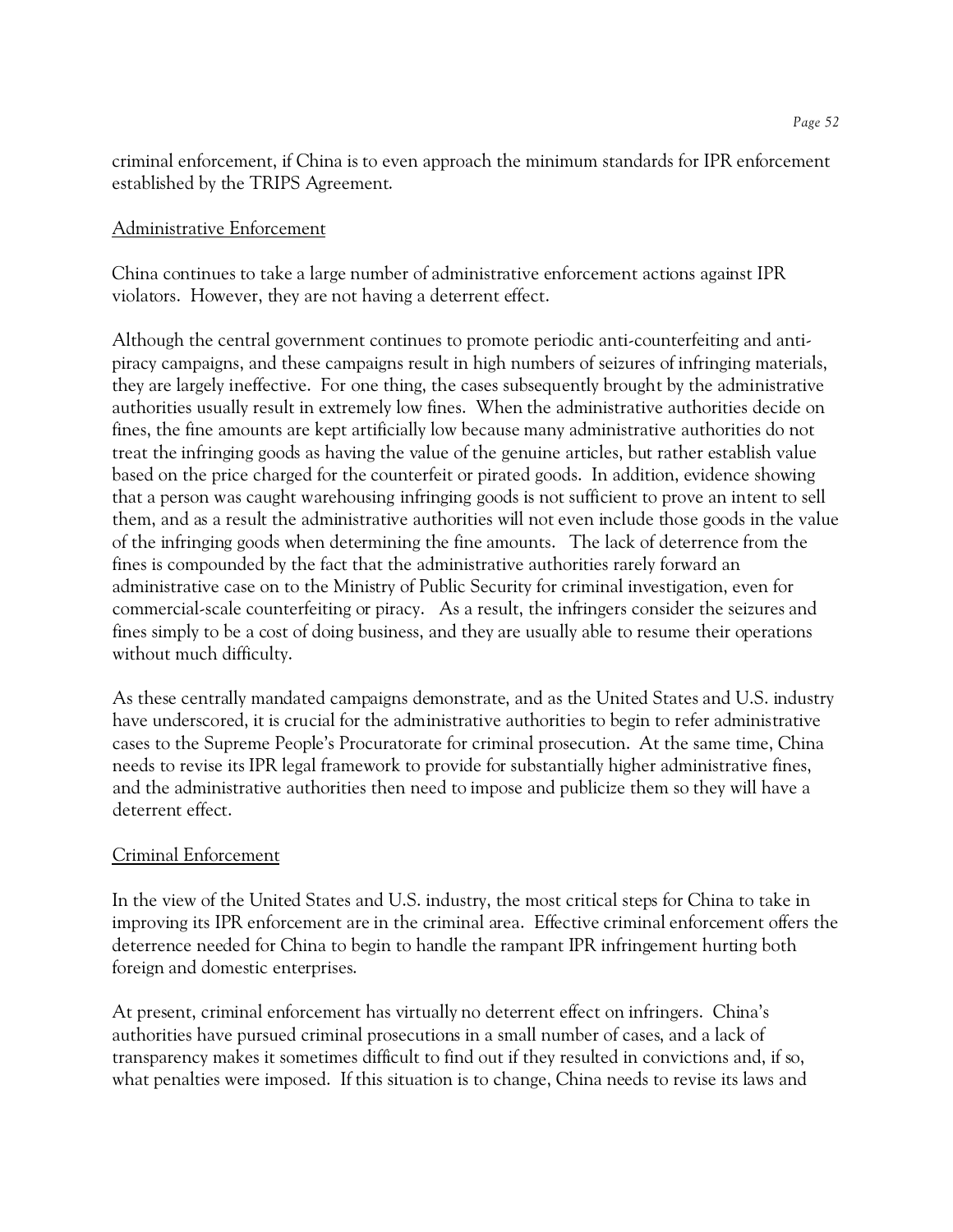regulations and to prosecute a much higher percentage of IPR infringers, particularly those engaged in commercial-scale counterfeiting or piracy and repeat offenders.

One critical legal change involves criminal liability thresholds. At present, these thresholds are very high and seldom met. Under a Supreme People's Court interpretation, in order to bring a criminal action against an alleged infringer, there must be evidentiary proof of sales totaling RMB 200,000 (\$24,100) for enterprises and RMB 50,000 (\$6,030) for individuals. This proof-of-sale requirement has been unworkable, as it does not apply to counterfeit or pirated goods discovered in a warehouse but not yet sold, and infringers generally do not issue receipts or keep detailed records of the sales that they have made. The proof-of-sale requirement is also misguided, as the amount of counterfeit or pirated goods sold should only be relevant to the severity of the penalty imposed, not to the decisions to investigate, prosecute or convict. In its accession agreement, China committed that its administrative authorities would work with the Supreme People's Court in an attempt to address these concerns, but this work has not yet been completed. The United States and U.S. industry are urging China to revise its criminal liability thresholds.

A significant related concern involves the scope of China's laws and regulations. China needs to broaden its laws and regulations so that they do not apply only when a sale can be proved. They would be much more effective if they also applied to the willful manufacture, storage, distribution and use of counterfeit and pirated goods. Similarly, China's failure to consider the export of counterfeit or pirated goods on a commercial scale as related to a criminal act remains a problem. It would be an important step for China to allow criminal prosecutions for these acts, particularly because nearly 50 percent of infringing goods entering the United States originate in China.

China also needs to increase the criminal penalties provided for in its laws and regulations. In particular, the prison terms prescribed are too low to deter infringers engaged in commercial-scale counterfeiting or piracy.

Meanwhile, partly because of these weaknesses in China's laws and regulations, China rarely pursues criminal prosecutions. U.S. companies complain that, in most regions of China, the police are either not interested in pursuing counterfeiting and piracy cases or simply lack the resources and training required to investigate these types of cases effectively. In addition, in some circumstances, it is not clear under China's laws and regulations whether a particular activity warrants administrative, civil or criminal enforcement. When that happens, criminal enforcement is not pursued. Moreover, even when IPR violations are referred for criminal enforcement, the actual prosecution of IPR crimes frequently requires coordination among a relatively large number of agencies at the national and local levels. Coordination remains problematic, however, with different agencies apparently unwilling or unable to work together.

### Civil Enforcement

In part because of the ineffectiveness of the administrative and criminal enforcement mechanisms in China, there has been an increase in the number of civil actions being brought for monetary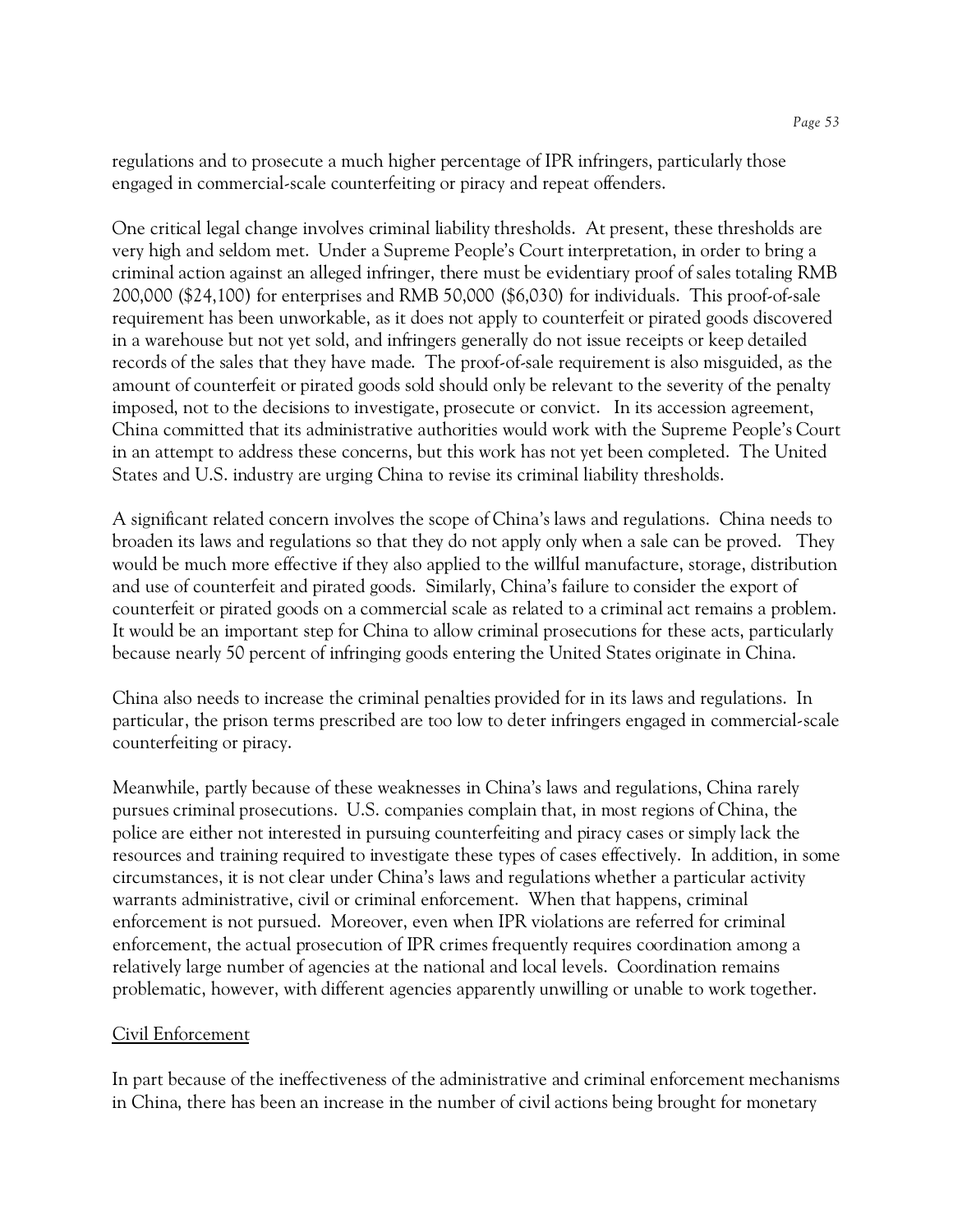damages or injunctive relief. Most of these actions have been brought by Chinese right holders, but recently an increasing number of foreign right holders have been doing so. This increased use of civil actions has coincided with an increasing sophistication on behalf of China's IPR courts, as China continues to make efforts to upgrade its judicial system. These efforts are still in progress, however. U.S. companies complain that there is still a lack of consistent and fair enforcement of China's IPR laws and regulations in the courts. They have found that most judges lack necessary technical training and that court rules regarding evidence, expert witnesses, protection of confidential information are vague or ineffective. In addition, in the patent area, where enforcement through civil litigation is of particular importance, a single case still takes four to seven years to complete, rendering the new damages provisions adopted to comply with China's TRIPS Agreement obligations less meaningful.

#### **Services**

The commitments that China made in the services area begin with the General Agreement on Trade in Services (GATS). The GATS provides a legal framework for addressing market access and national treatment limitations affecting trade and investment in services. It includes specific commitments by WTO members to restrict their use of those limitations and provides a forum for further negotiations to open services markets around the world. These commitments are contained in national services schedules, similar to the national schedules for tariffs.

In its services schedule, China committed to the substantial opening of a broad range of services sectors through the elimination of many existing limitations on market access, at all levels of government, particularly in sectors of importance to the United States, such as banking, insurance, telecommunications and professional services. These commitments are far-reaching, particularly when compared to the services commitments of many other WTO members.

China also made certain "horizontal" commitments, which are ones that apply to all sectors listed in its services schedule. The two most important of these cross-cutting commitments involve acquired rights and the licensing process. Under the acquired rights commitment, China agreed that the conditions of ownership, operation and scope of activities for a foreign company, as set out in the respective contractual or shareholder agreement or in a license establishing or authorizing the operation or supply of services by an existing foreign service supplier, will not be made more restrictive than they were on the date of China's accession to the WTO. In other words, if a foreign company had pre-WTO accession rights that went beyond the commitments made by China in its services schedule, that company could continue to operate with those rights.

In the licensing area, prior to China's WTO accession, foreign companies in many sectors did not have an unqualified right to apply for a license to operate in China. They could only apply for a license if they first received an invitation from the relevant Chinese regulatory authorities, and even then the decision-making process lacked transparency and was subject to inordinate delay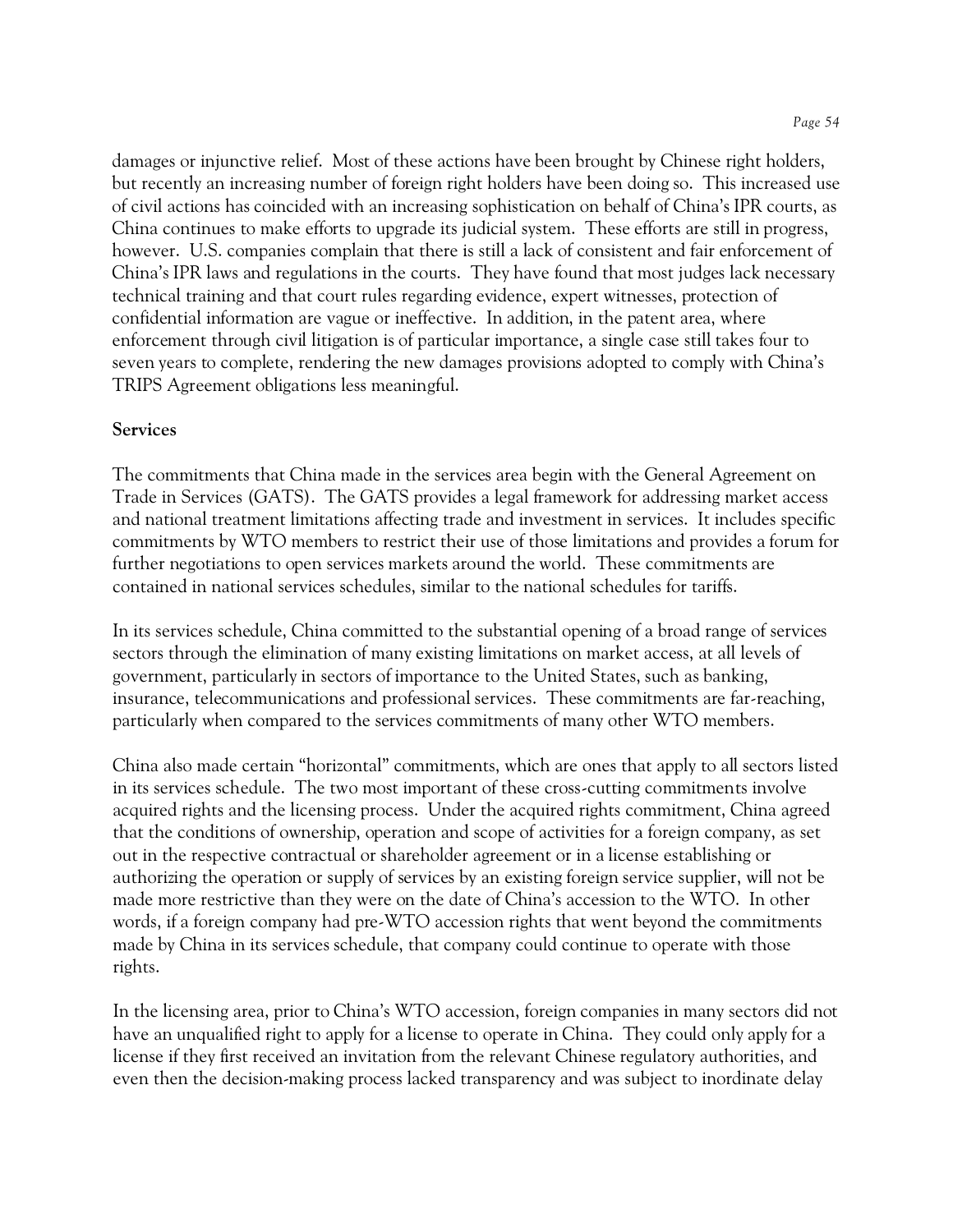and discretion. In its accession agreement, China committed to licensing procedures that were streamlined, transparent and more predictable.

Overall, many existing problems in the services area continued in 2003. According to a trade association with broad representation among U.S. service suppliers, "several fundamental sectorspecific market barriers, as well as transparency and other regulatory issues, remain a great concern to us" in 2003. While commending new regulations and implementing rules issued by China, this trade association also cautioned that "China's full and non-discriminatory enforcement of these [regulations and implementing rules] and provision of a level playing field for foreign participants will also be necessary."

For the most part, China continued to keep pace nominally with the openings required by its WTO accession agreement, while it maintained or erected terms of entry that were so high or cumbersome as to prevent or discourage foreign suppliers from gaining market access. For example, excessive capital requirements restrict market entry for foreign suppliers in many sectors, such as insurance, banking, telecommunications and distribution, among several others. In addition, in some sectors, such as insurance and legal services, branching restrictions have been put into effect that call into question commitments made by China in its Services Schedule. Meanwhile, in other sectors, such as express delivery and construction services, problematic measures threaten to take away previously acquired market access rights.

Progress was made on some fronts in 2003, however. For example, more foreign insurers and financial institutions obtained licenses, and China finally opened up the non-bank motor vehicle financing sector.

#### *Financial Services*

### Banking

Prior to its accession to the WTO, China had allowed foreign banks to conduct foreign currency business in selected cities. Although China had also permitted foreign banks, on an experimental basis, to conduct local currency business, the experiment was limited to foreign customers in two cities.

In its accession agreement, China committed to a five-year phase-in for banking services by foreign banks. Specifically, China agreed that, immediately upon its accession, it would allow U.S. and other foreign banks to conduct foreign currency business without any market access or national treatment limitations and conduct local currency business with foreign-invested enterprises and foreign individuals, subject to certain geographic restrictions. The ability of U.S. and other foreign banks to conduct domestic currency business with Chinese enterprises and individuals is to be phased in. Within two years after accession, foreign banks will be able to conduct domestic currency business with Chinese enterprises, subject to certain geographic restrictions. Within five years after accession, foreign banks will be able to conduct domestic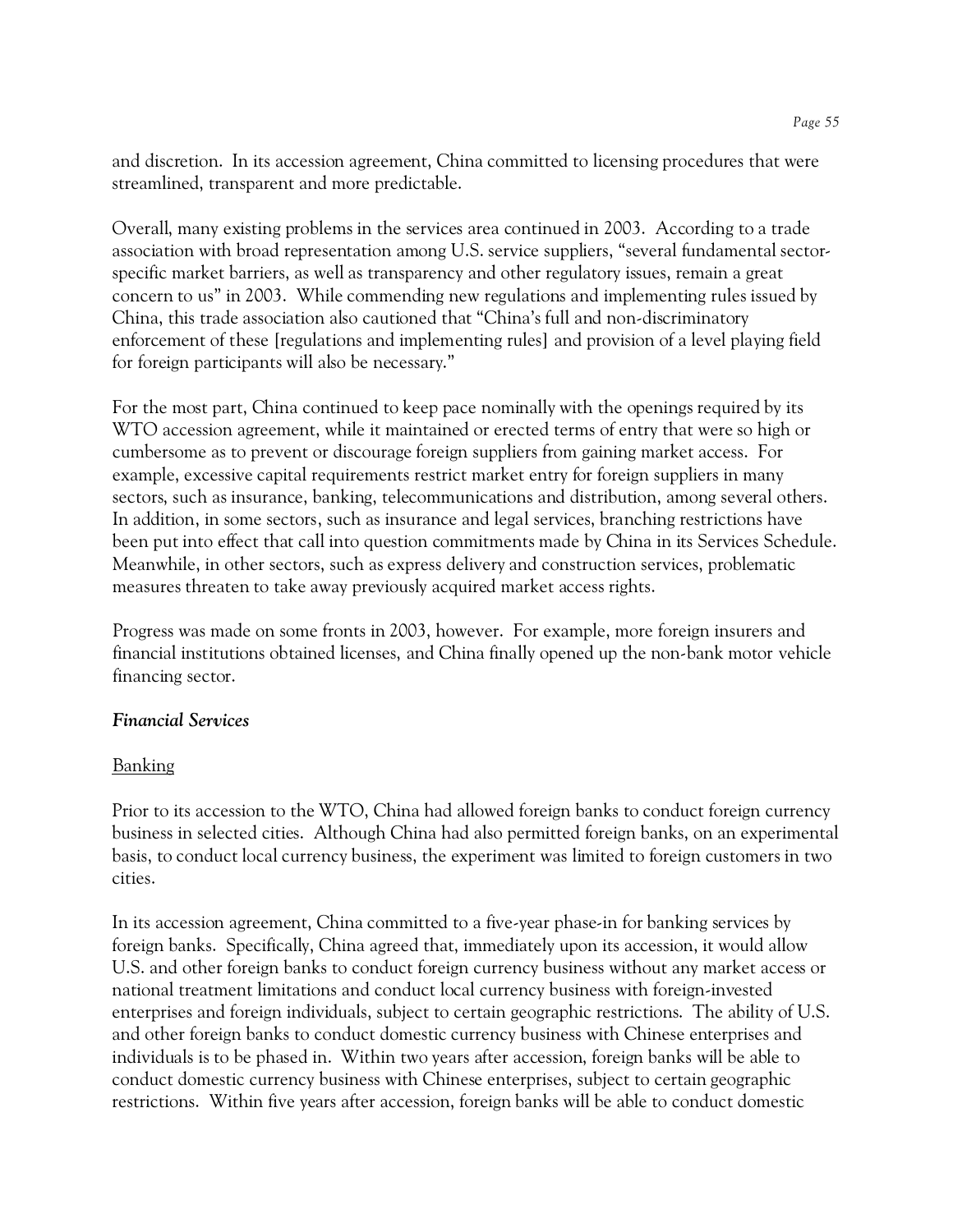currency business with Chinese individuals, and all geographic restrictions will be lifted. Foreign banks will also be permitted to provide financial leasing services at the same time that Chinese banks are permitted to do so.

Shortly after China's accession to the WTO, the People's Bank of China (PBOC) issued regulations governing foreign-funded banks, along with implementing rules, which became effective February 1, 2002. The PBOC also issued several other related measures. Although these measures kept pace with the WTO commitments that China made, it became clear that the PBOC had decided to exercise extreme caution in opening up the banking sector. In particular, it imposed working capital requirements and other prudential rules that far exceeded international norms, both for the foreign banks' headquarters and branches, making it more difficult for foreign banks to establish and expand their market presence in China. Initially, in 2002, the PBOC was slow to act on foreign banks' applications for approval to conduct foreign currency business or local currency business with foreign-invested enterprises and foreign individuals. By October 2003, however, a number of foreign banks, including 13 U.S. banks, had branches or representative offices in China, although only major banks were large enough to satisfy the application requirements.

According to the PBOC, the domestic currency business of U.S. banks has grown rapidly since China's WTO accession, even though the banks' clients have been limited to foreign-invested enterprises and foreign individuals. In 2002, deposits grew by 75 percent and assets grew by 14 percent over the previous year. In the first six months of 2003, this growth continued, as deposits were up nearly 20 percent and assets were up 10 percent. With the PBOC's December 2003 announcement that foreign banks will be permitted to conduct domestic currency business with Chinese enterprises, which keeps pace with China's WTO commitments, the growth in U.S. banks' domestic currency business is expected to continue in 2004.

In bilateral meetings in 2002 and 2003, the United States urged the PBOC to reconsider its prudential requirements and to bring them in line with international norms. Together with other WTO members, the United States also raised these same concerns during meetings of the WTO Committee on Trade in Financial Services, including the transitional reviews held in October 2002 and November 2003. In December 2003, some progress took place, as the PBOC reduced working capital requirements for various categories of foreign banks by at least RMB 100 million. The United States will continue to urge China in 2004 to make its banking sector more accessible to foreign banks.

### Insurance

Prior to its accession, China allowed selected foreign insurers to operate in China on a limited basis and in only two cities. Three U.S. insurers had licenses to operate, and several more were either waiting for approval of their licenses or were qualified to operate but had not yet been invited to apply for a license by China's insurance regulator, the China Insurance Regulatory Commission (CIRC).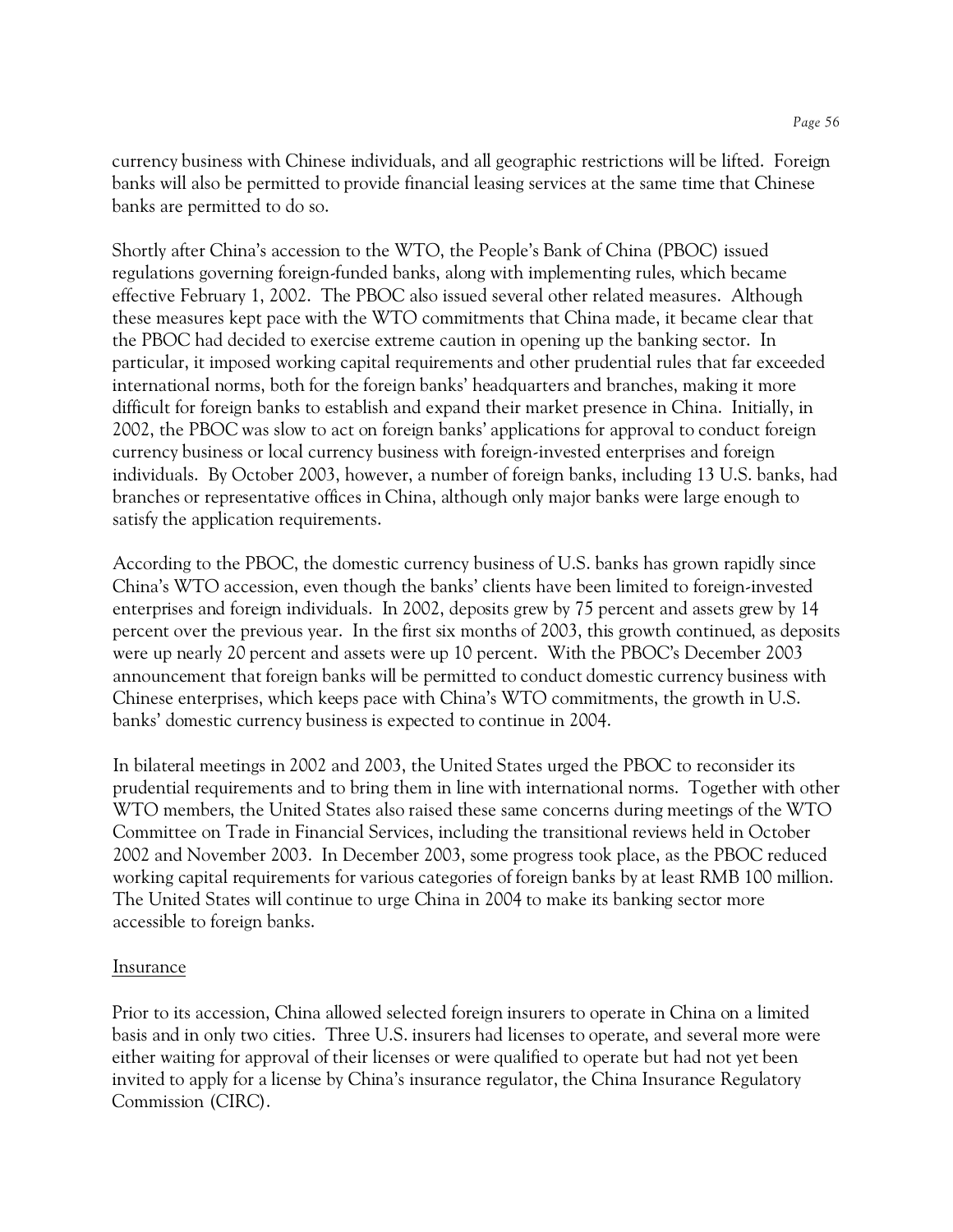In its accession agreement, China agreed to phase out existing geographic restrictions on all types of insurance operations during the first three years after accession. It also agreed to expand the ownership rights of foreign companies. Upon accession, foreign life insurers must be permitted to hold 50 percent equity share in a joint venture. Foreign property, casualty and other non-life insurers must be permitted to establish as a branch or as a joint venture with 51 percent foreign equity share upon accession, and they must be able to establish as a wholly foreign-owned subsidiary two years after accession. In addition, foreign insurers handling large scale commercial risks, marine, aviation and transport insurance, and reinsurance must be permitted 50 percent foreign equity share in a joint venture upon accession; they must be able to own 51 percent three years after accession and establish as a wholly foreign-owned subsidiary five years after accession. China further agreed that all foreign insurers will be permitted to expand the scope of their activities to include group, health and pension lines of insurance within five years after accession.

CIRC issued several new insurance regulations shortly after acceding to the WTO, including ones directed at the regulation of foreign insurance companies. These regulations implemented many of China's commitments, but they also created problems in three critical areas – capitalization requirements, transparency and branching. In particular, China's capitalization requirements are significantly more exacting than those of other populous countries with no less an interest in preserving a healthy insurance market, and they limit the ability of foreign insurers to make necessary joint venture arrangements. The regulations also continue to permit considerable bureaucratic discretion and to offer limited predictability to foreign insurers seeking to operate in China's market. To date, this lack of transparency has manifested itself particularly in the licensing process. With regard to branching, China scheduled a commitment to allow non-life firms to establish as a branch in China upon accession and to permit internal branching in accordance with the lifting of China's geographic restrictions. China further agreed that foreign insurers already established in China that were seeking authorization to establish branches or sub-branches would not have to satisfy the requirements applicable to foreign insurers seeking a license to enter China's market. Notwithstanding these commitments, the regulations are vague on foreign insurers' branching rights, and CIRC has so far insisted that non-life insurers that are already in the market as a branch and that wish to branch or sub-branch cannot do so unless they first establish as a subsidiary, a costly – and unnecessary – condition. Further complicating this issue, CIRC has apparently waived this requirement for at least one foreign insurer, but has not explained how or whether other foreign insurers could apply for this waiver.

In close consultation with U.S. insurers, the United States raised these issues in 2002 in several bilateral meetings with CIRC, MOFTEC and the State Council and at WTO meetings, with support from Canada, the EC, Japan and Switzerland. Following high-level bilateral meetings during the run-up to the October 2002 Summit between Presidents Bush and Jiang, China began to show some flexibility. CIRC agreed to establish a working group, composed of U.S. regulators and insurers, to discuss insurance issues, with a particular focus on appropriate capitalization requirements and other prudential standards. The first meeting of the working group took place in December 2002.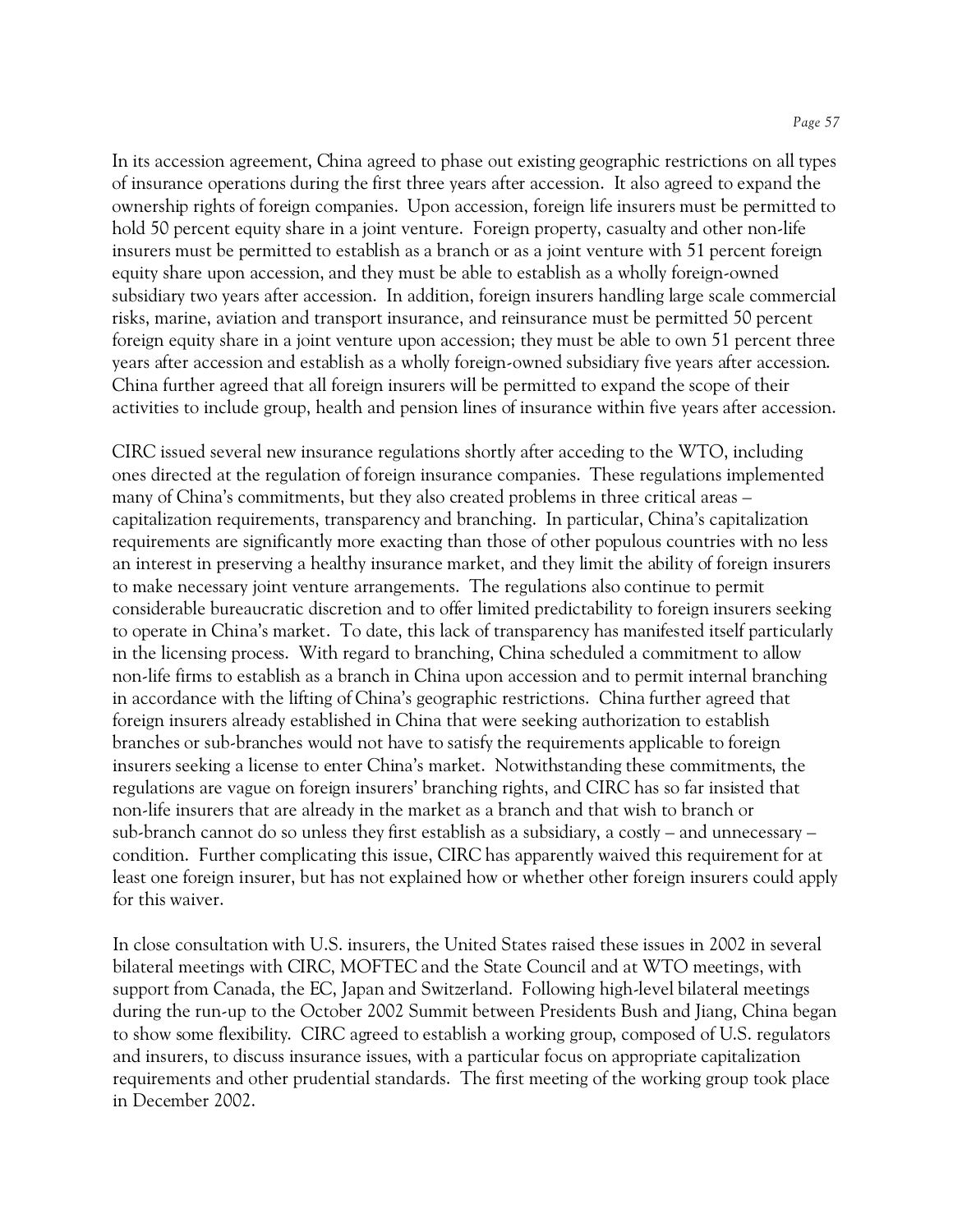Following further bilateral meetings in 2003, including the February 2003 Trade Dialogue in Beijing, China issued draft implementing rules that demonstrate some progress with regard to capitalization requirements and transparency. These draft rules, which were circulated in August 2003 but have not yet been finalized, lower capital requirements for national licenses from RMB 500 million (\$60.3 million) to RMB 200 million (\$24.1 million) and for branch offices from RMB 50 million (\$6.03 million) to RMB 20 million (\$2.41 million). They also clarify licensing procedures. Since the issuance of these draft rules, the United States has continued to press its concerns in the insurance area, particularly with regard to branching, in high-level meetings in Beijing in September and October 2003 and during the November 2003 Trade Dialogue meetings.

In another positive development, CIRC has lifted certain geographic restrictions applicable to foreign life insurers ahead of schedule. In early 2002, CIRC approved life insurance operations for U.S. insurers in Beijing, Suzhou and Tianjin, two years before China had committed to do so in its services schedule. In 2003, CIRC approved life insurance operations for a U.S. insurer in Chongqing nearly one year ahead of schedule. Other foreign life insurers must now be provided the same access to those cities.

By the end of 2003, the operations of foreign insurers in China had grown significantly. While foreign insurers had only about 2 to 3 percent of the national market (when measured in terms of premiums paid), they reportedly had captured 12 percent and 17 percent market shares in Shanghai and Guangzhou, respectively. In addition, U.S. industry reports that its market share in Beijing has been growing rapidly.

In 2004, the United States will continue its efforts to persuade CIRC to provide market access on a fair and equitable basis and not to use its regulatory powers to restrict market access for foreign insurers. The United States will also monitor closely developments with regard to the August 2003 draft implementing rules.

### Motor Vehicle Financing

In its WTO accession agreement, China agreed to open up the motor vehicle financing sector to foreign non-bank financial institutions for the first time, and it did so without any limitations on market access or national treatment. These commitments became effective immediately upon China's accession to the WTO.

Despite these commitments, China did not open up this sector to foreign financial institutions upon its accession, leaving China's commercial banks as the only financial institutions able to offer auto loans. It was not until near the end of its second year of WTO membership that China finally issued all of the measures necessary to allow foreign financial institutions to offer auto loans.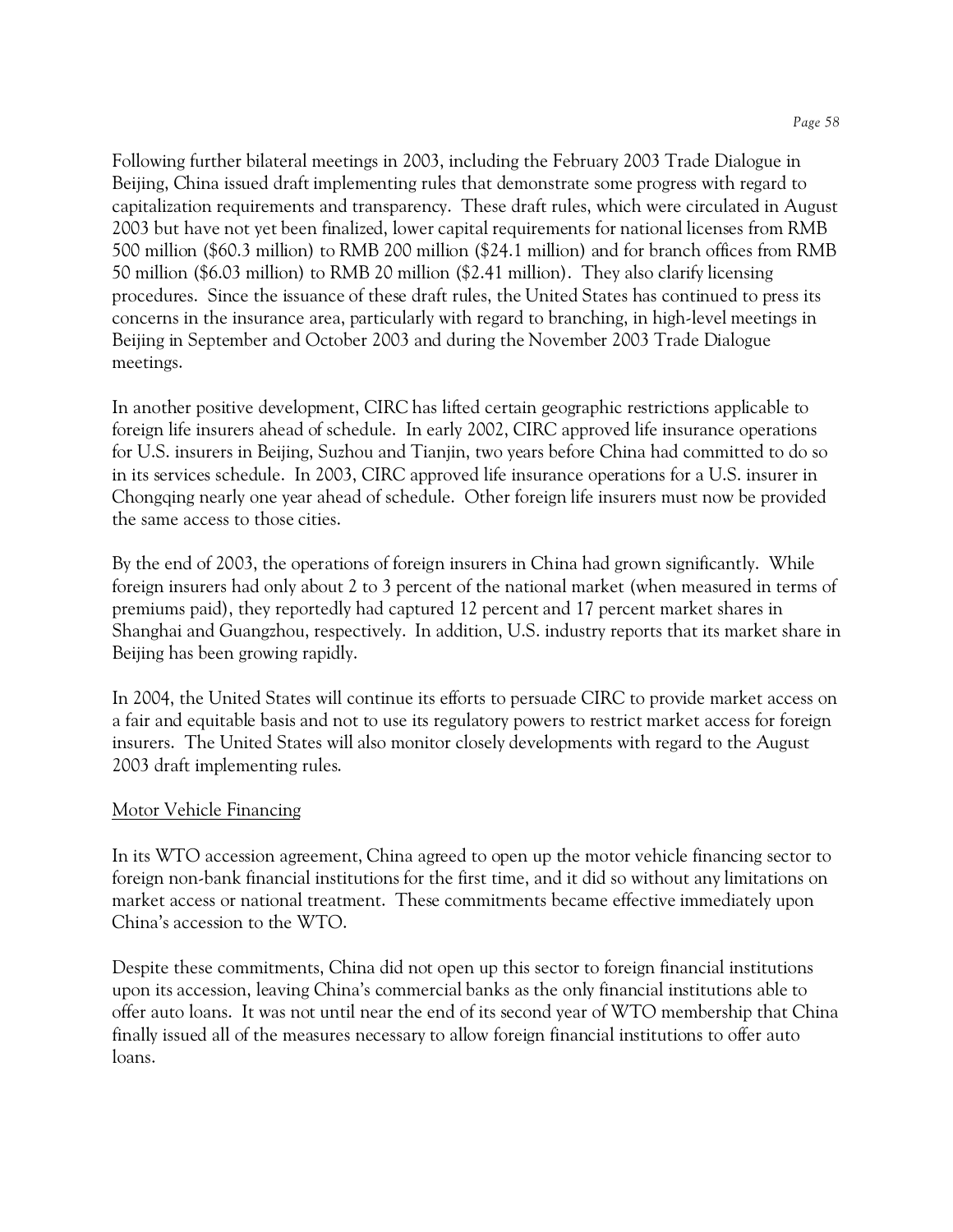In June 2002 and again in September 2002, the Chinese regulator, the China Banking Regulatory Commission (CBRC), released draft regulations for comment. As drafted, these regulations represented an important step in leveling the playing field for foreign and Chinese financial institutions, but they also raised concerns about their consistency with China's commitments. The key WTO issues involved excessive capitalization requirements, excessive net asset requirements and an unnecessarily long approval process. Working closely with U.S. industry, the United States filed written comments with the CBRC on the June 2002 draft of the regulations and again on the September 2002 draft, which had reflected some improvements. In addition, the United States emphasized the seriousness of its concerns in bilateral meetings with the CBRC and during meetings of the Council for Trade in Services, including the transitional review held in October 2002. The United States also urged China to issue final regulations quickly, so that this sector could be opened to foreign financial institutions.

Nearly one year later, in October 2003, the CBRC issued final regulations. Although the final regulations reduced the capital requirements from the levels set in the earlier drafts, they still remain relatively high, as the minimum registered capital is RMB 300 million (\$36.2 million), and the minimum paid-in capital is RMB 500 million (\$60.3 million).

Despite the issuance of these regulations, the motor vehicle financing sector was still not open to foreign financial institutions. The CBRC had not yet issued implementing rules setting forth the procedures for foreign financial institutions to apply for licenses to begin operations. In high-level bilateral meetings in October 2003, the United States pressed for the immediate issuance of implementing rules, and China indicated that it would do it as soon as possible. In November 2003, shortly before Trade Dialogue meetings in Beijing, China issued the implementing rules.

During the November 2003 Trade Dialogue meetings, the United States emphasized the importance of quick action by CBRC on license applications, as U.S. companies were beginning to take steps to obtain licenses to begin operations. The United States will work closely with these companies to ensure that the CBRC acts promptly on their applications and applies its new regulations and implementing rules in accordance with China's commitments.

# *Legal Services*

Prior to its WTO accession, China had imposed various restrictions in the area of legal services. It maintained a prohibition against representative offices of foreign law firms practicing Chinese law or engaging in profit-making activities with regard to non-Chinese law. It also imposed restrictions on foreign law firms' formal affiliation with Chinese law firms, limited foreign law firms to one representative office and maintained geographic restrictions.

China's accession agreement provides that, upon China's accession to the WTO, foreign law firms may provide legal services through one profit-making representative office, which must be located in one of several designated cities in China. The foreign representative offices may advise clients on foreign legal matters and provide information on the impact of the Chinese legal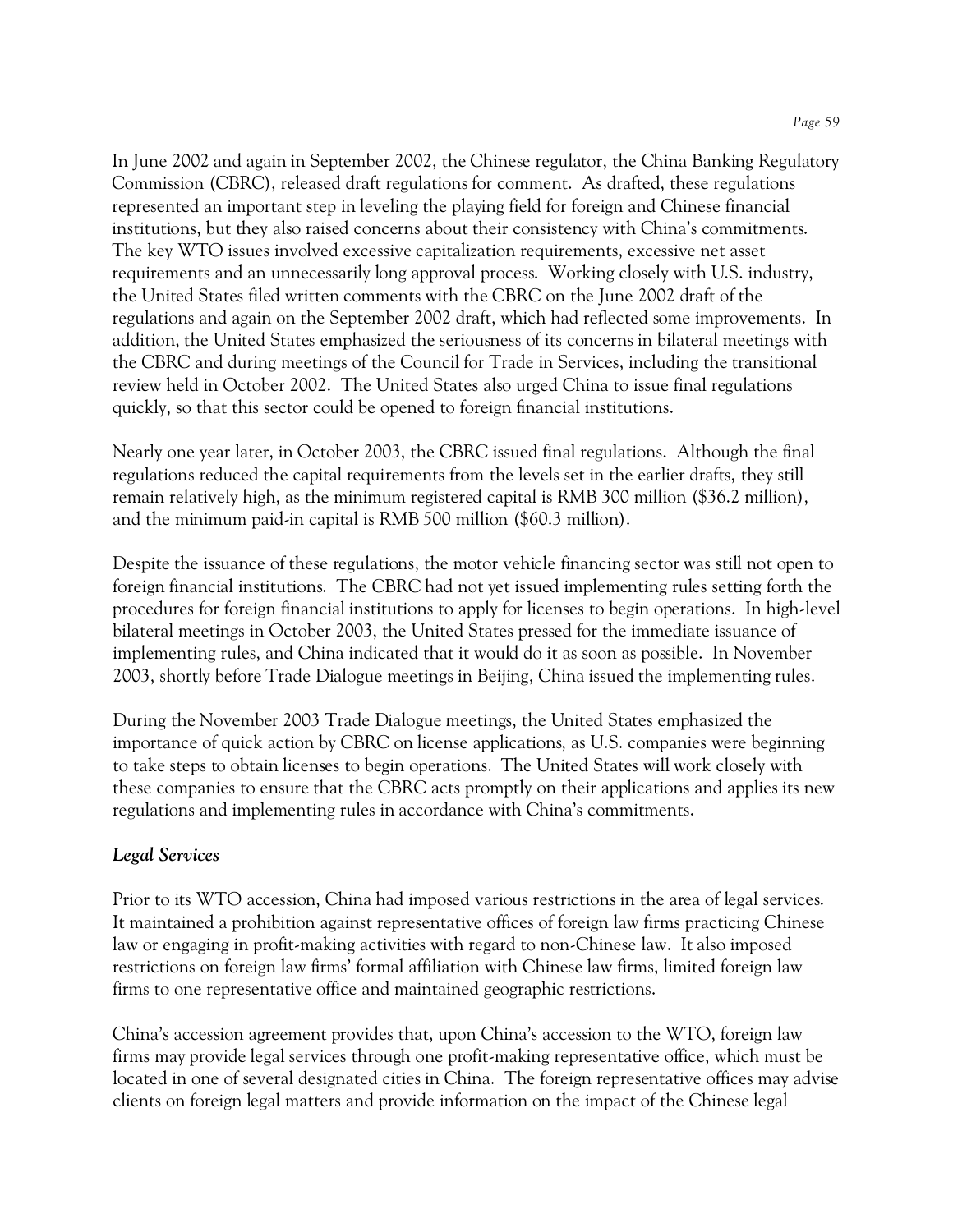environment, among other things. They may also maintain long-term "entrustment" relationships with Chinese law firms and instruct lawyers in the Chinese law firm as agreed between the two law firms. In addition, all quantitative and geographic limitations were to have been phased out within one year of China's accession to the WTO, which means that foreign law firms should have been able to open more than one office anywhere in China beginning on December 11, 2002.

In December 2001, the State Council issued the *Regulations on the Administration of Foreign Law Firm Representative Offices*. In July 2002, the Ministry of Justice issued implementing rules. While these new measures removed some market access barriers, they also generated concern among foreign law firms doing business in China. In many areas, these measures were ambiguous. For example, it appeared that these measures created an economic needs test for foreign law firms that want to establish offices in China, contrary to China's GATS commitments. These measures also seemed to take an overly restrictive view of the types of legal services that foreign law firms may provide. In addition, the procedures for establishing a new office or an additional office were unnecessarily time-consuming.

In consultation with U.S. law firms, the United States carefully reviewed the new measures and expressed its concerns in written comments in 2002. The United States also held bilateral meetings with China's Ministry of Justice and MOFTEC in 2002 and again in 2003, including during the Trade Dialogue meetings in Beijing in February 2003. In addition, together with other WTO members, the United States presented its concerns to China in connection with the transitional reviews before the Council for Trade in Services, held in October 2002 and December 2003.

Some progress was made in 2003, as a number of U.S. and other foreign law firms were able to open a second office in China. The United States will continue to work with China in 2004 in an attempt to resolve its outstanding concerns.

### *Telecommunications*

In its accession agreement, China agreed to permit foreign suppliers to provide a broad range of telecommunications services through joint ventures with Chinese companies, including domestic and international wired services, mobile voice and data services, value-added services, such as electronic mail, voice mail and on-line information and database retrieval, and paging services. The foreign stake permitted in the joint ventures is to increase over time, reaching a maximum of 49 percent for most types of services. In addition, all geographical restrictions are to be eliminated within two to six years after China's WTO accession, depending on the particular services sector.

Importantly, China also accepted key principles from the WTO Agreement on Basic Telecommunications Services. As a result, China became obligated to separate the regulatory and operating functions of MII (which has been both the telecommunications regulatory agency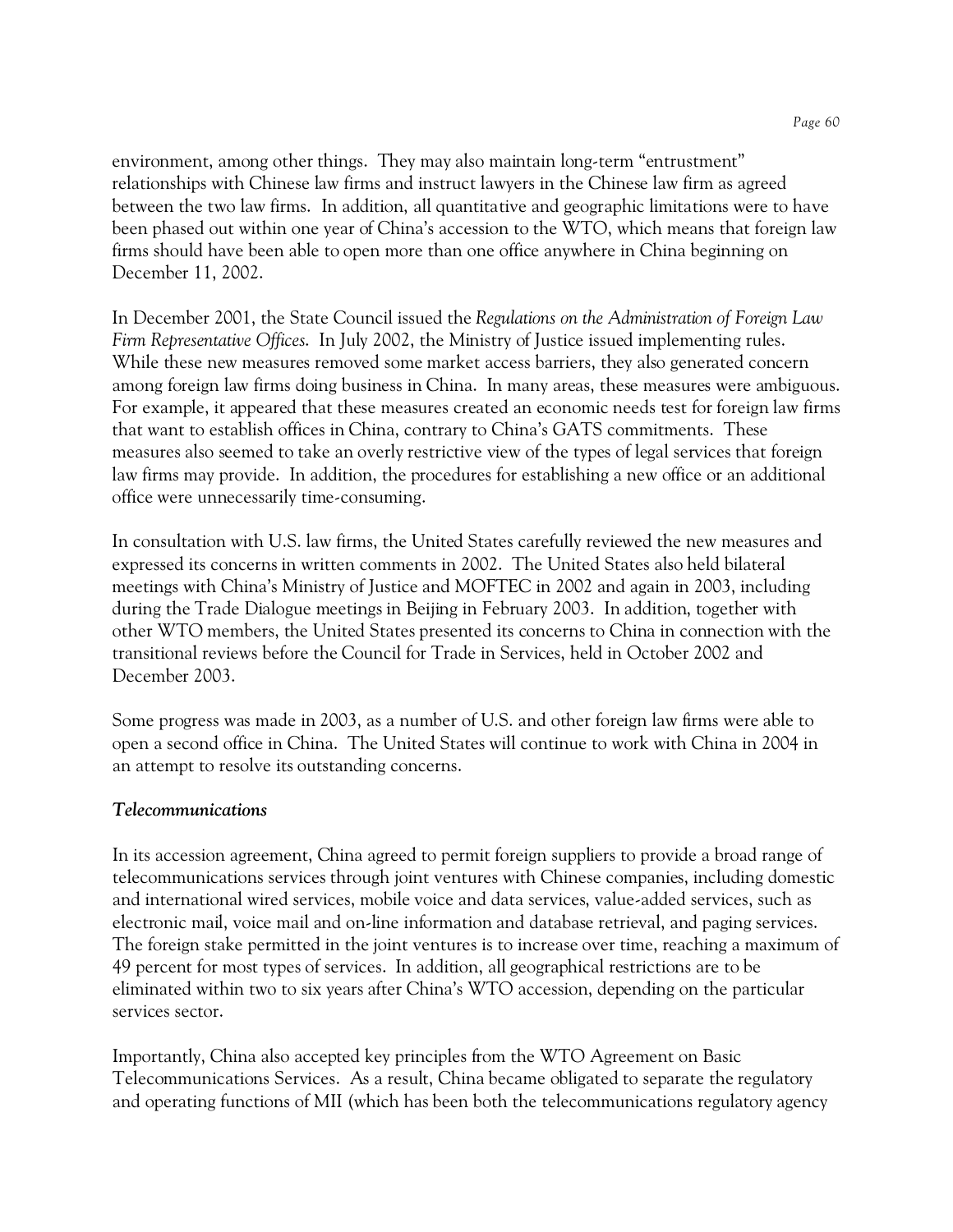in China and the operator of China Telecom) upon its accession. China also became obligated to adopt pro-competitive regulatory principles, such as cost-based pricing and the right of interconnection, which are necessary for foreign-invested joint ventures to compete with China Telecom.

In December 2001, the State Council issued regulations on the administration of foreign-invested telecommunications enterprises. These regulations implement China's commitments by providing for the establishment of foreign-invested joint ventures, and they set forth relatively clear procedures and requirements for the joint ventures when applying for approval to commence operations, although, as in several other services sectors, they also establish high capital requirements (in basic and value-added telecommunications services) that pose a barrier to entry for many potential foreign suppliers.

At the same time, China has not yet established an independent regulator in the telecommunications sector. The current regulator, MII, while nominally separate from the current telecommunications operators, maintains extensive influence and control over their operations and continues to use its regulatory authority to disadvantage foreign firms.

Over the last year, the problems in the telecommunications sector have increased. Most recently, in its April 2003 Catalogue of Telecommunications Services, MII reclassified several telecommunications services from the value-added category to the basic category, contrary to widely accepted international practice and, in some instances, in apparent contravention of the spirit, if not the letter, of China's scheduled commitments. MII also placed restrictions on what new services could be classified under the value-added category. These moves are likely to limit the ability of U.S. firms to access China's telecommunications market. Under China's Services Schedule, basic services are on a slower liberalization schedule, and MII subjects them to higher capitalization requirements. Indeed, MII requires suppliers of basic services to satisfy an excessive registered capital requirement of RMB 2 billion (\$241.2 million).

Meanwhile, MII continues to process applications very slowly for the few foreign-invested telecommunications enterprises that have attempted to satisfy MII's licensing requirements. For example, as China nears the end of its second year of WTO membership, not one application for a license to provide value-added services has completed the MII licensing process.

The United States has repeatedly urged China to establish an independent regulator and has raised other concerns as they developed, using both bilateral meetings, including the Trade Dialogues in February and November 2003, and the transitional reviews before the Council for Trade in Services in October 2002 and December 2003. The United States will continue to press China on these matters in 2004.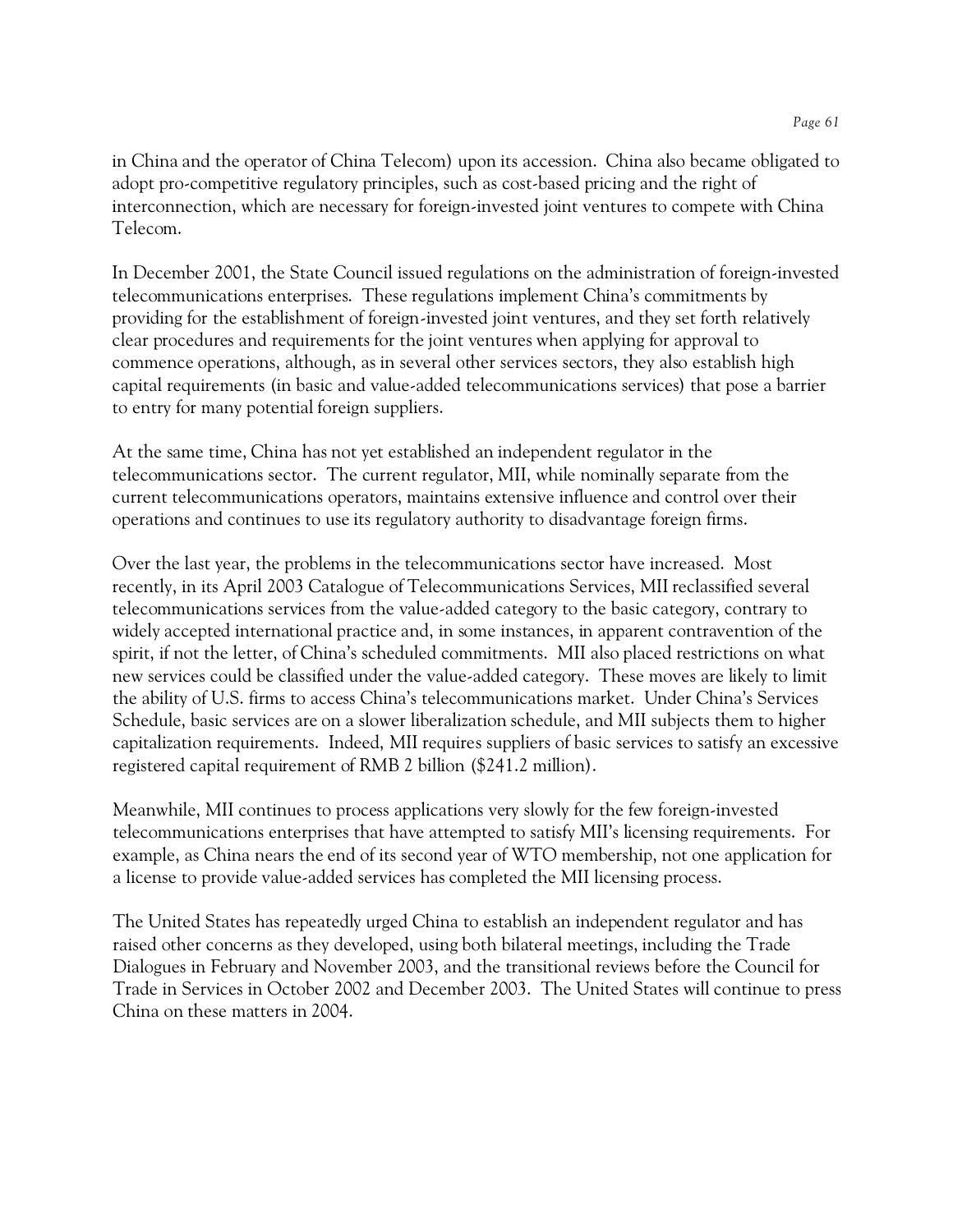#### *Express Delivery Services*

The specific commitments that China made in the area of express delivery services did not require China to take implementation action upon its accession to the WTO. Basically, China agreed to increase the stake allowed by foreign express delivery companies in joint ventures over a period of years, with wholly foreign-owned subsidiaries allowed within four years of accession.

Nevertheless, shortly after becoming a WTO member, China issued two problematic measures. These measures required Chinese and foreign-invested international express delivery companies, including those that were already licensed by MOFTEC to provide international express delivery services (except for the delivery of private letters), to apply for and obtain so-called "entrustment" authority from China's postal authorities, China Post, their direct competitor, if they wanted to continue to provide express delivery services. The measures also placed new weight and rate restrictions on the letters that the companies could handle, assuming that they could obtain entrustment authority, in apparent contravention of China's horizontal "acquired rights" commitment (discussed at the beginning of the Services section).

Working closely with U.S. express delivery companies and other affected WTO members, particularly the EC and Japan, the United States led a sustained effort that eventually convinced China to revise these measures. In September 2002, China issued a new measure, which eliminated the weight and rate restrictions and eased burdensome aspects of the entrustment application process. In bilateral meetings, China also provided assurances that the regulatory and operational functions of China Post would be split up and that MOFTEC would seek to ensure that China Post did not abuse its regulatory authority. Subsequently, in October 2002, China issued another measure streamlining the entrustment application process even further and effectively eliminated China Post's ability to exercise its discretionary authority to reject entrustment applications from foreign-invested express delivery companies already licensed by MOFTEC. The measure also provided that these companies do not have to apply for separate entrustment certificates for existing or new branches.

In November 2002, U.S. express delivery companies and their Chinese joint venture partners subsequently applied for and obtained the needed entrustment authority from China Post. Since then, they have been able to continue to operate without disruption, while expanding their business operations in China.

In July 2003, however, China circulated draft amendments to its postal services law, which generated two immediate concerns among U.S. companies. First, the draft amendments purported to give China Post a monopoly over the delivery of letters under 500 grams, which would have constituted a new restriction on the scope of activities of existing foreign-invested express delivery companies, contrary to China's horizontal "acquired rights" commitment (discussed at the beginning of the Services section). Second, the draft amendments did not address the need for an independent regulator. In the ensuing months, U.S. express delivery companies and their joint venture partners submitted written comments to the State Council,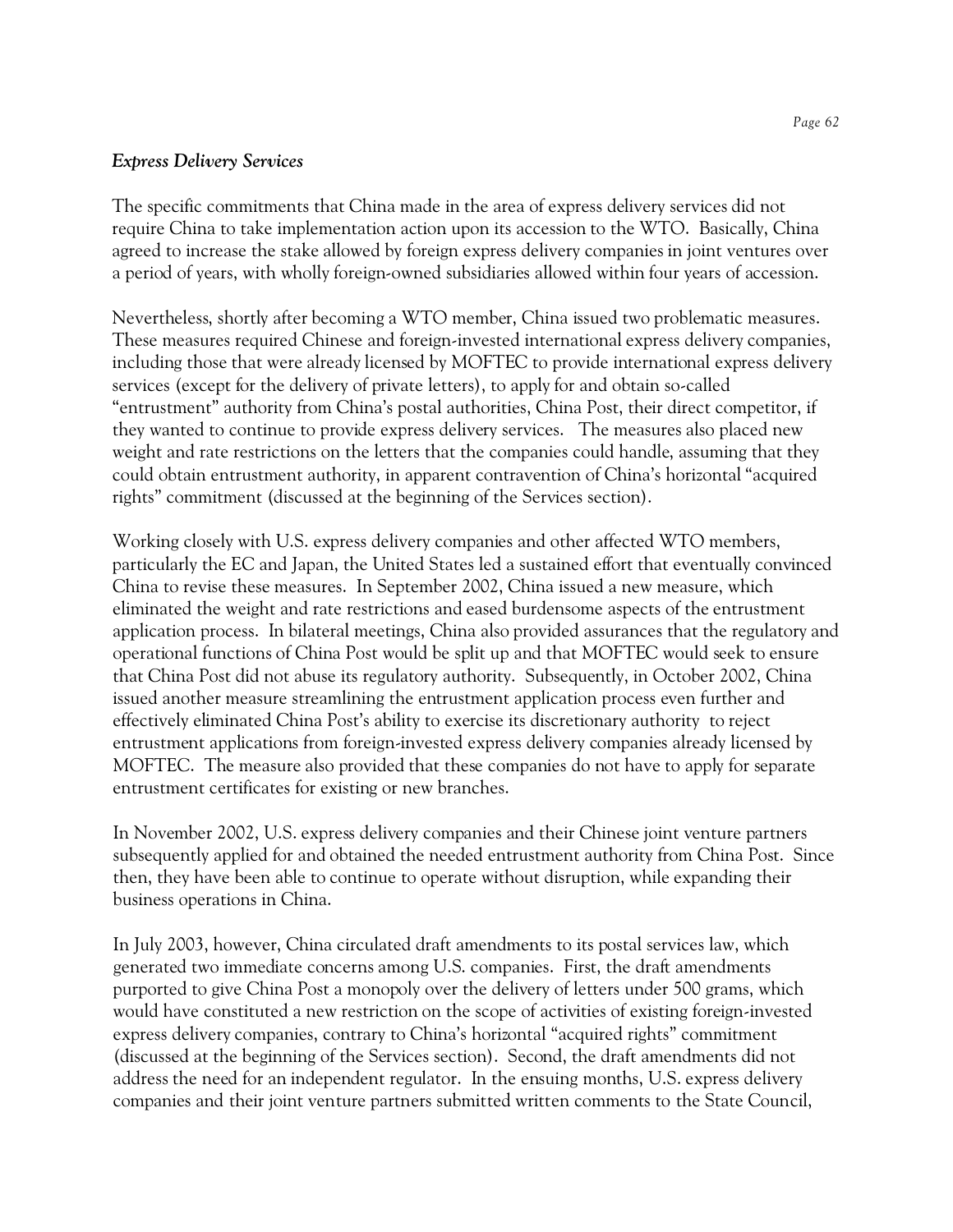which was in charge of the draft amendments, and the United States held a series of bilateral meetings with China.

In September, October and November 2003, the State Council circulated new sets of draft amendments, as written comments continued to be submitted and bilateral meetings continued to take place, including the November 2003 Trade Dialogue in Beijing. While each set of draft amendments included a different definition of the China Post monopoly, the most recent draft amendments again provided China Post with a monopoly on letters weighing less than 500 grams. These draft amendments also included other problematic provisions. They appeared to create a new licensing process to replace the existing entrustment process, and they seemed to require express couriers to pay four percent of their revenue from the delivery of letters into a universal service fund. As the end of 2003 drew near, no final amendments had been issued, and the United States was continuing to work closely with U.S. express delivery companies in urging China to issue a sensible and WTO-consistent set of amendments.

#### *Construction and Related Engineering Services*

Upon its WTO accession, China committed to permit foreign service suppliers to supply construction and related engineering services through joint ventures with foreign majority ownership, subject to the requirement that those services only be undertaken in connection with foreign-invested construction projects and subject to registered capital requirements that were slightly different from those of Chinese enterprises. Within three years of accession, China agreed to remove those conditions, and it also agreed to allow wholly foreign-owned enterprises to supply construction and related engineering services for four specified types of construction projects.

In September 2002, the Ministry of Construction and MOFTEC jointly issued the *Rules on the Administration of Foreign-Invested Construction Enterprises* (known as Decree 113) and the *Rules on the Administration of Foreign-Invested Construction Engineering Design Enterprises* (known as Decree 114). These decrees opened up construction and related engineering services to wholly foreignowned enterprises, two years ahead of schedule, and to joint ventures with majority foreign ownership. At the same time, however, these decrees created concerns for U.S. and other foreign firms by imposing new and more restrictive conditions than existed prior to China's WTO accession, when they were permitted to work in China on a project-by-project basis pursuant to Ministry of Construction rules. In particular, these decrees for the first time require foreign firms to obtain qualification certificates, effective October 1, 2003. In addition, these decrees for the first time require foreign-invested firms supplying construction services to incorporate in China, and they impose high minimum registered capital requirements and foreign personnel residency requirements that are difficult for many foreign firms to satisfy.

In consultation with U.S. industry, the United States, in a high-level intervention, pressed its concerns about Decrees 113 and 114 and sought a delay before the decrees' problematic requirements would become effective. In September 2003, the Ministry of Construction agreed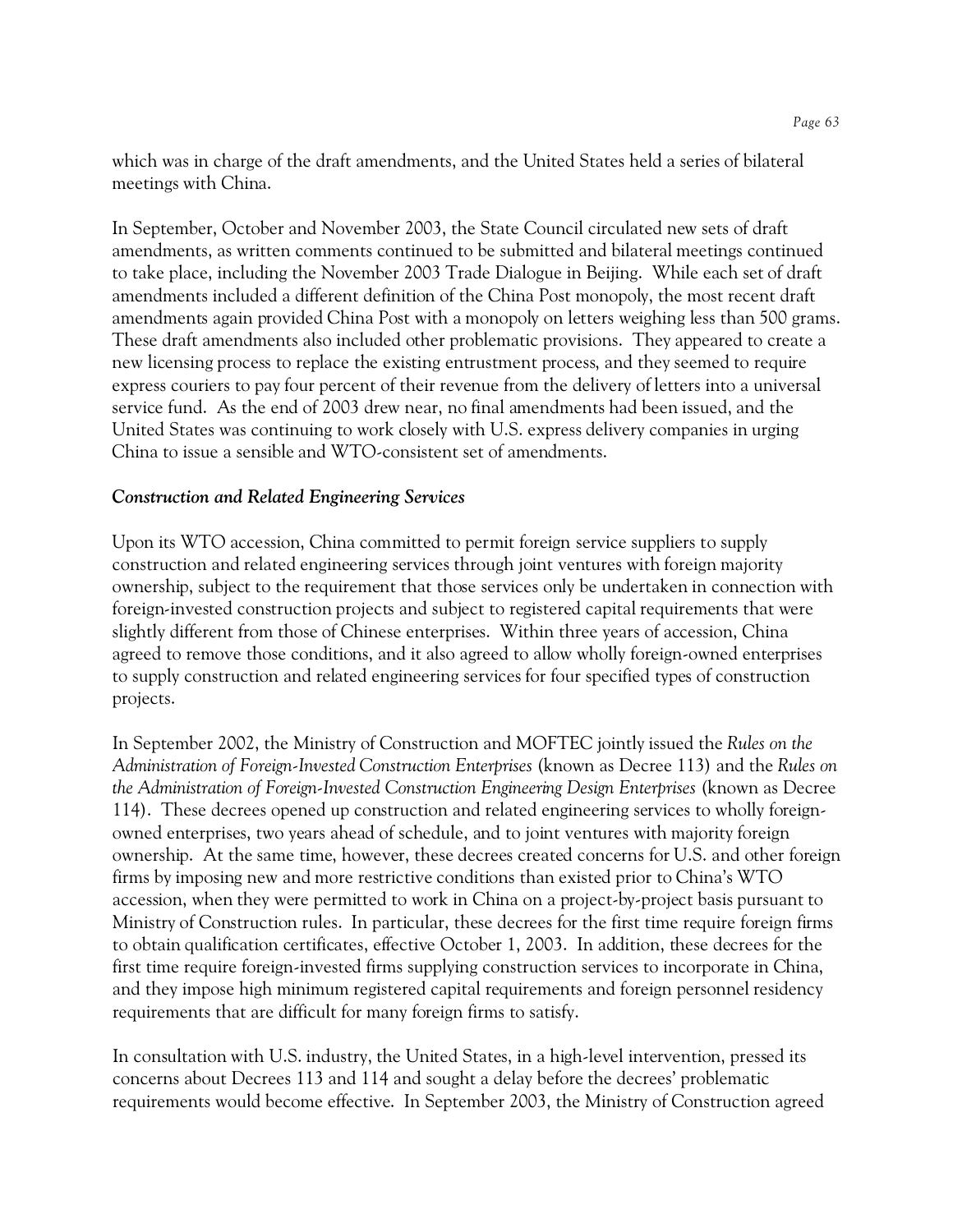to extend the implementation date from October 1, 2003 until April 1, 2004. The United States and U.S. industry will use this extension to pursue these issues further with the Ministry of Construction and MOFCOM.

## *Other Services*

In its accession agreement, China agreed to give foreign service suppliers increased access in several other sectors, including several types of professional services, audio-visual services, tourism and travel-related services, educational services and environmental services. In each of these sectors, China committed to the phased elimination or reduction of various market access and national treatment limitations. To date, the United States has not discovered any significant problems with China's implementation of the commitments made in these sectors, and U.S. companies confirm that the relevant laws and regulations are generally in compliance with China's WTO commitments.

# **Legal Framework**

In order to address major concerns raised by WTO members during its lengthy WTO accession negotiations, China committed to broad legal reforms in the areas of transparency, uniform application of laws and judicial review. Each of these reforms, if implemented, will strengthen the rule of law in China's economy and help to address pre-WTO accession practices that made it difficult for U.S. and other foreign companies to do business in China.

### *Transparency*

### Public Comment

China made a number of transparency commitments in its accession agreement. One of the most important of these commitments concerned the procedures for adopting or revising laws and regulations affecting trade in goods, services, TRIPS or the control of foreign exchange, given that China's accession to the WTO became effective while China was still in the process of revising its trade-related laws and regulations to become WTO-consistent. China agreed to provide a reasonable period for public comment on these new or modified laws and regulations before implementing them, except in certain specific instances, enumerated in China's accession agreement. China also agreed to translate all of its trade-related laws and regulations into one or more of the WTO languages (English, French and Spanish) and to publish them in an official journal.

Last year, the principal focus of China's first year of WTO membership was on its framework of laws and regulations governing trade in goods and services, at both the central and local levels. According to MOFTEC, the central government reviewed more than 2,500 trade-related laws and regulations for WTO consistency, and by mid-2002 it had reportedly repealed 830 of those laws and regulations and amended 325 more. It had also reportedly adopted 118 new laws and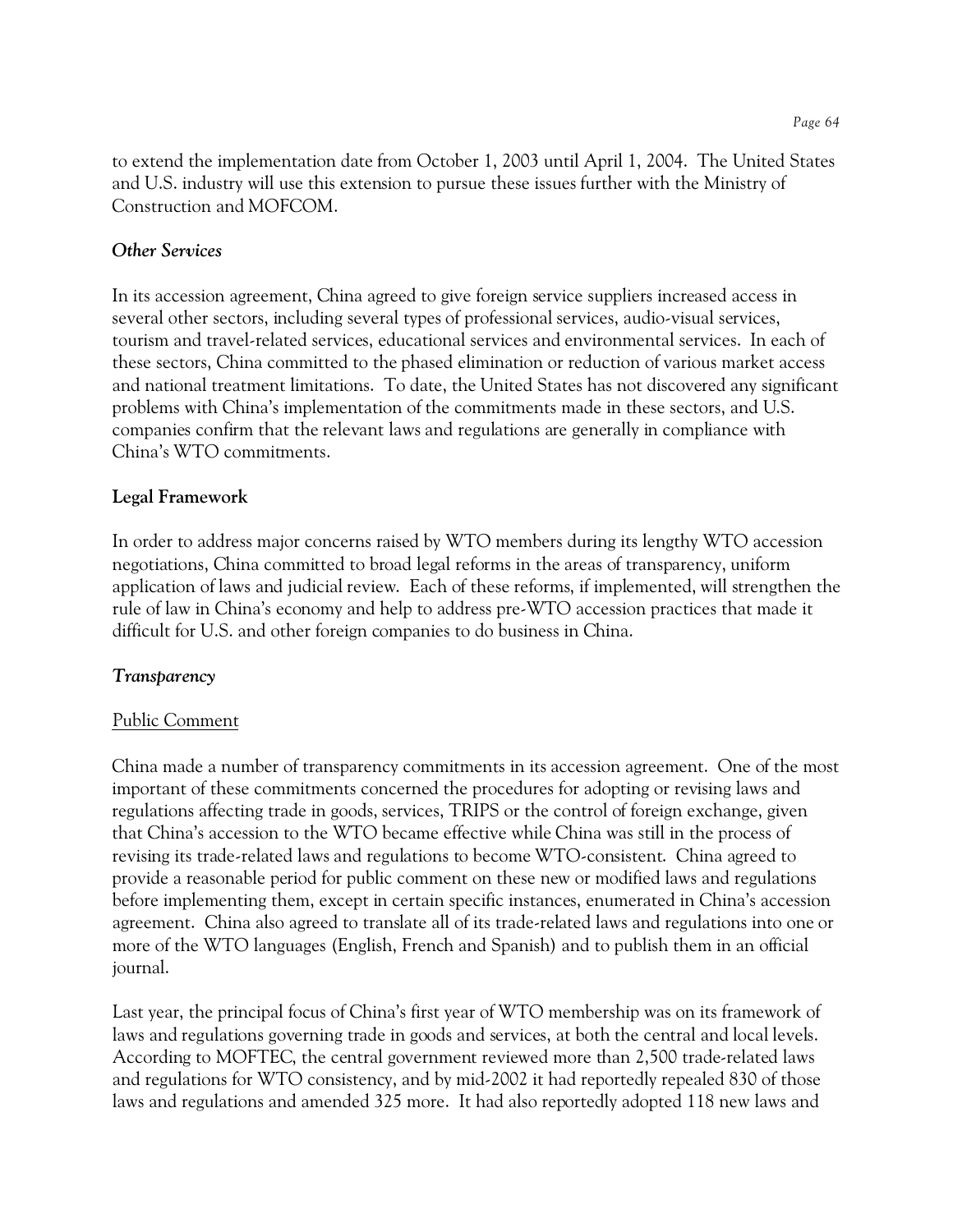regulations. Similar reviews took place at the local government level in 2002, although they were generally not as far along as the central government's review.

In the first nine months of 2003, the central government amended or issued nearly 100 more laws and regulations in an effort to meet China's WTO obligations. These laws and regulations covered the range of WTO areas, including trade in goods, trade in services, IPR and trade remedies. In addition, according to MOFCOM, China's 31 provinces and autonomous regions and 49 major cities made more progress than in 2002, as they repealed a total of 490 traderelated measures and amended 185 more.

Despite the tremendous amount of work that China has put into overhauling its framework of trade-related laws and regulations, China's ministries and agencies have a poor record of providing an opportunity for public comment *before* new or modified laws and regulations are implemented. Although the State Council issued regulations in December 2001 addressing the procedures for the formulation of administrative regulations and rules and expressly allowing public comment, many of China's ministries and agencies in 2002 continued to follow the practice prior to China's accession to the WTO, and no notable progress took place in 2003. Typically, the ministry or agency drafting a new or revised law or regulation consulted with and submitted drafts to other ministries and agencies, Chinese experts and affected Chinese companies. At times, it also consulted with select foreign companies, although it would not necessarily share drafts with them. As a result, as the end of the second year of China's WTO membership draws near, only a small proportion of new or revised laws and regulations have been issued after a period for public comment, and even in those cases the amount of time provided for public comment has generally been too short.

According to reports from various sources, it appears that several major trade-related laws and regulations are scheduled to be issued before the end of 2003, including amendments to the *Foreign Trade Law*, a new commercial banking law, amendments to the *Postal Services Law*, regulations on rules of origin for imports and exports, insurance regulations, import and export tariff regulations, government procurement implementing rules, a new automobile industrial policy, construction engineering design regulations and IPR customs protection regulations. To date, however, only the draft insurance regulations have been circulated for public comment. This situation is causing concern among U.S. companies because each of these laws and regulations when implemented will likely have a major impact on the operations of foreign companies doing business in China.

Meanwhile, China's ministries and agencies have a much better record when it comes to making new or revised laws and regulations available to the public. In accordance with State Council regulations issued in December 2001, which require the publication of new or amended regulations thirty days before their implementation, almost all new or revised laws and regulations have been available (in Chinese) soon after issuance and prior to their effective date, an improvement over pre-WTO accession practice. Indeed, these laws and regulations are often published not only in official journals, but also on the Internet. At the same time, however,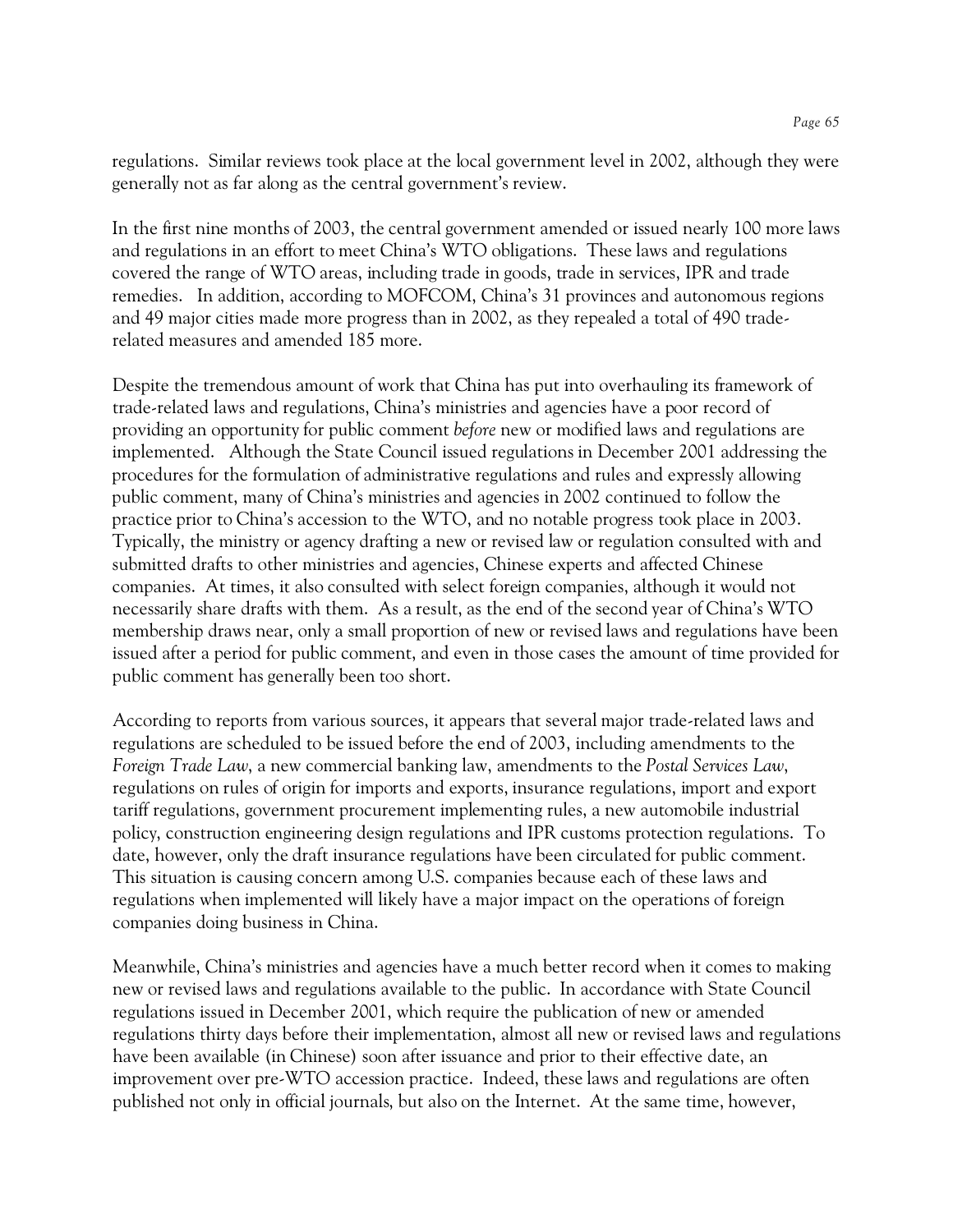China continues to lag behind in its obligation to provide translations of these laws and regulations.

In numerous bilateral meetings with the State Council, MOFTEC/MOFCOM and other Chinese ministries in 2002 and 2003, including the Trade Dialogues held in Beijing in February and November 2003 and other high-level meetings, the United States emphasized the importance of China's adherence to the notice-and-comment commitment in China's accession agreement, both in terms of fairness to WTO members and the benefits that would accrue to China. In addition, the United States provided technical assistance to facilitate Chinese ministries' understanding of the workings, and benefits, of an open and transparent rulemaking process. Together with other WTO members, the United States also raised this issue during regular WTO meetings and as part of the transitional reviews being conducted in 2002 and 2003 before various WTO councils and committees. The United States will continue to work to secure China's full compliance with this fundamental commitment in 2004.

### Enquiry Points

Another important transparency commitment requires China to establish enquiry points, where any WTO member or foreign company or individual may obtain information. As reported last year, China complied with this obligation by establishing a WTO Enquiry and Notification Center, now operated by MOFCOM's Department of WTO Affairs, in January 2002. Other ministries and agencies have also established formal or informal, subject-specific enquiry points. Since the creation of these various enquiry points, U.S. companies have generally found these various enquiry points to be responsive and helpful, and they have generally received timely replies. In addition, some ministries and agencies have begun to create websites to provide answers to frequently asked questions as well as further guidance and information.

### *Uniform Application of Laws*

In its accession agreement, China committed, at all levels of government, to apply, implement and administer its laws, regulations and other measures relating to trade in goods and services in a uniform and impartial manner throughout China, including in special economic areas. In support of this commitment, China agreed to establish an internal review mechanism to investigate and address cases of non-uniform application of laws based on information provided by companies or individuals.

In China's first year of WTO membership, the central government launched an extensive campaign to inform and educate both central and local government officials and State-owned enterprise managers about WTO rules and their benefits. In addition, several provinces and municipalities established their own WTO centers, designed to supplement the central government's efforts and to position themselves so that they would be able to take full advantage of the benefits of China's WTO membership.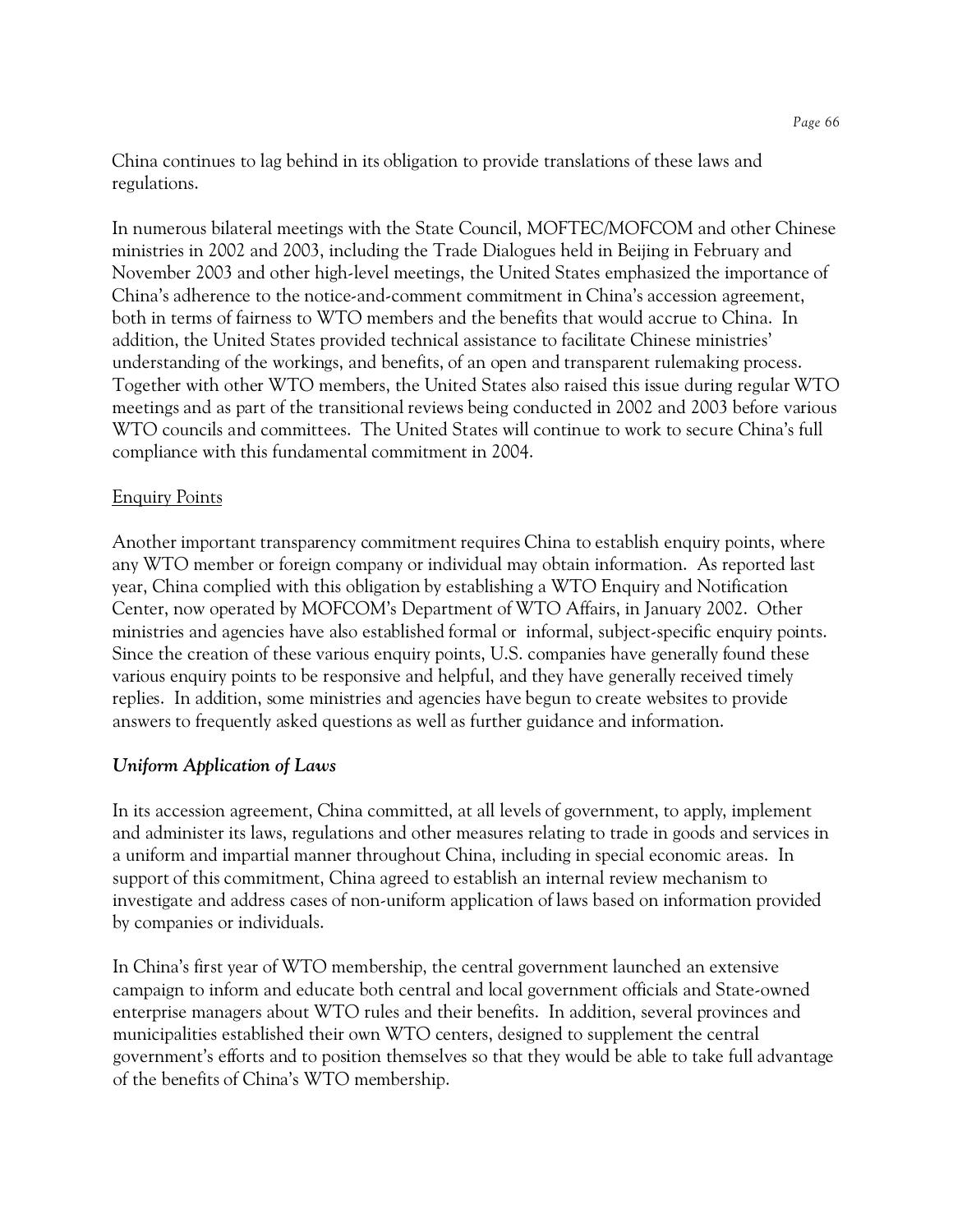In 2002, China also established an internal review mechanism, now overseen by MOFCOM's Department of WTO Affairs, to handle cases of non-uniform application of laws. The actual workings of this mechanism remain unclear, however.

During 2003, as in 2002, some problems with uniformity persisted. These problems are discussed above in the sections on Customs and Trade Administration, Taxation, Investment and Intellectual Property Rights.

#### *Judicial Review*

China agreed to establish tribunals for the review of all administrative actions relating to the implementation of laws, regulations, judicial decisions and administrative rulings on trade-related matters. These tribunals must be impartial and independent of the government authorities entrusted with the administrative enforcement in question, and their review procedures must include the right of appeal.

Beginning before China's accession to the WTO, China had taken steps to improve the quality of its judges. For example, in 1999, the Supreme People's Court began requiring judges to be appointed based on merit and educational background and experience, rather than through politics or favoritism. However, existing judges, many of whom have had no legal training, were grandfathered in. In part because of this situation, many U.S. companies in 2003 continued to express serious concern about the independence of China's judiciary. In their experience and observation, Chinese judges are often influenced by political, government or business pressures, particularly outside of China's big cities.

Meanwhile, in 2003, the United States monitored how the courts designated by the Supreme People's Court's *Rules on Certain Issues Related to Hearings of International Trade Administrative Cases*, which went into effect on October 1, 2002, have handled cases involving administrative agency decisions relating to international trade in goods or services or intellectual property rights. So far, however, there is little data, as few foreign companies have had experience with these courts.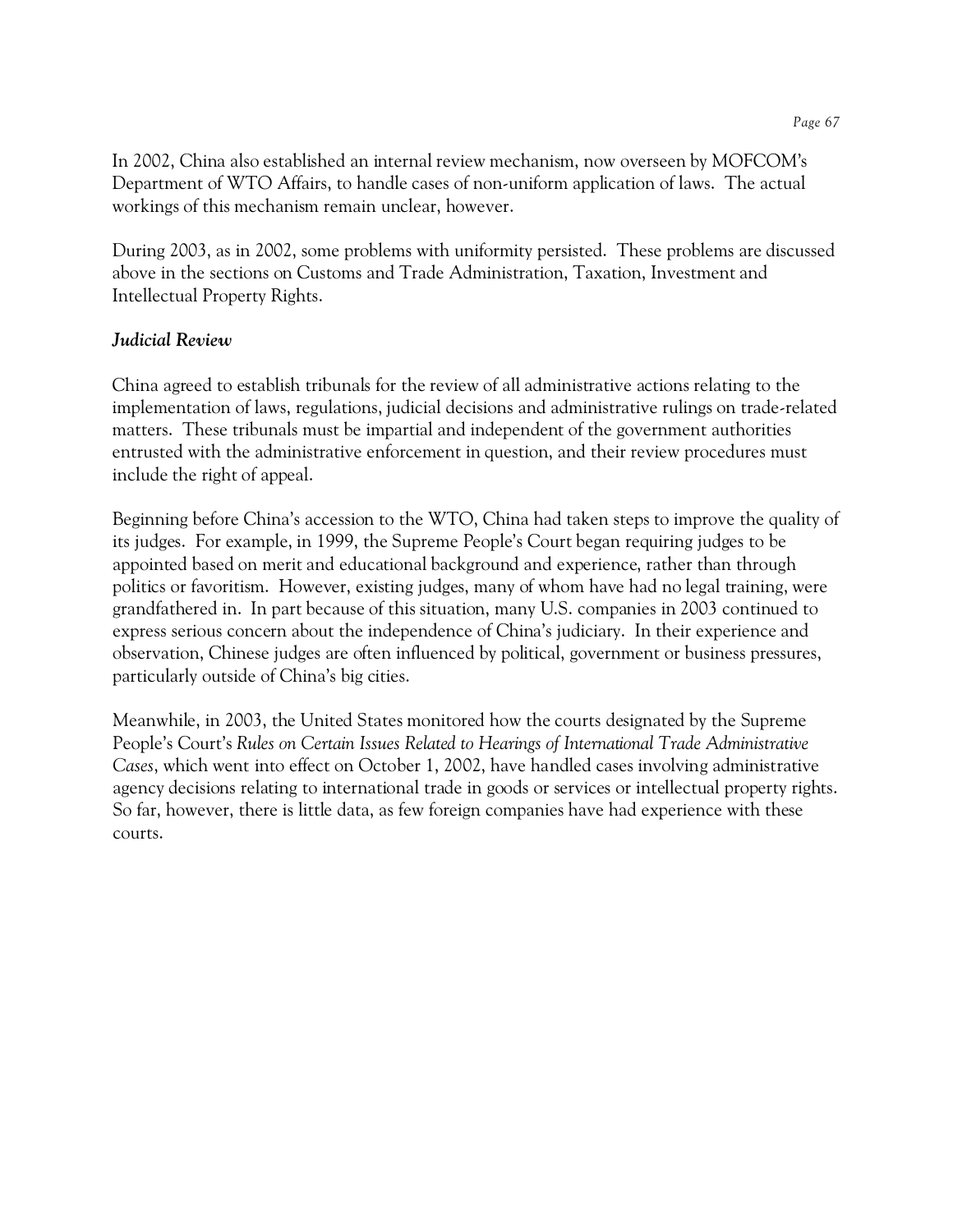# **APPENDIX 1**

# **List of Written Submissions Submitted in Response to Request for Public Comment by the Trade Policy Staff Committee**

- 1. U.S.-China Business Council
- 2. American Chamber of Commerce-China/American Chamber of Commerce-Shanghai
- 3. U.S. Chamber of Commerce
- 4. National Association of Manufacturers
- 5. Semiconductor Industry Association
- 6. International Intellectual Property Alliance
- 7. National Cotton Council
- 8. The Fertilizer Institute
- 9. Coalition of Services Industries
- 10. Pharmaceutical Research and Manufacturers Association
- 11. National Electrical Manufacturers Association
- 12. Distilled Spirits Council of the United States, Inc.
- 13. U.S. Grains Council
- 14. U.S. Council of International Business
- 15. Association of American Publishers, Inc.
- 16. Conference of Asia Pacific Express Carriers
- 17. Recording Industry Association of America
- 18. National Food Processors Association
- 19. U.S. Information Technology Office
- 20. Coalition for a Sound Dollar
- 21. American Iron and Steel Institute
- 22. International AntiCounterfeiting Coalition, Inc.
- 23. U.S. Wheat Associates/Wheat Export Trade Education Committee